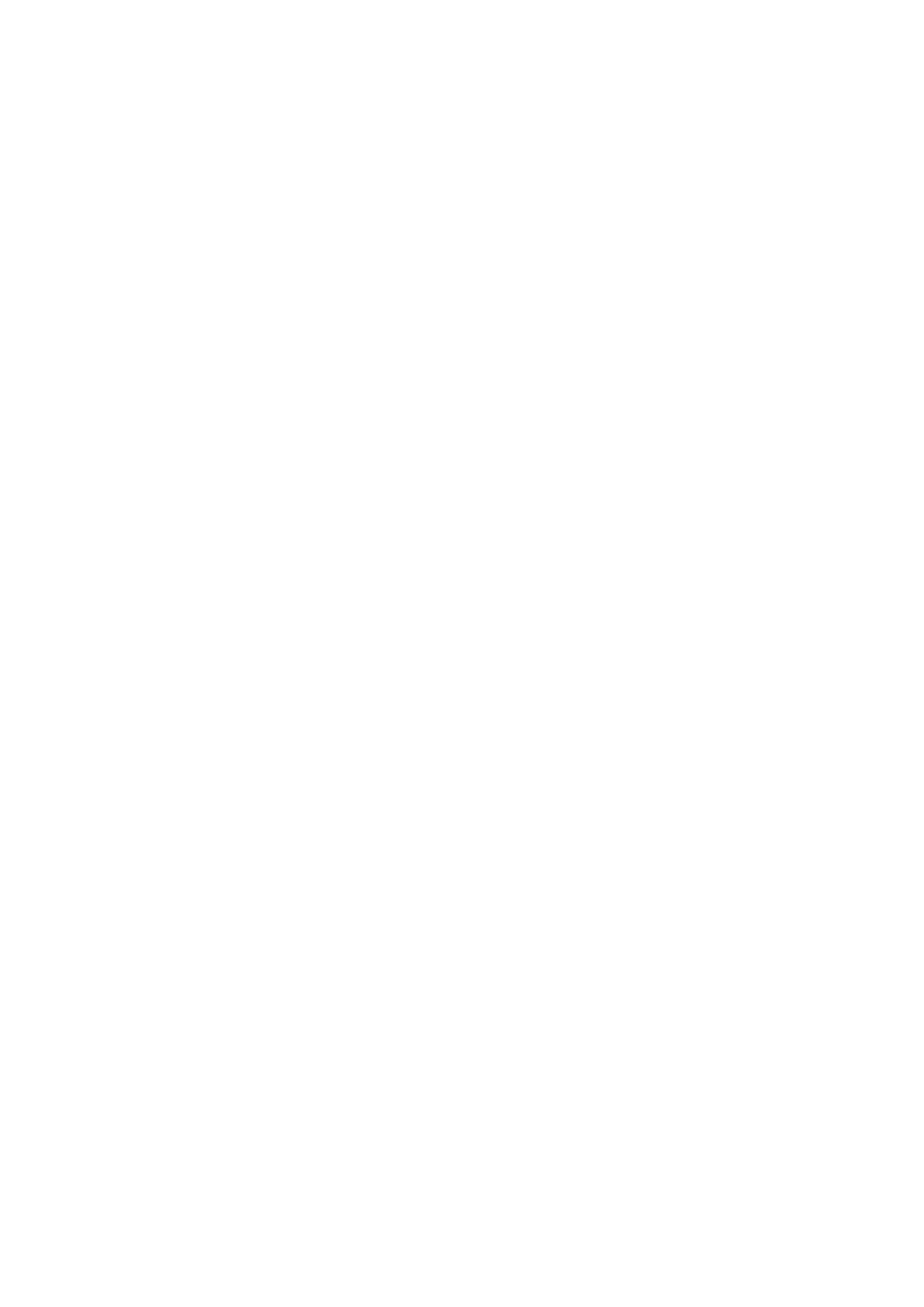

## The Bank of England's approach to resolution

This document describes the framework available to the Bank of England to resolve failing banks, building societies and some types of investment firms. It also explains arrangements for central counterparties.

Part 1 outlines the key features of the resolution regime. Part 2 looks at how the Bank would be likely to implement a resolution. Part 3 describes the Bank's business as usual responsibilities as the United Kingdom's resolution authority.

This publication updates a previous one issued in 2014.

This 2017 version can be found on the Bank's website at www.bankofengland.co.uk/financialstability/Documents/resolution/aproct17.pdf.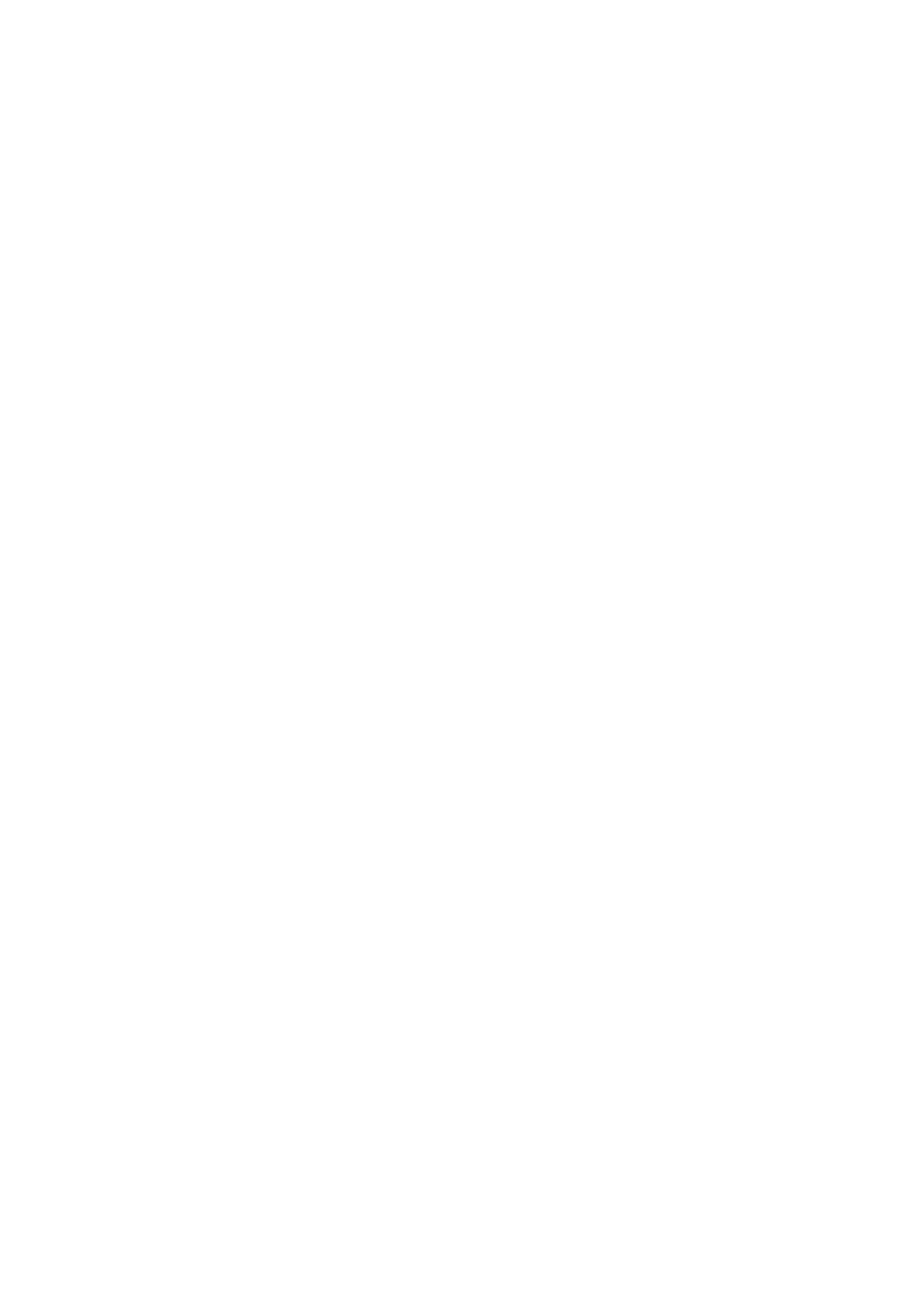## Foreword



Jon Cunliffe Deputy Governor, Financial Stability

It is ten years since the financial crisis began. Like many countries at that time, the United Kingdom did not have a regime for dealing with banks which failed. This left two choices when banks got into trouble: let them fail, risking major disruption to businesses, households and the wider economy, or bail them out. Faced with potentially disastrous consequences governments, the United Kingdom's included, felt they had no choice but to bail the banks out.

Resolution aims to change this. It ensures banks can be allowed to fail in an orderly way. Just like when any other business fails, losses arising from bank failure would be imposed on shareholders and investors. This protects the public from loss and incentivises banks to operate more prudently.

Resolution policy has come a long way since 2007. Parliament passed legislation in 2009 to create a resolution regime for the United Kingdom, including objectives for the UK authorities and powers for the Bank of England (the Bank) as resolution authority. The regime was further reinforced by legislation in 2014 implementing the EU Bank Recovery and Resolution Directive. In 2016 the IMF assessed the United Kingdom resolution regime to be robust.

Resolution cannot be an afterthought. In order to have the option of resolution, if and when a bank fails, we need to ensure in advance that there are resources that can be bailed in and that other barriers to effective resolution have been removed.

The Bank conducts resolution planning for all banks, building societies and certain investment firms operating in the United Kingdom and is working with firms to increase their resolvability. The Bank believes that transparency about banks' resolvability is both in the public interest and will help incentivise firms to take the necessary actions. The Bank has already published the loss absorbency requirements it has set for each of the major UK banks to be met in stages starting

from 2019. From 2019, the Bank will publish summaries of major UK banks' resolution plans and its assessment of their effectiveness, including any changes needed.

International co-operation remains a critical component of ensuring banks with cross-border activities can be resolved. The Bank continues to work with counterparts in other countries to develop policies to overcome the remaining barriers to resolvability. At the same time, work is under way to replicate the increased resolvability of banks in other types of financial institution. Progress has been made with respect to central counterparties and consideration will need to be given to whether, and if so, how, the resolution regime should be extended to insurance companies.

It is important that banks, their shareholders, debt investors and the public have a clear idea of how resolution works in the United Kingdom. This publication sets out the Bank's approach to resolution. In doing so, it explains the key features of the United Kingdom's resolution regime and how the Bank, as UK resolution authority, would be likely to implement a resolution.

We have seen major development in the United Kingdom on resolution over the past ten years. The way a bank failure would be dealt with today is very different from the crisis. This 'Purple Book' represents important progress on resolution that contributes to a safe and more stable financial system.

 $\sqrt{s}$ les

October 2017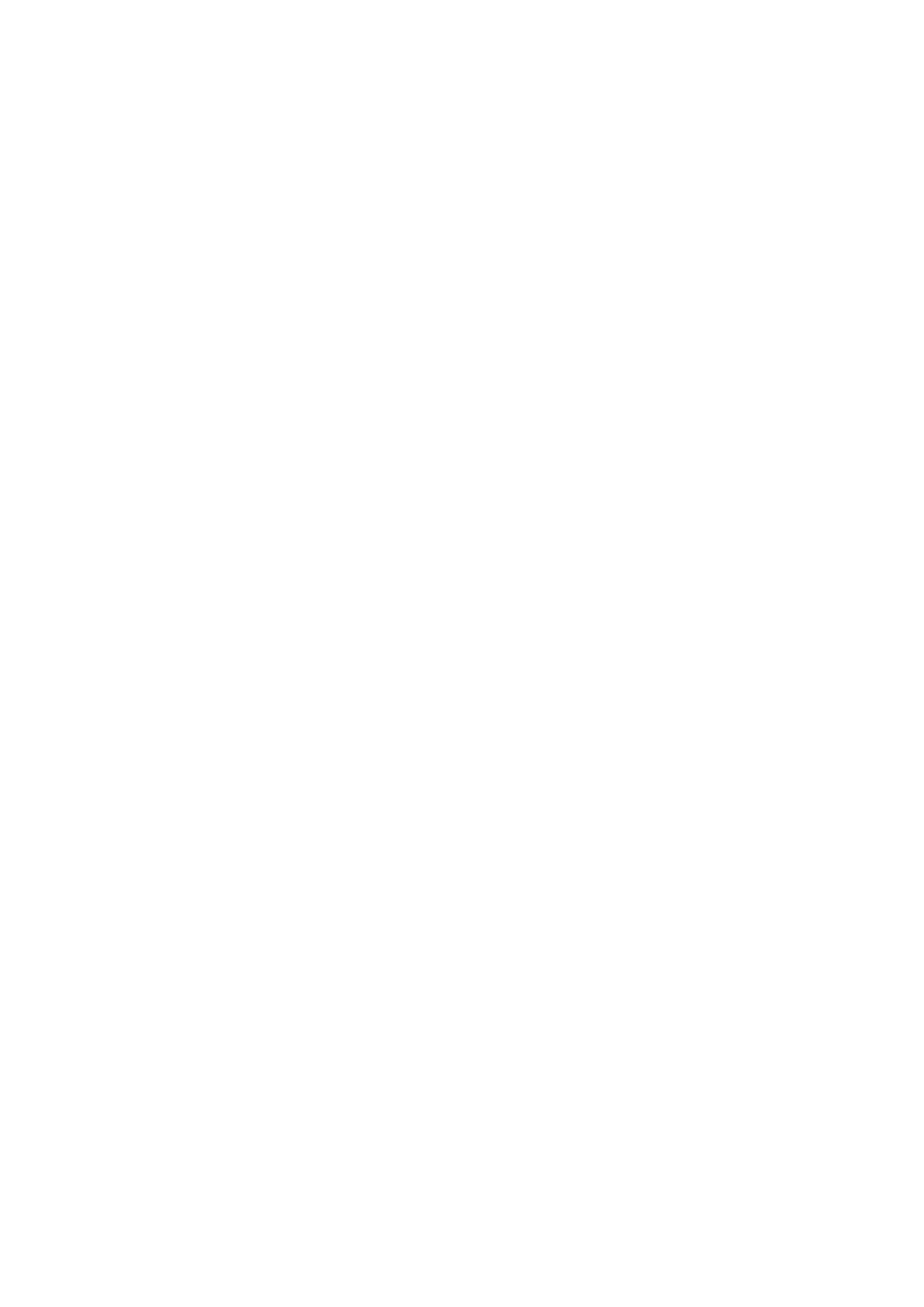## **Contents**

## Executive summary

|                | Part 1 - Framework for resolution                                                                        |    |  |  |
|----------------|----------------------------------------------------------------------------------------------------------|----|--|--|
| L              | Aims of resolution                                                                                       | 11 |  |  |
| Ш              | Key features of the UK resolution regime                                                                 |    |  |  |
| Box 1          | Resolution strategies: bail-in, partial transfer or modified insolvency                                  | 16 |  |  |
|                | Part 2 – Conducting a resolution                                                                         |    |  |  |
| III            | Stabilisation phase                                                                                      | 21 |  |  |
| Box 2          | The Bank's approach to providing liquidity in resolution                                                 | 22 |  |  |
| Box 3          | Single point of entry bail-in                                                                            | 24 |  |  |
| IV             | Restructuring phase                                                                                      | 26 |  |  |
| V              | Exit from resolution and implementation of restructuring                                                 | 26 |  |  |
|                | Part 3 - Resolution planning                                                                             |    |  |  |
| VI             | Resolution strategies and plans                                                                          | 27 |  |  |
| VII            | Resolvability assessments                                                                                | 27 |  |  |
| VIII           | Planning for a cross-border resolution: operation of Crisis Management Groups and<br>resolution colleges | 29 |  |  |
| Box 4          | International co-ordination on resolution                                                                | 30 |  |  |
| IX             | Contingency planning as risks increase                                                                   | 30 |  |  |
| <b>Annexes</b> |                                                                                                          |    |  |  |
|                | Annex 1 Loss-absorbing capacity: TLAC and MREL                                                           | 32 |  |  |
|                | Annex 2 Valuation and bail-in mechanic                                                                   | 36 |  |  |
|                | Annex 3 Ensuring contracts are resolution-proof                                                          | 40 |  |  |
|                |                                                                                                          |    |  |  |
| Glossary       |                                                                                                          |    |  |  |

References 45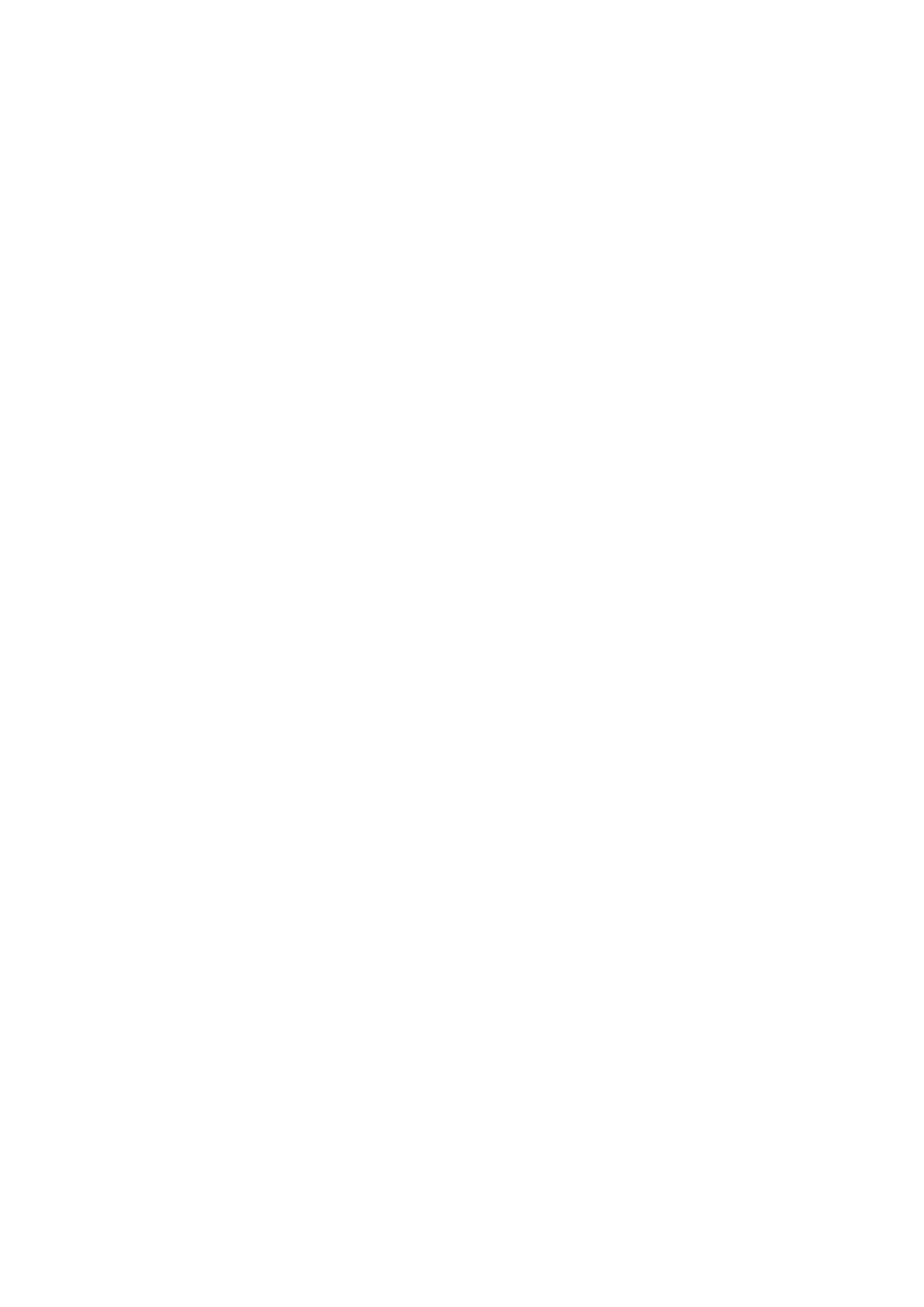## Executive summary

The Bank of England (the Bank) is responsible for taking action to manage the failure of financial institutions — a process known as 'resolution'.

This document is the second edition of the Bank's approach to resolution and updates the 2014 version. Part 1 explains the key features of the resolution regime. Part 2 looks at how the Bank would be likely to implement a resolution, while Part 3 explains the Bank's 'business as usual' responsibilities as the United Kingdom's resolution authority. The annexes provide detail on how the Bank is addressing some specific barriers to resolvability.

*Resolution reduces the risks to depositors, the financial system and to public finances that could arise due to the failure of a bank. By ensuring losses will fall on a failed bank's investors, resolution can both reduce the risk of bank failures and limit their impact when they do occur.* 

The need for a financial system to have an effective resolution framework is a key lesson from the global financial crisis of 2008. During the crisis, governments had to resort to 'bailouts' as some banks had become too big, complex, and interconnected to be put into insolvency like other types of firm. Letting them fail would have meant that people or businesses would have been unable to access their money or make payments. The potential risks to the financial system and the economy meant they had become 'too big to fail'.

Resolution aims to change this by providing powers to impose losses on investors in failed banks while ensuring the critical operations of the bank can continue. Shareholders and creditors profit when a bank is healthy and should therefore take the hit when a bank gets into trouble. This relationship between risk and reward strengthens incentives for banks to demonstrate to their investors that they are not taking excessive risks. It also reduces the unfair competitive advantage of large banks that investors consider 'too big to fail' and creates the conditions for a banking sector in which both entry and exit is easier.

*To be effective, a resolution authority needs powers that can be applied without risk to financial stability and to the broader economy.*

As resolution authority, the Bank is responsible for developing a strategy for how it would manage the failure of every bank. These plans set out how the bank could be allowed to fail without disruption to financial stability. Resolution is 'feasible' when the authorities have the necessary legal powers and capacity to implement these 'resolution strategies'. For resolution to be 'credible', the authorities must be able to use their powers without collateral damage to the financial system and wider economy.

*The Bank, as resolution authority, operates within a statutory framework that gives it legal powers to resolve banks in order to meet certain objectives.*

The Banking Act 2009 sets out the objectives that the Bank must pursue when it carries out the resolution of a bank.(1) It provides the Bank with a set of legal powers to ensure resolution is an orderly process. These powers can be used to enable a failing bank's critical functions to continue while the remaining parts of the bank's business restructured to restore viability or are wound down.

*Resolution takes place if a bank is 'failing or likely to fail' and it is not reasonably likely that action will be taken to change this. But resolution powers are only used if it is in the public interest.* 

Two conditions must be met before a firm is resolved:

- (1) First, the firm is failing or likely to fail. This is assessed by the Prudential Regulation Authority (PRA) (or by the Financial Conduct Authority (FCA) for investment firms regulated solely by the FCA), following consultation with the Bank as resolution authority.
- (2) Second, it is not reasonably likely that action will be taken that will result in the firm recovering. This assessment is made by the Bank, having consulted the PRA, FCA and HM Treasury (HMT).

Resolution powers are, however, only applied if the Bank judges it is in the public interest (having consulted the PRA, FCA and HMT). If the public interest test is not met, firms are placed instead into a special insolvency regime if they hold deposits or client assets and normal insolvency if they do not. The Bank determines whether or not the public interest test is met by assessing the objectives for resolution set out in the Banking Act 2009.

<sup>(1)</sup> The regime also applies to building societies and investment firms but for the sake of simplicity these are hereafter referred to as 'banks' or 'firms'.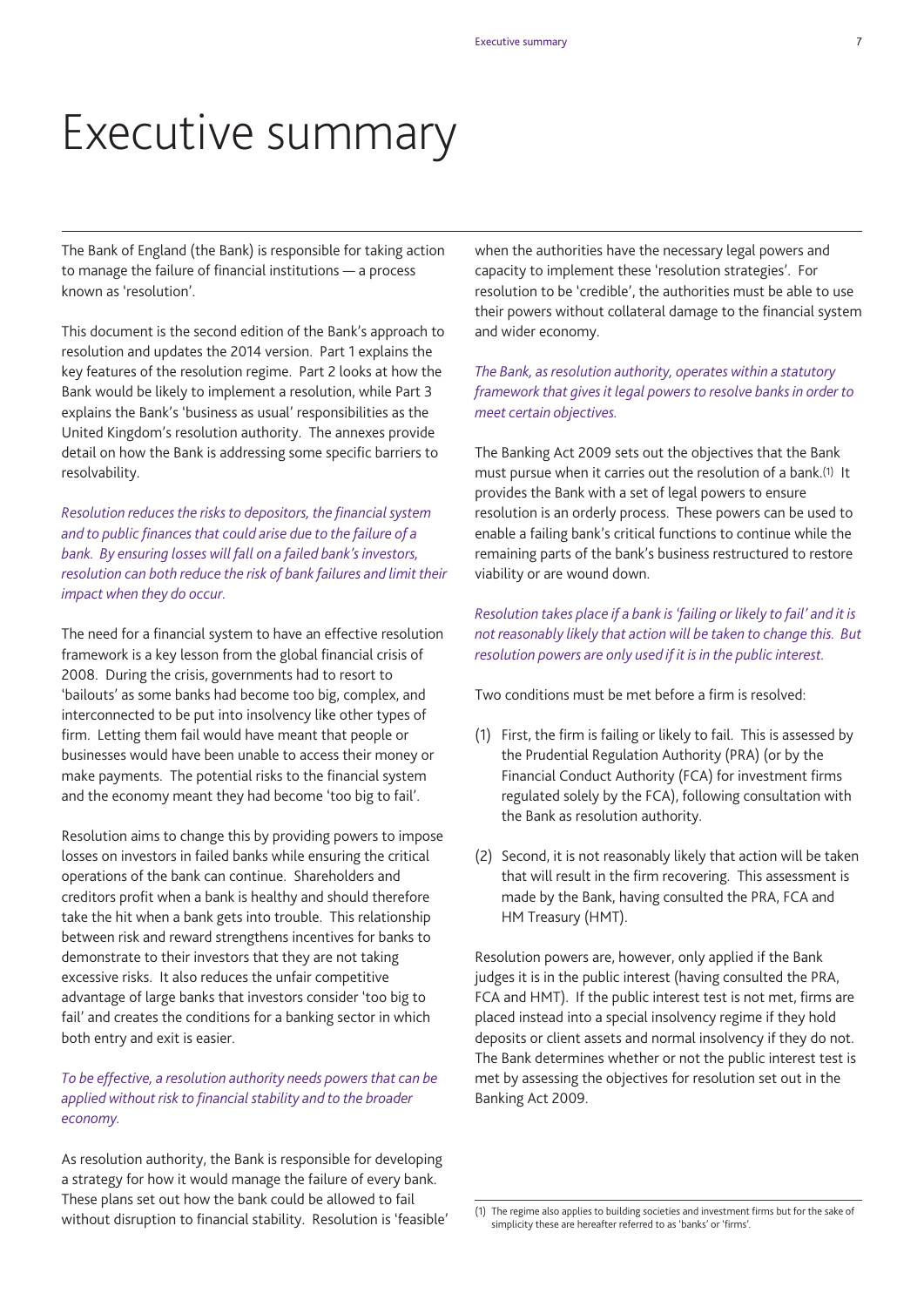## *The statutory regime provides the Bank with powers which may be used to resolve banks.*

The bail-in tool enables the Bank to impose losses on shareholders and unsecured creditors by cancelling or reducing the value of their claims. This process must respect the order in which investors would receive compensation in insolvency. Unsecured creditors' claims will then be converted into equity to the extent needed to restore the firm's capital to the level necessary for it to continue operating. The bail-in tool ensures investors bear losses rather than the taxpayer.

The Bank also has the power to transfer all or part of a firm's business either to a private sector purchaser or to a temporary 'bridge bank', established by the Bank, pending the sale or transfer of the business to a private sector purchaser.

*To achieve the public objectives of resolution, the Bank has powers that affect the contractual rights of counterparties and investors in the failed firm, so the regime provides statutory safeguards for creditors and counterparties.* 

As resolution powers enable the Bank to interfere with the property rights of firms' shareholders and creditors, there are important statutory safeguards regarding their use. First, an independent valuation of the firm's assets and liabilities must be carried out prior to the use of resolution powers. Second, netting, set-off or collateral arrangements should be respected. Third, no shareholder or creditor must be left worse off than they would have been in an insolvency.

The effectiveness of resolution will be reduced if on entry into resolution a firm's counterparties can cancel their contracts with it. The resolution regime prevents a firm's counterparties from terminating contracts simply because the firm enters resolution. Further, the Bank can suspend payment and delivery obligations, and impose a stay on termination rights, for up to two business days.

## *Shareholders and creditors must absorb losses before public funds can be used.*

The resolution regime aims to ensure public funds are not put at risk by requiring that shareholders and creditors meet the costs of bank failure. Shareholders and creditors must bear losses equal to at least 8% of the liabilities of a firm before there can be any question of public funds being used to stabilise the firm by absorbing its losses or recapitalising it.

## *The implementation of the resolution regime follows one of three broad strategies.*

Part 2 of the document explains how the Bank is likely to conduct a resolution. This follows one of three broad resolution strategies:

## Bail-in

Bail-in is likely to be the resolution strategy the Bank would apply to the largest, most complex firms with balance sheets greater than £15 billion–£25 billion. Bail-in restores the solvency of a failed firm, enabling it to continue providing, without interruption, functions that are critical for the UK economy and then undertake an orderly restructuring of the business to address the underlying causes of failure.

## Partial transfer

Transfer of part of the business to a private sector purchaser also aims at continuity of critical functions. It is likely to be appropriate for smaller and medium-sized firms whose operations can be sold in short order to another firm but which are nevertheless large enough, in the event of their failure, to meet the public interest test for use of resolution powers. Generally, these are firms that provide at least 40,000–80,000 transaction-based retail accounts (ie current accounts that are regularly used), but do not exceed the £15 billion–£25 billion threshold.

## **Insolvency**

The failure of a small firm is unlikely to justify the use of resolution powers. The preferred resolution strategy for these firms is instead insolvency. Protected depositors would first be paid by the Financial Services Compensation Scheme (FSCS) or have their accounts transferred to another institution using FSCS funds (up to £85,000 at October 2017). After that the firm would be wound up in a normal insolvency process.

## *The Bank prepares for resolution by planning for the failure of every firm and co-ordinating with international counterparts.*

Part 3 of the document summarises how the Bank prepares for resolution. The Bank, in close co-operation with the PRA and FCA, has a statutory responsibility to identify a preferred resolution strategy and develop a resolution plan for every firm or group in the United Kingdom. The Bank must provide HMT with an assessment of potential risks to public funds where the resolution plan involves the use of resolution powers.

As many groups have international activities, the Bank works with authorities in other countries through Crisis Management Groups and resolution colleges. This embeds co-operation between home authorities and host authorities and makes cross-border resolution credible.

## *To make sure a firm is resolvable the Bank undertakes a resolvability assessment to identify barriers to resolution.*

For resolution strategies and plans to be fully effective, any significant barriers to their implementation, which could impact the 'resolvability' of the firm, must be identified and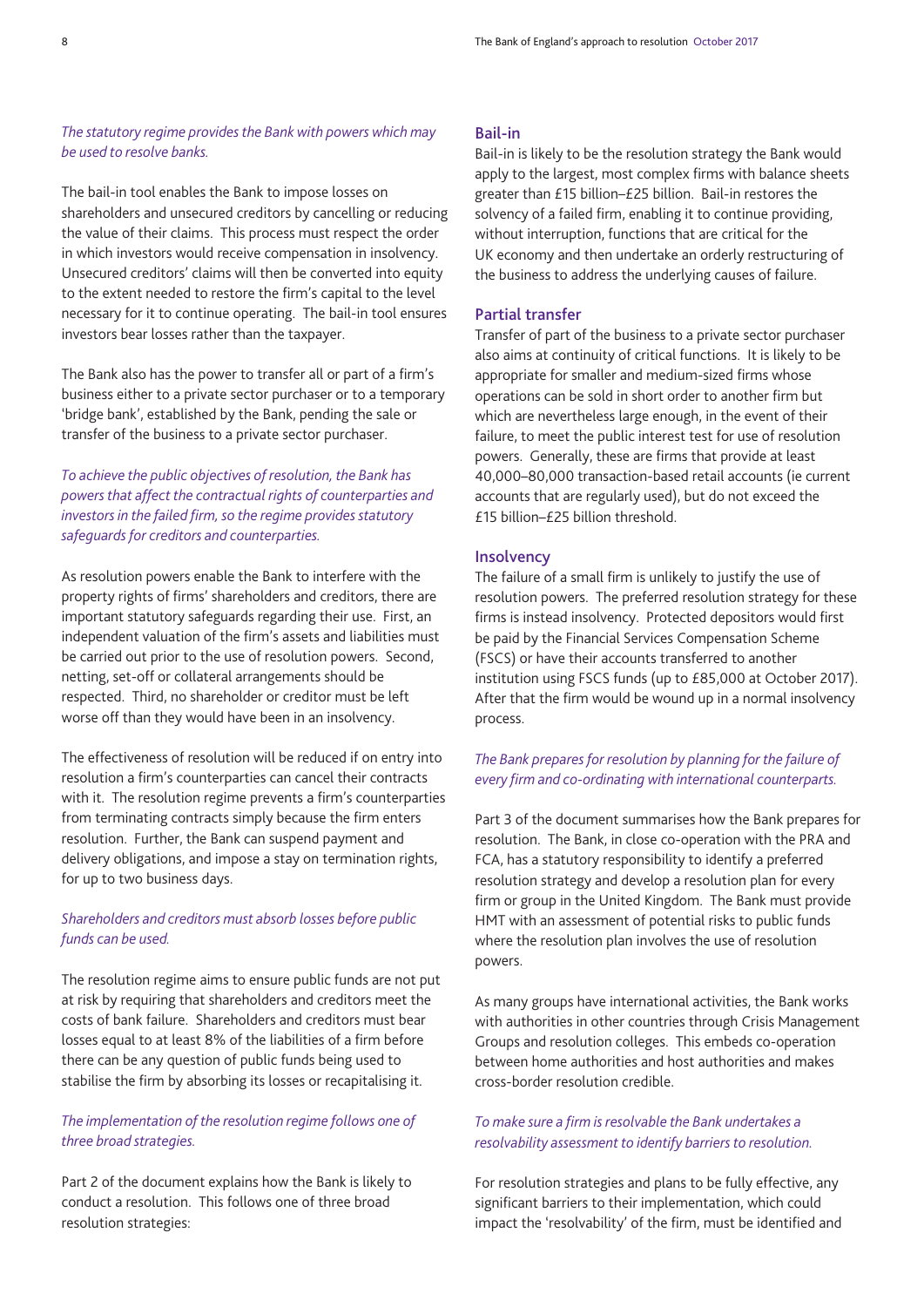removed. Many of these barriers are generic, such as firms needing to hold sufficient resources to allow the implementation of the preferred resolution strategy and the need for firms to continue to have access to financial market infrastructure, like payment systems, in the event of resolution.

The Bank works with international bodies, such as the Financial Stability Board (FSB), to develop policies to address these issues. These policies form the basis of requirements for UK firms. Resolvability of individual firms is then assessed regularly to monitor implementation and identify substantive barriers to the execution of the resolution plan.

## *If the Bank finds there are barriers to resolvability it has powers to direct a firm to remove these through changes to their operations or structure.*

The Bank will share the outcome of the resolvability assessment with the firm and ask it to make proposals to remove any barriers identified. If the Bank subsequently concludes the firm's proposals are inadequate, the Bank has the power to require it to take steps to remove any substantive impediments.

*In the interests of transparency, the Bank will publish summaries of major UK firms' resolution plans and its assessment of their effectiveness from 2019.* 

The Bank believes greater transparency over the progress being made towards removing barriers to resolvability will incentivise firms to prioritise those actions. From 2019 the Bank will therefore publish summaries of major UK firms' resolution plans and summary assessments of their effectiveness.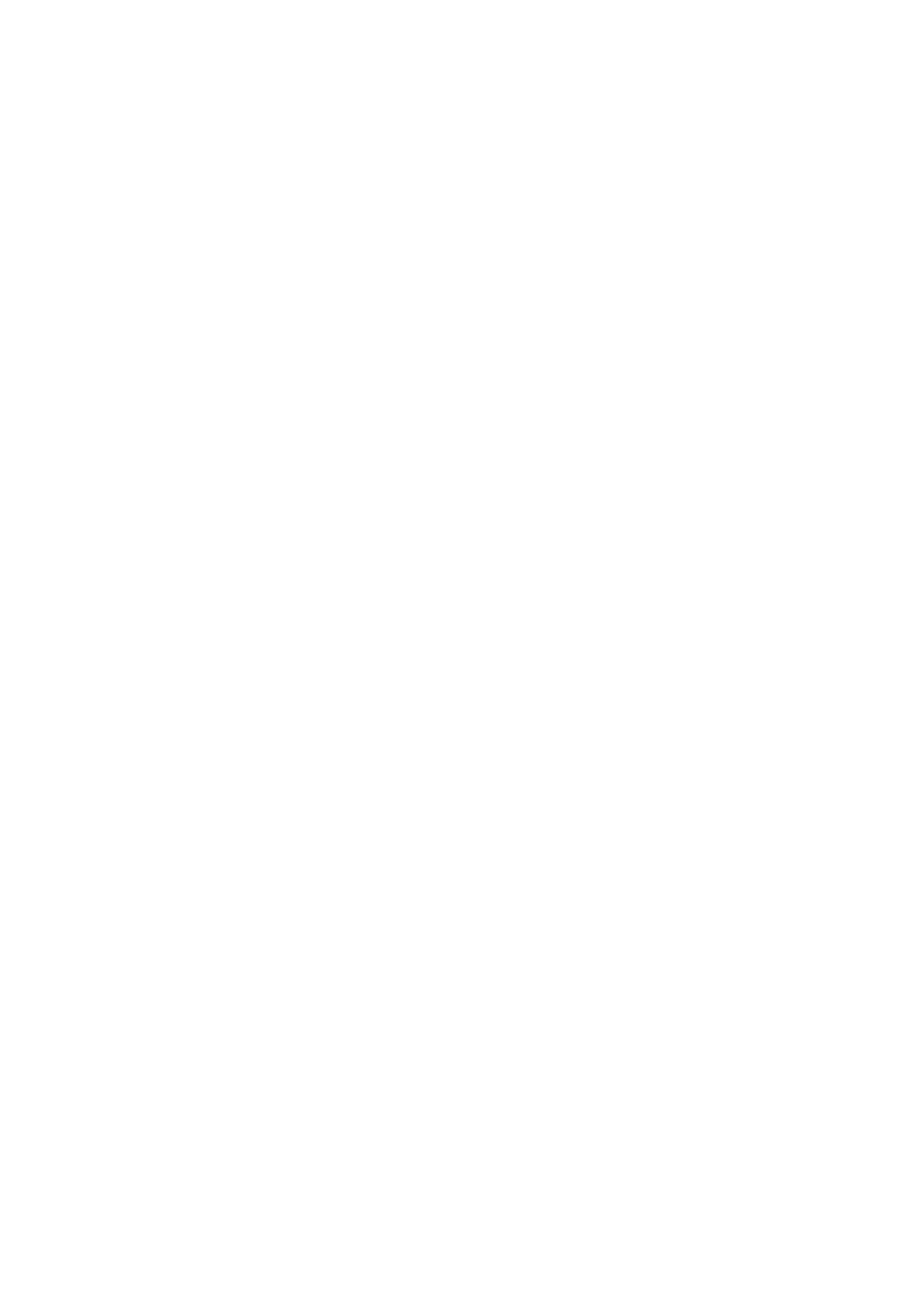# <span id="page-12-0"></span>Part 1 Framework for resolution

## I Aims of resolution

*Resolution reduces the risks to depositors, the financial system and to public finances that could arise due to the failure of a bank.*

1.1 The Bank of England's (the Bank's) mission is to promote the good of the people of the United Kingdom by maintaining monetary and financial stability. As part of that mission, the Bank has had the responsibility since 2009 for taking action to manage the failure of banks, building societies and certain investment firms.(1) This process is known as 'resolution'. It is distinct from insolvency. The Bank carries out a resolution if it determines that action is needed to protect financial stability. It is designed to avoid the use of public funds to support failed banks.

1.2 This document updates one published in 2014,(2) setting out the Bank's approach to resolution. It provides guidance on the way the Bank carries out its statutory responsibilities as the United Kingdom's resolution authority. Part 1 explains the objectives of the resolution regime, its key features, the main strategies the Bank has developed to deal with failing banks and the arrangements for safeguarding the rights of depositors, clients, counterparties and creditors. [Part 2](#page-22-0) looks at how the Bank would be likely to implement these resolution strategies, while [Part 3](#page-28-0) explains the Bank's 'business as usual' responsibilities as UK resolution authority.

1.3 The arrangements in the United Kingdom have evolved since 2014, particularly following the implementation of the European Union's Bank Recovery and Resolution Directive (BRRD).(3) This document describes the statutory responsibilities and powers assigned by the BRRD to the Bank as UK resolution authority. It also refers to recent developments in enhancing the approach to resolving central counterparties (CCPs), which fall within the scope of the UK resolution regime, and insurance companies, which do not.

*By ensuring losses will fall on a failed bank's investors, resolution can both reduce the risk of bank failures and limit their impact when they do occur.* 

excessive disruption to the financial system or to the banking services provided to households and businesses, and without exposing taxpayers in general to loss. This principle underpins the Financial Stability Board's (FSB's) international standard for effective resolution regimes (the 'Key Attributes'), agreed by G20 leaders in 2011.(4) The arrangements for the resolution of failing banks in the United Kingdom are designed to comply with the Key Attributes.

1.5 The need for a financial system to have an effective resolution framework for banks became clear during the global financial crisis of 2008. At that time the United Kingdom, like many other economies, had no resolution regime for its banking system. Without arrangements that could avoid the serious risks to financial stability that would have arisen had some failed banks entered insolvency proceedings, the authorities had to resort to 'bailouts'. This meant providing public funds to recapitalise them. The need to avoid the consequences of bankruptcy meant the costs of financial support for failing banks were imposed on the public finances rather than on the owners and creditors who had benefited from banks' profits prior to the crisis.

1.6 Resolution arrangements change this by enabling losses arising from bank failure to be borne by the shareholders and creditors of failed banks, while ensuring the critical operations of the bank can continue.

1.7 The market's perception that the biggest banks will be rescued by the government as they are 'too big to fail' creates an implicit guarantee that acts as a hidden subsidy to these firms. Credible resolution regimes should remove this perception. Doing so should improve market discipline in the pricing of risks being taken by these firms. This should, in turn, strengthen incentives for them to demonstrate to their customers, clients and investors that they are not taking excessive risks. It also encourages a more dynamic banking sector in which both entry and exit is easier.

<sup>1.4</sup> The regulatory system in the United Kingdom is not designed to ensure that banks will never fail. A core feature of a stable and competitive financial system is that where banks fail, they can do so in an orderly fashion — that is without

<sup>(1)</sup> All of these are referred to hereafter, for the sake of simplicity, as 'banks' or 'firms'. The investment firms subject to the United Kingdom's resolution regime are those that deal as principal, hold client assets and are subject to a minimum capital requirement of €730,000. The scope of the resolution regime has been widened since 2009, for example to include UK central counterparties. The regime does not apply to credit unions.

<sup>(2)</sup> See Bank of England (2014a), *The Bank of England's approach to resolution*, October 2014.

<sup>(3)</sup> The Code of Practice relating to the resolution regime was also updated in consequence, see HMT (2017a).

<sup>(4)</sup> The Key Attributes were enhanced in 2014. For the latest version, see FSB (2014a), 'Key attributes of effective resolution regimes for financial institutions'.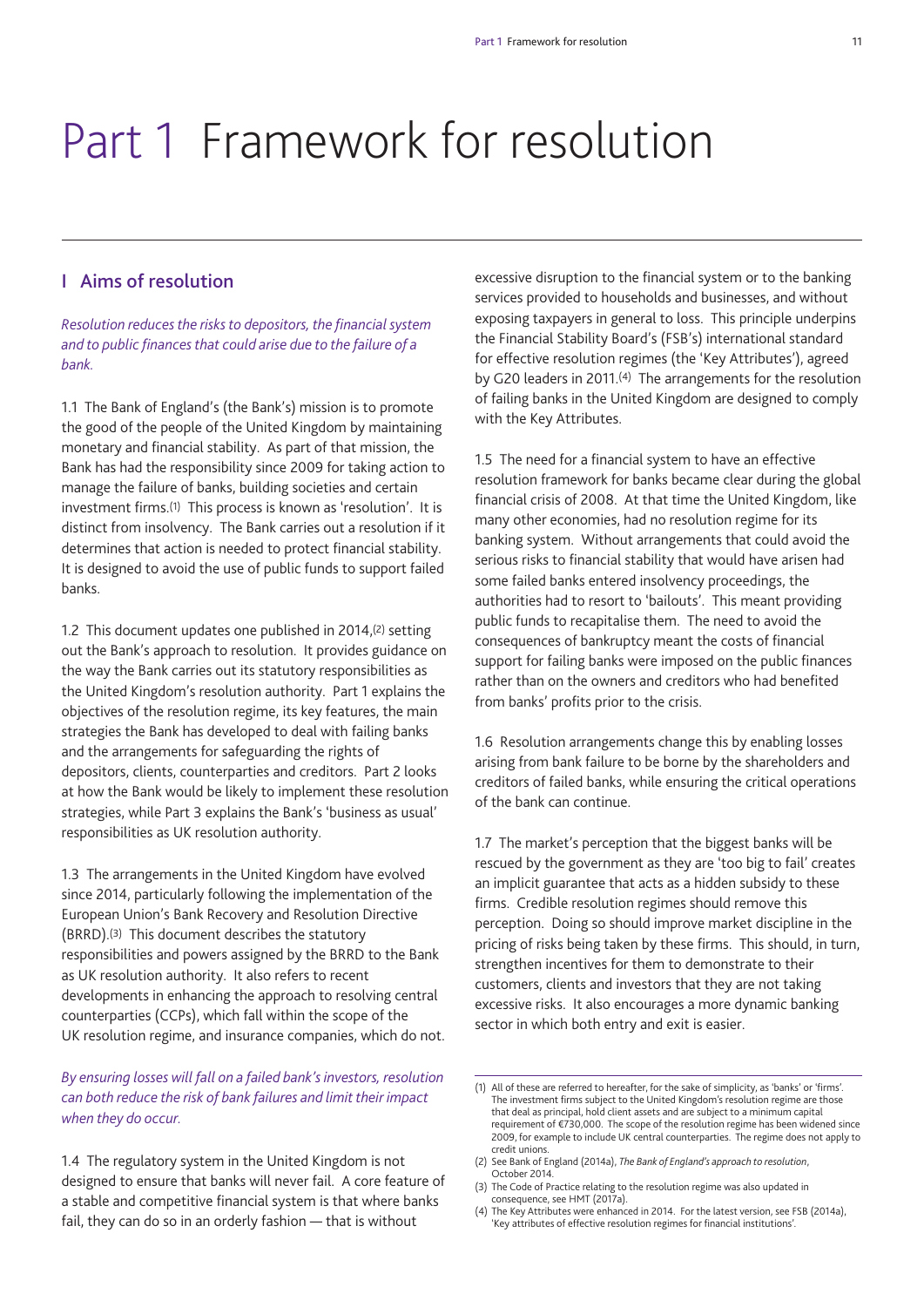#### **Figure 1** Scope of the resolution regime(a)



(a) Purple boxes indicate entities that are within the scope of the regime, grey boxes indicate entities that are outside its scope (although such firms may fall within the scope of a group resolution strategy conducted by (b) The Bank has powers to resolve branches of non-EEA firms, which are available under certain circumstances set out in the BRRD. The Bank does not have powers over the UK branches of EEA firms.

## *To be effective, a resolution authority needs powers that can be applied without risk to financial stability and to the broader economy.*

1.8 To achieve orderly resolution, the resolution authority needs to develop feasible and credible resolution strategies for all firms. A 'feasible' strategy is one where the authorities have the necessary legal powers and the capacity to use them. The United Kingdom's resolution regime was initially put in place in 2009 and has been modified subsequently, including through implementation of the BRRD into UK law. The latest FSB review of resolution regimes(1) identified no gaps in the United Kingdom's policy toolkit for bank resolution, while the 2016 IMF United Kingdom Financial Sector Assessment Program (FSAP) report<sup>(2)</sup> noted that the United Kingdom's bank resolution regime was robust and the Bank's work to implement policies ensuring firms can be resolved is advanced.

1.9 A 'credible' strategy is one where the use of resolution powers does not have unacceptable consequences for the financial system and wider economy. For example, a strategy would not be credible if it was likely to result in the disruption of one or more of the critical functions(3) provided by the failing firm. Examples of critical functions that would have knock-on effects to the economy and financial stability if disrupted include: payments services on behalf of customers; taking deposits from, and extending loans to, households and small businesses; clearing and settling financial transactions; and providing custody services. A credible resolution strategy is one which also gives assurance that the firm can be resolved without risk to public funds. This incentivises investors and other market participants to solve problems before the conditions for resolution are met. [Part 2](#page-22-0) of this document describes how a bank resolution is likely to be conducted to implement a credible resolution strategy.

## II Key features of the UK resolution regime

*The Bank, as resolution authority, operates within a statutory framework that gives it legal powers to resolve banks in order to meet certain objectives.*

1.10 Under the Banking Act 2009 (referred to in this document as 'the Act'), the UK resolution regime applies to banks, building societies and certain investment firms, and their financial holding companies(4) that are incorporated in the United Kingdom (Figure 1). It therefore includes the UK subsidiaries of foreign firms. The UK branches of firms that are incorporated outside the European Economic Area (EEA) are also within scope of the regime. As described in paragraphs 1.47–1.51, the UK resolution regime also covers CCPs, though for the purposes of this section, the description focuses on the bank resolution regime.

1.11 The Act sets out the objectives that the Bank must pursue when it carries out a resolution, as well as the responsibilities of the other UK authorities — the Prudential Regulation Authority (PRA), the Financial Conduct Authority (FCA) and HM Treasury (HMT) — in relation to certain aspects of the resolution regime.

1.12 The regime confers on the Bank a set of resolution tools(5) to manage the failure of a firm. The regime also includes a set of separate modified insolvency procedures(6) for banks, building societies and investment firms, which can be used alongside the resolution tools or relied upon exclusively where

- (4) The regime also applies to certain other group companies of banks.
- (5) 'Stabilisation tools' in the Banking Act 2009.

<sup>(1)</sup> See FSB (2017a), 'Ten years on — taking stock of post-crisis resolution reforms, Sixth Report on the Implementation of Resolution Reforms', 6 July 2017. (2) See IMF (2016), 'United Kingdom Financial Sector Assessment Program — Bank

Resolution and Crisis Management Technical Note'.

<sup>(3)</sup> See PRA (2015a), 'Resolution planning' and FSB (2013), 'Guidance on identification of critical functions and critical shared services'.

<sup>(6)</sup> These are based on corporate liquidation and administration procedures, but are 'modified' to ensure that relevant objectives of the resolution regime, notably safeguarding deposits protected by the FSCS and ensuring continuity of banking services, can be achieved despite the firm entering insolvency. Once such objectives are fully achieved, the procedures revert to ordinary liquidation or administration. This is explained further in the section on the role of insolvency.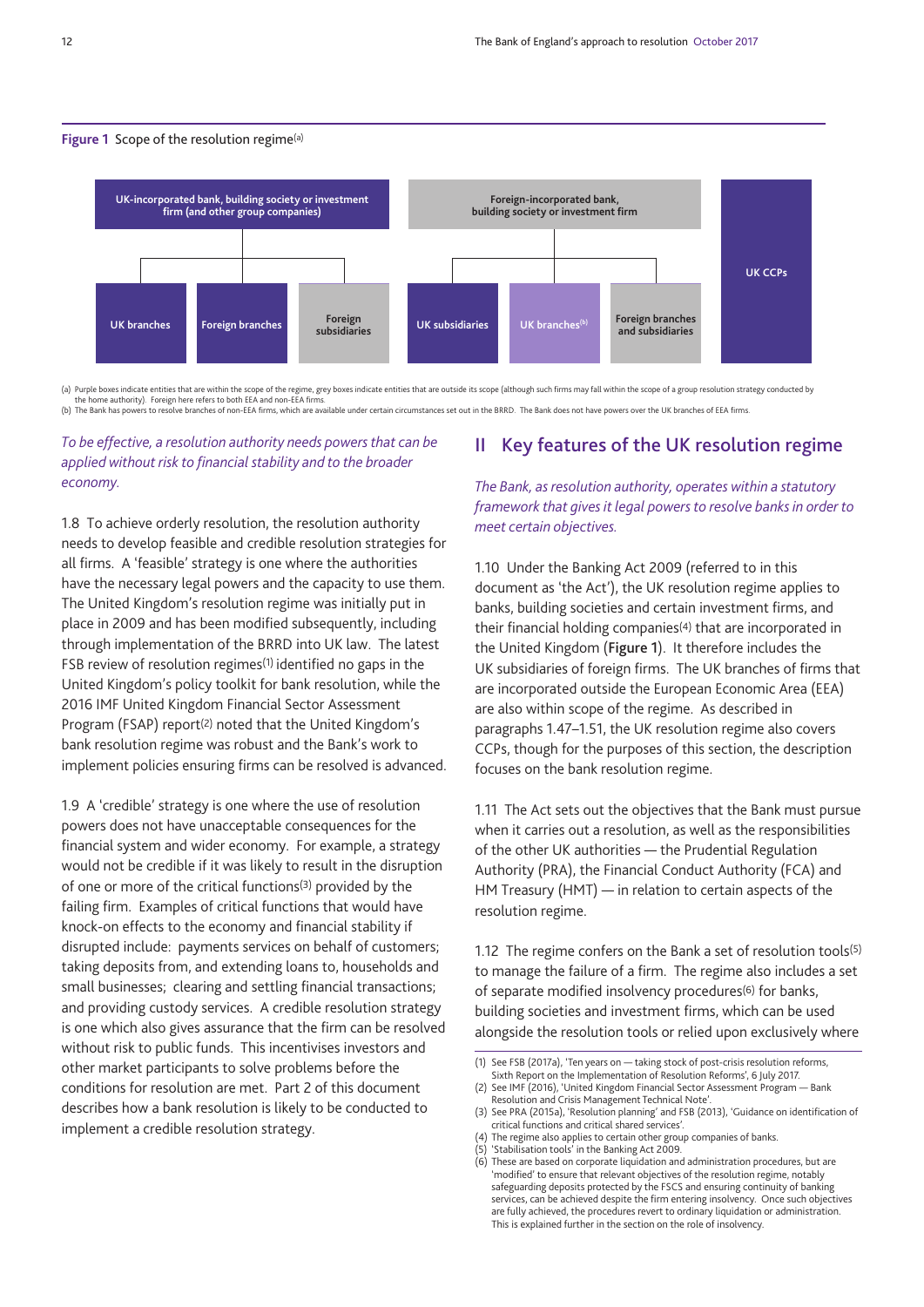## **Figure 2** Bank of England's statutory resolution objectives



the Bank decides that resolution powers are not needed to meet the objectives of the regime.

1.13 The resolution powers are designed to allow the authorities to take action — if necessary before a bank is insolvent — to minimise any wider consequences of its failure for financial stability and ensure confidence in the financial system. The resolution regime recognises the overriding importance of these public policy objectives, unlike normal corporate insolvency arrangements, which are designed to act in the interests of the firm, its creditors and employees. Given the extent of the discretion conferred on the resolution authority, the regime includes safeguards for the owners and creditors of firms affected by the use of resolution powers.

## **Objectives**

1.14 The Act specifies a set of objectives, to which the Bank must have regard when resolving a firm. These are illustrated in Figure 2.

1.15 The Bank must consider each of these objectives in selecting and using its resolution powers, but they are not ranked in any particular order. The Bank decides how to balance these objectives including which of them should be prioritised if they conflict.

## Co-ordination between the financial authorities in financial crisis management and in bank resolution

## *The Bank and HMT have a general duty to co-ordinate in crisis management.*

1.16 A crisis management Memorandum of Understanding (MoU) between the Bank and HMT(1) sets out the respective responsibilities of each authority in a crisis and the co-ordination needed for resolution planning, policy and execution. HMT has sole responsibility for any decisions involving public funds. In order to give HMT sufficient notice of plans that could have implications for public funds, the Bank is required to provide HMT with information before determining a resolution plan for a bank that involves the use of resolution tools. This includes an assessment of the systemic risks and potential risks to public funds from the bank's failure.

1.17 While the Bank is designated as the resolution authority in the United Kingdom, the financial authorities, the Financial Services Compensation Scheme (FSCS) and HMT all have formal roles under the resolution regime. In summary:

- • the prudential supervisor (which may be the PRA or the FCA)(2) determines if the firm is failing or likely to fail, having consulted the Bank;
- the Bank, as resolution authority, makes the decision to put a failing bank into the resolution regime, having consulted the other authorities,(3) selects which tools to use and conducts the resolution (other than temporary public ownership);
- HMT is consulted on the decision to trigger resolution and the choice of tools. It can veto the use of powers in certain circumstances and can decide whether to put a bank into temporary public ownership — in such circumstances, HMT conducts the resolution alongside the Bank;(4) and
- in insolvency, the FSCS pays out deposits protected up to the applicable limit (currently £85,000) or else funds the

<sup>(1)</sup> See HMT (2017b), 'Memorandum of Understanding on resolution planning and financial crisis management'.

<sup>(2)</sup> The majority of investment firms are prudentially regulated by the FCA. The more complex investment firms are prudentially regulated by the PRA.

<sup>(3)</sup> See 'Triggering the resolution regime' for discussion of respective roles.

<sup>(4)</sup> The Bank must expose 8% of the liabilities of the bank in resolution to loss before HMT can put a bank into temporary public ownership. The temporary public ownership tool is a last resort, to be used only to resolve or reduce a serious threat to UK financial stability.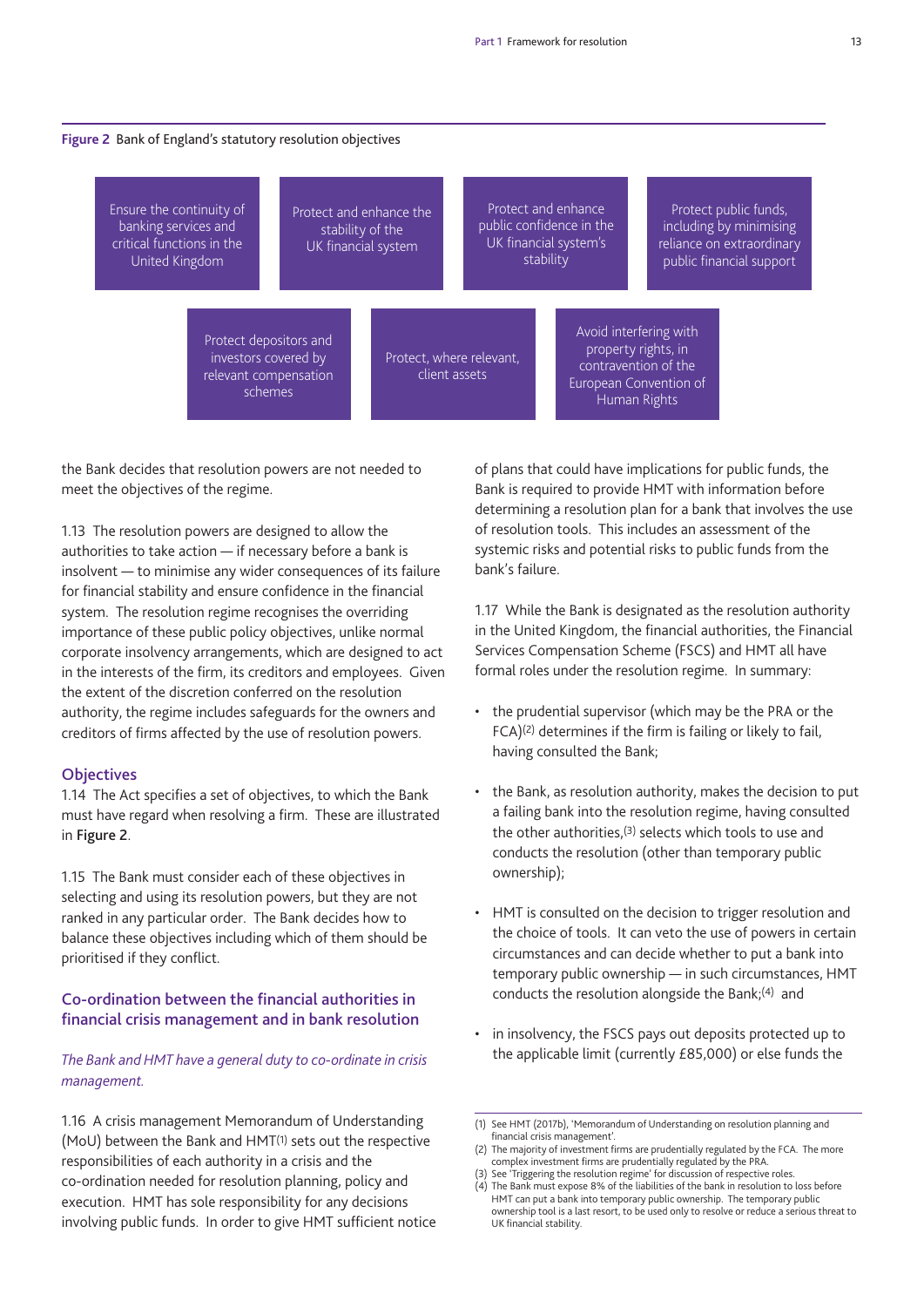transfer of these deposits.<sup>(1)</sup> In resolution it can be requested to contribute up to the amount it would have paid out in insolvency. The FSCS may also protect investments up to £50,000.

1.18 The Bank also has a number of formal responsibilities and powers as resolution authority which apply outside of an actual bank failure situation and relate to general resolution planning. They include assessments of banks to identify whether there are barriers to resolving them, the exercise of powers to require the removal of substantial impediments to 'resolvability' and the setting of a minimum requirement for own funds and eligible liabilities (MREL). These responsibilities are set out in more detail in [Part 3,](#page-28-0) while the purpose and approach to setting MREL is explained in [Annex 1.](#page-33-0)

1.19 The Bank consults authorities in other jurisdictions when planning for, and carrying out, a resolution of a cross-border bank. This is particularly important for the United Kingdom, which is the home jurisdiction of four global systemically important banks (G-SIBs) and hosts a large number of international firms — some of which are also G-SIBs — whose headquarters are outside the United Kingdom. The arrangements established in recent years to facilitate this co-operation are wide-ranging and are also covered in more detail in [Part 3.](#page-28-0)

## Triggering the resolution regime

## *Resolution takes place if a firm is 'failing or likely to fail' and it is not reasonably likely that action will be taken to change this.*

1.20 Two conditions must be met before a bank may be placed into resolution. First, the bank must be deemed 'failing or likely to fail'. This includes where a firm is failing or likely to fail to meet its 'threshold conditions'(2) in a manner that would justify the withdrawal or variation of authorisation. This assessment is made by the PRA, or by the FCA for those investment firms regulated solely by the FCA, following consultation with the Bank as resolution authority.

1.21 The second condition is that it must not be reasonably likely that action will be taken — outside resolution — that will result in the bank no longer failing or being likely to fail. This assessment is made by the Bank as resolution authority, having consulted the PRA, FCA and HMT. The Bank also has an obligation to notify the Financial Policy Committee (FPC). When making this determination, the Bank will take into account whether any remaining regulatory capital instruments of the failing bank must be written down and/or converted to common equity once the firm is no longer viable.(3)

1.22 Measures that may be taken to prevent the bank from failing or being likely to fail could involve supervisory action to help restore the bank's financial resources, such as stopping

the payment of dividends to shareholders or bonuses to senior management. Or it could involve further action by the bank or its shareholders and creditors, for example a financial restructuring (such as a debt-for-equity swap negotiated with the bank's bondholders) or a sale of the whole or parts of the business. These and other options may be a feature of the bank's recovery plan.

1.23 As the regime permits resolution to be triggered when there is evidence a bank is failing or likely to fail, this can happen before it is 'insolvent'; that is, before it can no longer pay its debts as they fall due or the value of its assets falls below the value of its liabilities. The conditions for entry into the regime are designed to strike a balance between, on the one hand, avoiding placing a bank into resolution before all realistic options for a private sector solution have been exhausted and, on the other, reducing the chances of an orderly resolution by waiting until it is technically insolvent.

## The public interest test

## *But resolution is only used if it would be in the public interest.*

1.24 The determination that a bank satisfies the conditions for resolution discussed above does not, on its own, allow the use of all the resolution tools. Resolution powers allow the authorities to take actions which directly affect people's property rights and should therefore not be exercised unless justified in the public interest. Accordingly, the Bank must also determine that action is necessary to advance the statutory resolution objectives, summarised in Figure 2. This assessment will be influenced by the size and nature of the critical functions of the failed firm and conditions in the wider financial system at the point of failure.

1.25 The Bank must also consider whether the resolution objectives would be met to the same extent by placing the firm into the relevant statutory insolvency process — such as the bank insolvency procedure.(4) If this assessment indicates that use of the bank insolvency procedure would not meet the resolution objectives to the same extent as use of the resolution tools, then the resolution tools may be used. If the public interest test is not met, then resolution tools are

<sup>(1)</sup> FSCS protection extends to amounts up to £1 million for certain types of deposits classed as 'temporary high balances' and, in limited circumstances may be unlimited such as for payments in connection with personal injury or incapacity. The FSCS may also contribute resources to the use of resolution powers, up to the net cost to it of paying out or transferring protected deposits — see the section in [Part 2](#page-22-1) on executing a transfer.

<sup>(2)</sup> The 'threshold conditions' include that the bank must have: adequate resources to satisfy applicable capital and liquidity requirements; appropriate resources to measure, monitor and manage risk; and fit and proper management who conduct business prudently.

<sup>(3)</sup> The cases where this mandatory write-down and conversion of regulatory capital instruments applies are set out in section 6A of the Act.

<sup>(4)</sup> Or other modified insolvency procedures depending on the type of firm, ie the building society insolvency procedure (BSIP) for building societies or the special administration regime (SAR) for investment firms. These procedures are explained in the section below on the role of insolvency.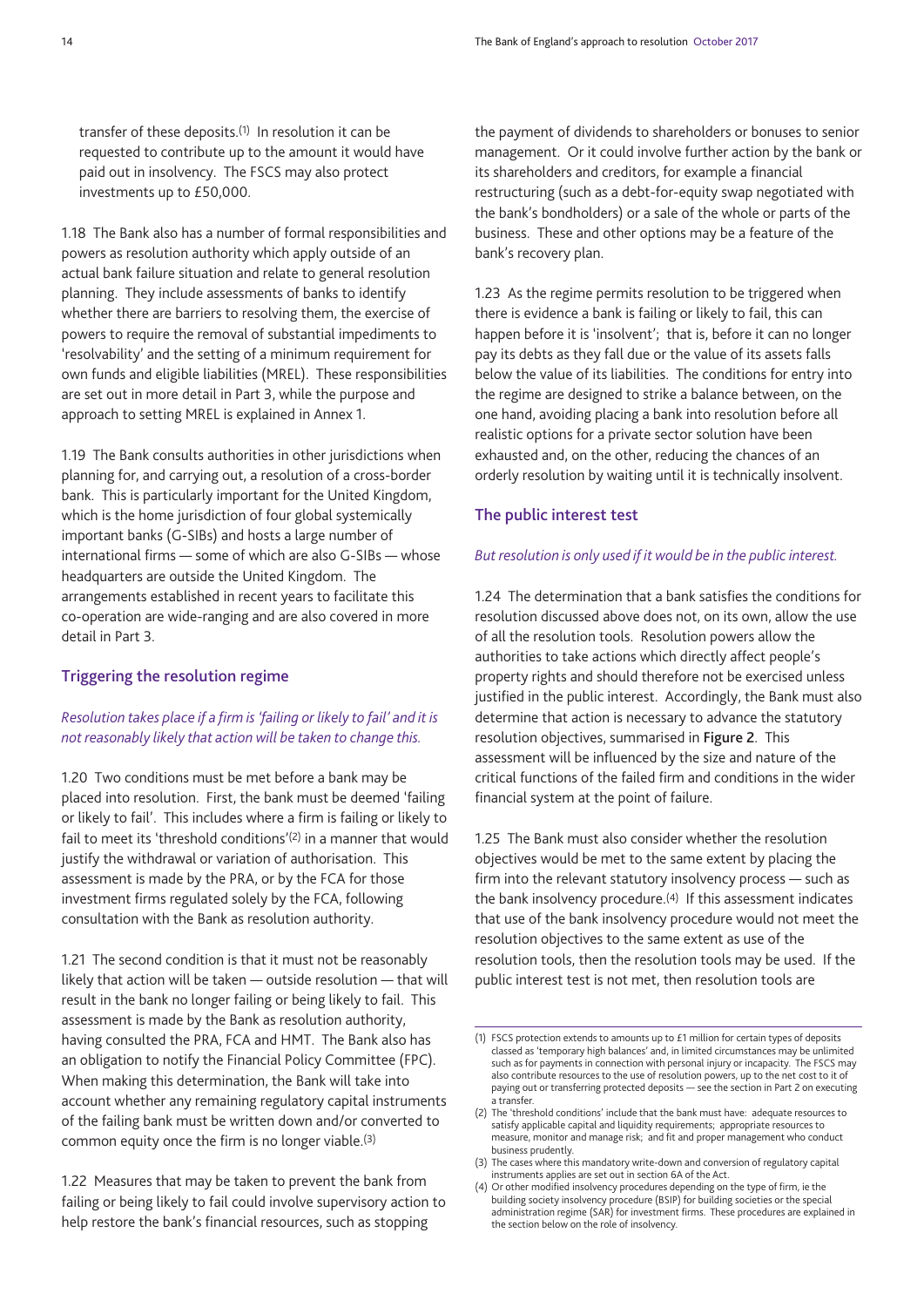

#### **Figure 3** Example decision tree for a bank entering resolution(a)(b)

(a) Excludes temporary public ownership and public equity support, which are to be used only where HM Treasury considers this is necessary to reduce or resolve a serious threat to financial stability, or to protect existin financial assistance to the firm in question.

(b) For simplicity, assumes the bank has no client assets, and therefore the relevant modified insolvency procedure is the bank insolvency procedure.<br>(c) Under the Banking Act, the Bank must write down and/or convert the f or conversion) Condition 2 is met and will continue to be met unless the capital instruments are written down and/or converted.

unavailable but the relevant insolvency procedure may be used if the firm is unable, or likely to become unable, to pay its debts.

1.26 The decisions that need to be taken by the authorities in the run-up to, and during, a resolution may take place in quick succession. Figure 3 presents a stylised decision tree, setting out the decisions that the PRA as supervisor and the Bank as resolution authority need to take in the course of the entry into resolution of a failing bank.

## Resolution tools

*The statutory regime provides the Bank with tools which may be used to resolve firms.* 

1.27 The main resolution tools are:

- bail-in: write-down of the claims of the bank's unsecured creditors (including holders of capital instruments) and conversion of those claims into equity as necessary to restore solvency to the bank;
- transfer to a private sector purchaser: $(1)$  the transfer of all or part of a bank's business, which can include either its shares or its property (its assets and liabilities), to a willing and appropriately authorised private sector purchaser without need for consent of the failed bank, or its shareholders, customers or counterparties; and
- transfer to a bridge bank: the transfer of all or part of the bank's business to a temporary bank controlled by the

Bank of England. The purpose is to maintain continuity of the failed bank's critical functions until the sale of the bridge bank (eg through an initial public offering or onward transfer of some or all of its business to a private sector purchaser).

1.28 Two additional tools may be used in conjunction with the resolution tools in order to wind them down in an orderly manner. These are:

- transfer to an asset management vehicle:(2) allows all or part of the business of a failed bank or a bridge bank to be transferred to and managed by a separate asset management vehicle, wholly or partially owned by the Bank or HMT and controlled by the Bank, with a view to maximising the value of assets through an eventual sale or orderly wind down; and
- the bank (or building society) administration procedure: the insolvency process by which the part of a failed firm not transferred to a private sector purchaser or bridge bank is wound up. This part of the firm can be required to continue to provide any services (for example, IT infrastructure, or mortgage servicing) needed by the new owner of the transferred business until permanent arrangements for those services can be put in place, after which it is wound up.

1.29 The Bank has provided indicative thresholds for selecting from the different resolution strategies that are based on the

(2) This tool is termed 'asset separation' in the BRRD.

<sup>(1)</sup> This tool is termed 'sale of business' in the BRRD.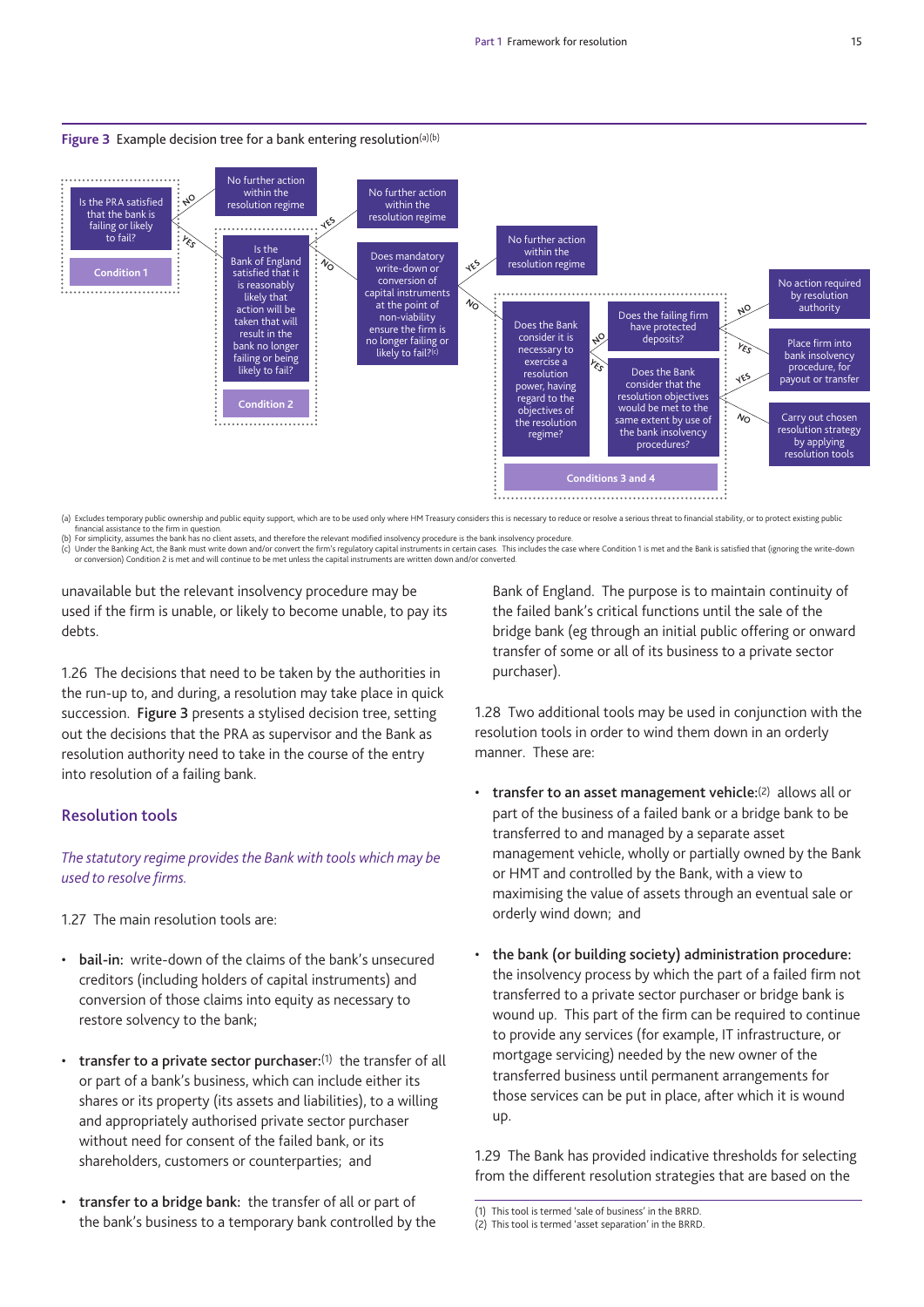## <span id="page-17-1"></span><span id="page-17-0"></span>Box 1

## Resolution strategies: bail-in, partial transfer or modified insolvency

Bail-in: The largest and most complex UK firms are likely to have a resolution strategy that involves the use of the bail-in tool. The indicative threshold for such 'bail-in' firms is set at a balance sheet size of £15 billion–£25 billion. This covers the United Kingdom's G-SIBs and D-SIBs and a number of other medium-sized firms.

Bail-in enables a firm to be recapitalised without the need, over a short period, to find another buyer for its business or to have to split up its operations. The Bank believes that UK firms above this balance sheet size are too large for there to be sufficient comfort that these options would be available. This reflects the fact that most of the largest UK firms have complex and highly interconnected legal and operational structures.

Partial transfer: A partial transfer resolution strategy may be credible and feasible for smaller and medium-sized firms which are nevertheless large enough in the event of their failure to meet the public interest test for use of resolution tools. Analysis of these firms suggests that, in most cases, the only critical function they supply relates to accounts relied on by customers for day-to-day payments and cash withdrawals. These 'transactional accounts' are defined based on the frequency of their usage.

tools discussed above and setting the minimum requirements for own funds and eligible liabilities (MREL) in support of these strategies (see Box 1). Given the thresholds are indicative, the Bank will select a resolution strategy for each individual firm which best advances the statutory objectives (see Figure 2). This will include taking into account the impact of its failure on financial stability based on the size and nature of any critical functions it provides. For example, the Bank may consider the firm's interconnectedness with other institutions and its role in providing critical services to them (eg access to clearing) when deciding what resolution strategy to apply.

## *To achieve the public objectives of resolution, the Bank has powers that affect the contractual rights of counterparties and investors in the failed firm.*

1.30 The resolution regime includes provisions to ensure a bank's entry into resolution does not, by itself, trigger contractual early termination rights or other events of default. Without these provisions, the failed bank's financial contracts or its critical service arrangements (for example, IT services) could be cancelled upon entry into resolution. To address this risk the resolution regime overrides a counterparty's

For the purpose of the policy, the Bank considers a transactional account to be one used at least nine times in the three months prior to an annual monitoring date. Firms with more than 40,000–80,000 transactional accounts can expect to be set a partial transfer strategy if their balance sheet is less than £15 billion–£25 billion. At a minimum, the resolution strategy would then involve the transfer of deposits that are preferred to senior unsecured claims in the creditor hierarchy, (ie at least all FSCS-protected deposits plus the uncovered component of deposits from individuals and small and medium-sized enterprises) from the firm, backed by good-quality assets, to a private sector purchaser or bridge bank (on a temporary basis pending onwards sale to a private sector purchaser). The rest of the firm would be placed into insolvency.

Insolvency: The smallest firms in the United Kingdom do not supply transactional accounts or other critical functions to a scale likely to justify the use of resolution tools. The preferred resolution strategy for these firms, therefore, is the applicable insolvency procedure. Under this, the firm's business and assets are sold or wound up after protected depositors have been paid by the FSCS or had their account transferred by the liquidator to another institution using FSCS funds. The proceeds of this liquidation are paid to creditors on their claims in the order that applies under a normal insolvency and once the costs of the insolvency have been deducted.

contractual right to terminate an agreement early if the right arises solely as a result of entry into resolution (or any event directly linked to resolution). This lasts as long as the firm in resolution (or a new bank to which the contracts have been transferred) continues to perform its substantive obligations under the contract.

1.31 The Bank also has the power to suspend the failed bank's payment and delivery obligations, including preventing counterparties from terminating their contracts (known as a 'stay on termination rights'). This power can only apply for a short period — up to the end of the first business day after such a suspension is published. This may be used to provide some breathing space to facilitate bail-in or the transfer of contracts to a private sector purchaser or bridge bank. If such contracts are not transferred (eg because they are left behind with a residual bank which enters a modified insolvency procedure), they may be terminated on expiry of the stay. If the contracts are subject to a bail-in or transferred to a private sector purchaser or bridge bank, they cannot be terminated early on expiry of the stay as long as the bailed-in bank, private sector purchaser or bridge bank does not subsequently default on obligations under the contracts.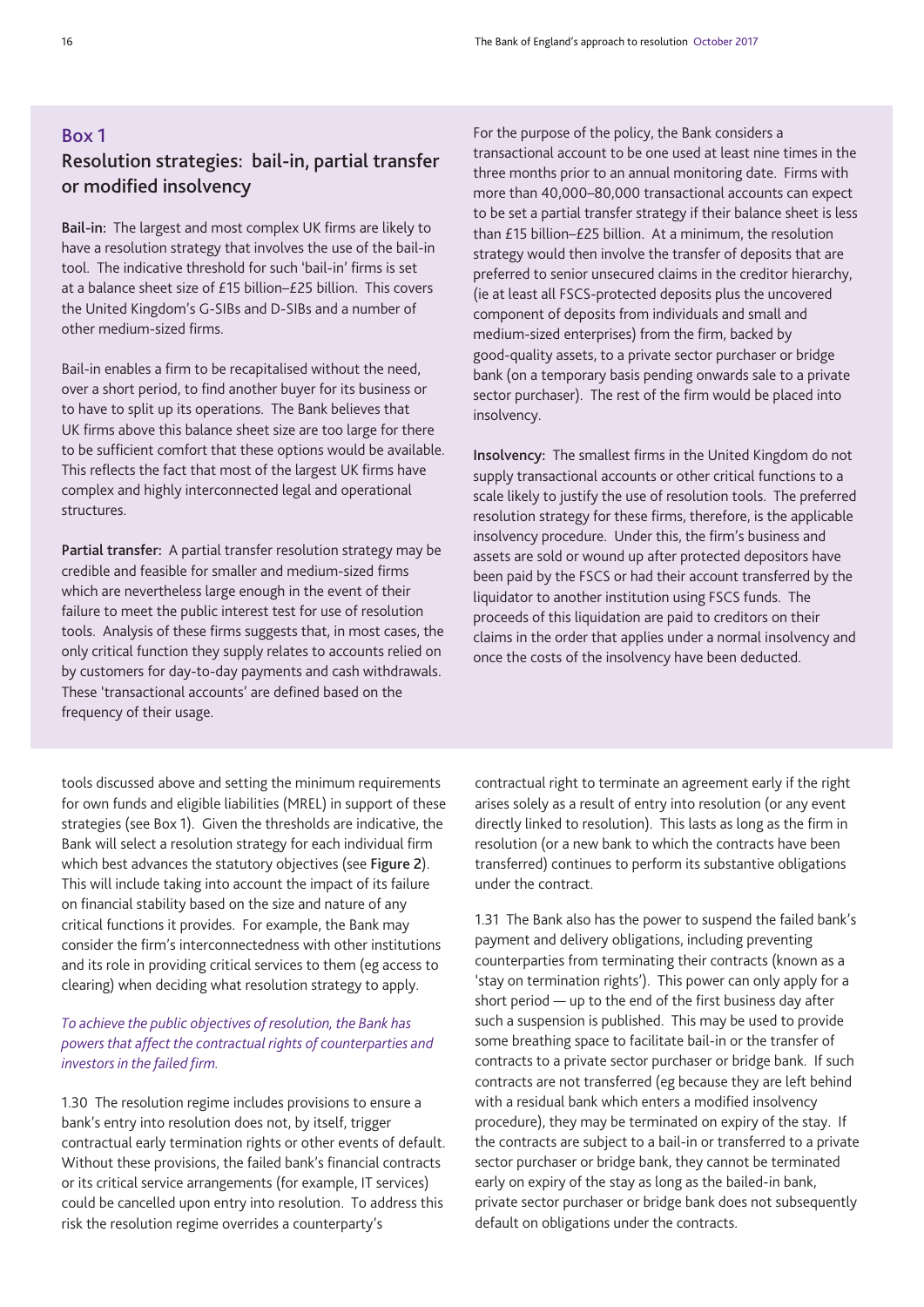## Safeguards for creditors

## *The regime provides statutory safeguards for creditors and counterparties.*

1.32 Resolution powers enable the Bank as resolution authority to interfere with the property rights of banks' shareholders, creditors and counterparties without their consent. The Act therefore requires that use of resolution powers must be subject to certain safeguards. These are designed to achieve a balance between providing a degree of certainty to creditors about how they would be treated in a resolution and giving the authorities sufficient flexibility to effect an orderly resolution as quickly as necessary.

1.33 First, the regime requires that an independent valuer conducts a valuation of the firm's assets and liabilities prior to the use of resolution powers. If there is insufficient time ahead of resolution the Bank may conduct this valuation on a provisional basis. The valuation is intended to inform the decision that a firm is failing or likely to fail and the extent of any write-down, and to inform how much debt to convert into equity when the bail-in tool is used. Valuation will similarly be needed to inform the use of the transfer tool. [Annex 2](#page-37-0)  contains more material on the valuation requirements that apply under the UK regime.

1.34 Second, the use of resolution powers could affect certain types of financial arrangements in a manner that undermines their purpose. So transactions that involve netting and set-off, collateral and certain other financial market arrangements must generally be respected in resolution. This is to ensure that arrangements whose purpose is to reduce the counterparty's loss in the event of a default by a bank are preserved in resolution. This set of safeguards effectively ensures that the resolution authority cannot 'cherry pick' when using the resolution powers, for example by transferring some contracts subject to a netting, set-off or capital markets arrangement with a given counterparty, while leaving others behind that are also part of that arrangement.

1.35 Third, the regime also contains a 'no creditor worse off' (NCWO) safeguard, which requires that no shareholder or creditor must be left worse off from the use of resolution powers than they would have been had the entity entered insolvency rather than resolution. An estimated NCWO valuation is prepared prior to resolution. After resolution an NCWO valuation of the firm is prepared by an independent valuer — appointed by a panel put in place by HMT — in order to determine whether any shareholders or creditors have received less from the resolution than they would have recovered from an insolvency. Where there is a shortfall, shareholders and/or creditors are entitled to compensation. This compensation is paid from a fund provided by HMT and recovered from the industry. The NCWO safeguard assures

creditors that any losses they suffer when resolution powers are used will either be less than, or at worst the same as, in insolvency.

## Use of public funds

## *Shareholders and creditors must absorb losses before public funds can be used.*

1.36 The resolution regime aims to ensure that public funds are not put at risk in resolving a failing bank. The tools are specifically designed to ensure that shareholders and creditors must meet the costs of bank failure. Moreover, resolution planning is conducted on the assumption that no public funds will be available to cover the losses of shareholders and creditors in resolution.

1.37 Despite this, temporary access to public funds may still be needed in some circumstances. They may, for example, be required as a loan to the FSCS, should the FSCS incur costs above its capacity to support a rapid payout or transfer of protected deposits. Such a loan would be repaid through levies on the industry and recoveries made by the FSCS in the insolvency.

1.38 In the unlikely case that the resolution objectives are not met using any of the regime's resolution tools, and where at least 8% of the balance sheet as valued at the point of resolution has already been exposed to loss, the BRRD permits the use of public funds to stabilise the bank. This may be done by the government taking a failing bank into temporary public ownership. This tool can only be used as a last resort, where a serious threat to financial stability cannot be avoided or reduced by other measures or where necessary to protect public funds that have already been used to support a previously solvent and viable bank that subsequently failed and entered resolution.

1.39 The BRRD requires that Member States establish a resolution financing arrangement with funding of at least 1% of the amount of FSCS-protected deposits of all the institutions authorised in their territory by 2024. In addition, where this funding is insufficient, the BRRD requires that Member States ensure that subsequent contributions are raised. The United Kingdom is satisfying its obligations under the BRRD by raising contributions through the bank levy.(1)

<sup>(1)</sup> Monies raised via the bank levy are paid into the United Kingdom's Consolidated Fund. Section 228 of the Act provides the legal basis for HMT to pay out of the Consolidated Fund expenditure incurred in connection with the exercise of the resolution powers. This is the mechanism by which the resolution financing arrangement administered by HMT can disburse funds to the Bank as the resolution authority to support a resolution.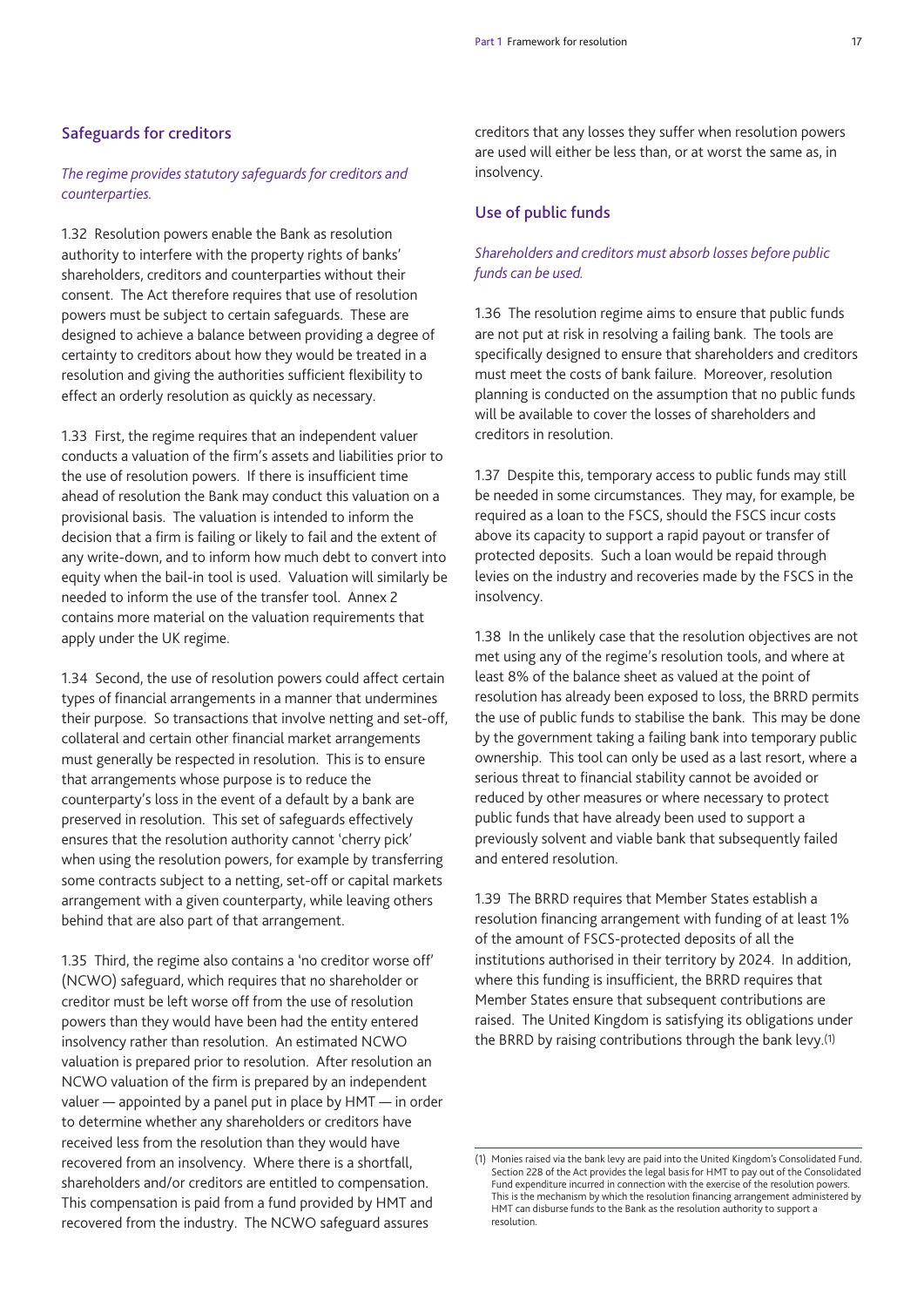## Role of insolvency

*Insolvency is used when failure does not meet the public interest test for the use of resolution tools and to wind down parts of businesses which do not need to be maintained.* 

## Banks and building societies

1.40 As noted above, a failed firm may be placed into insolvency if the public interest test for use of resolution powers is not met and where the firm holds protected deposits or client assets. Where the firm holds neither protected deposits nor client assets, it will be placed into the normal insolvency procedure for companies.

1.41 The bank insolvency procedure and building society insolvency procedure are designed to allow for rapid payout of deposits protected by the FSCS or the transfer of the FSCS–protected deposits to a viable firm.(1)

1.42 Under these procedures, a liquidator is appointed with two statutory objectives. The first — which takes precedence — is to work with the FSCS to facilitate rapid payout (with a target of seven days) of the protected deposits or else transfer those deposits to a viable firm. In both cases, the FSCS takes over the depositor's claim in the insolvency, equal to the total of their eligible deposits. Initially the FSCS will levy the industry if necessary to meet any claims and recoup the costs later in the insolvency. Once this objective is achieved, the second objective of the liquidator is to wind up the affairs of the firm so as to achieve the best result for its creditors as a whole.

1.43 Under the BRRD, depositors protected by EU deposit guarantee schemes and the scheme operators themselves (including the FSCS) are 'super-preferred'. This means that in insolvency the FSCS has a higher position in the insolvency creditor hierarchy to recover from the insolvency ahead of other creditors and is likely therefore to recover more of its costs than under the previous creditor hierarchy.(2) This will reduce the risk that the failure of one bank weakens other firms and reduce the overall costs to the industry. Deposits from individuals and small and medium-sized enterprises that exceed the protected amount are also preferred to other senior unsecured liabilities (including deposits not eligible for FSCS coverage) but rank behind the 'super-preferred' protected deposits. Figure 4 sets out the creditor hierarchy that has applied since 1 January 2015.

#### Investment firms

1.44 An insolvency procedure called the 'special administration regime' is available to address the failure of investment firms which hold client assets or money and whose failure does not trigger the public interest test for use of resolution powers. An investment firm with no client assets or money would go into a normal insolvency. Under the special

#### **Figure 4** Insolvency creditor hierarchy(a)



- '*pari passu*'). (b) Amendments to existing creditor hierarchy introduced by the Bank Recovery and Resolution Directive.
- (c) Floating charges that constitute financial collateral arrangements or collateral security (pursuant to the<br>UK Financial Collateral Arrangements Regulation and the Financial Markets and Settlement Finality<br>Regulations) (d) Some smaller businesses are also protected by the FSCS for investment business up to £50,000.
- (e) Ranking for all statutory interest from the date of the winding-up order until a final dividend is declared or all proved debts have been paid unless otherwise specified by the terms of the debt contract. Statutory interest may rank ahead of unsecured subordinated creditors, depending on the precise circumstances, including the terms of the subordination.

administration regime, the firm is placed into an insolvency proceeding and an administrator is appointed with specific objectives. These are: returning client money or assets as soon as possible; ensuring timely engagement with market infrastructure bodies, the Bank, HMT, the FCA and the PRA; and rescuing the firm as a going concern or winding it up in the best interests of creditors (the last being the normal administration objective). The PRA or FCA, as relevant, can direct the administrator to prioritise one or more of these objectives.

1.45 Following an independent review,(3) the Government amended the special administration regime in March 2017. The changes are intended to speed up the return of client assets and also make it easier for the administrator to transfer client assets to a healthy third-party firm if that is feasible. This should facilitate continuity of services and allow clients to have quicker access to their assets.

<sup>(1)</sup> The bank insolvency procedure was used in June 2011, when the Southsea Mortgage and Investment Company failed.

<sup>(2)</sup> Deposits historically ranked equally with senior unsecured debt claims in insolvency in the United Kingdom. The Banking Reform Act of 2013 introduced a 'depositor preference' regime — to take effect from 1 January 2019 — under which 'covered deposits' (ie deposits up to £85,000 which are eligible for FSCS protection — referred to as 'protected' deposits) ranked ahead of senior unsecured debt claims and all other deposits (ie of eligible depositors above £85,000 and of non-eligible depositors). This was overtaken by the implementation of the BRRD, which effectively added an additional layer to this regime, whereby covered (protected) deposits ranked ahead of deposits of individuals and small businesses above the £85,000 level, which in turn ranked ahead of senior unsecured claims and all other deposits.

<sup>(3)</sup> See Bloxham (2014), 'Final review of the Investment Bank Special Administration Regulations 2011'.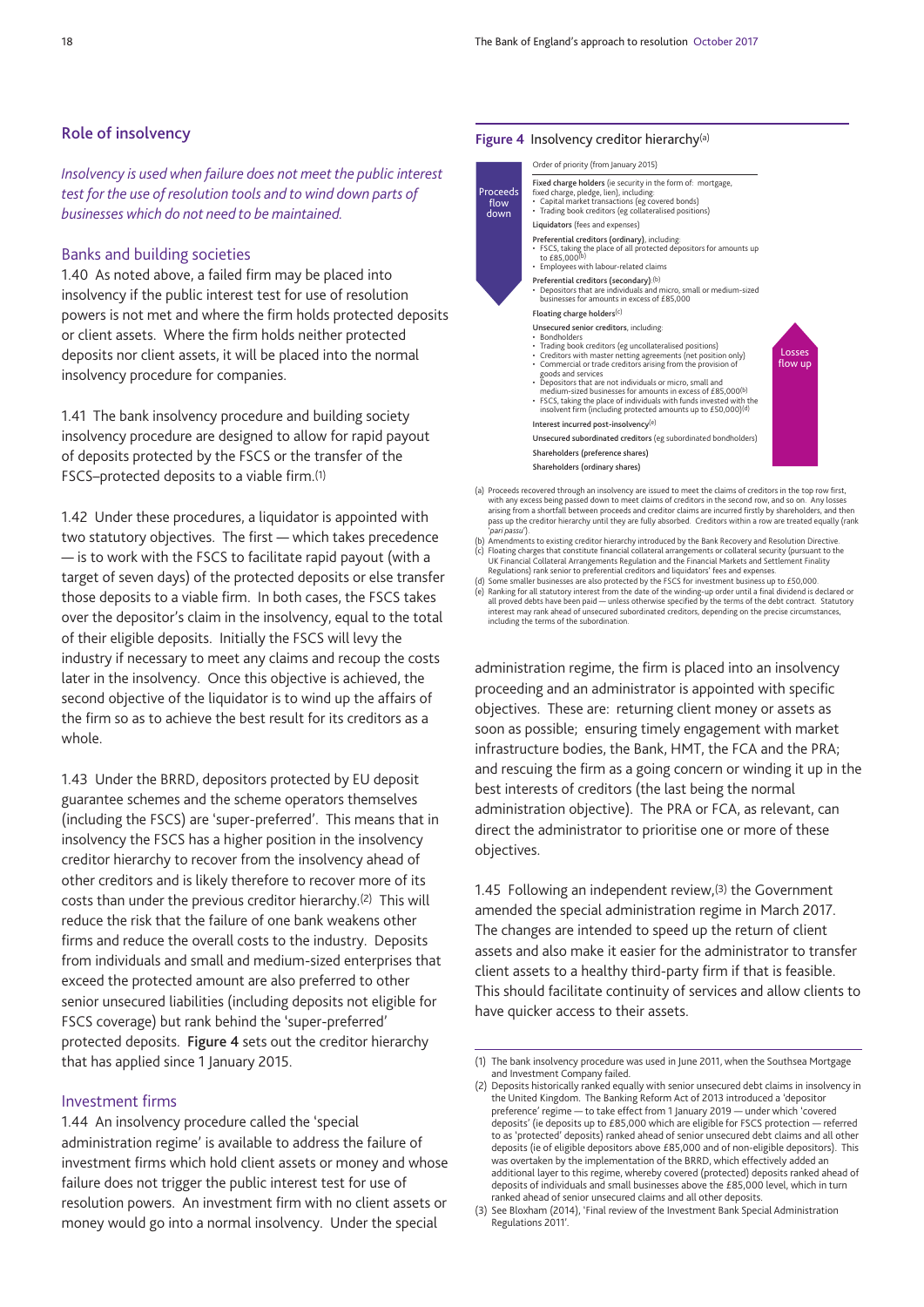## Firms with deposits and client assets

1.46 Some firms that fail and are placed into insolvency may have both deposits protected by the FSCS and client assets. In these cases the firm may be placed into a hybrid procedure which combines elements of the bank insolvency procedure and the special administration regime. In this procedure, although the administrator must immediately begin to work on the objectives relating to client assets, the objective relating to protected deposits takes precedence. This means that the administrator must, as the first priority, work with the FSCS to ensure that protected deposits are either paid out in full quickly or transferred to another viable firm. Once that is done, the procedure reverts to an ordinary special administration regime process.

## Resolution of CCPs

#### *Similar arrangements are available to resolve CCPs.*

1.47 The United Kingdom's resolution regime was extended to cover central counterparties (CCPs) in 2014. CCPs play an essential role in the global financial system. They reduce risk in financial markets by interposing themselves between trading counterparties and guaranteeing the obligations agreed between the two parties. They operate in accordance with contractual rules agreed between the CCP and its clearing members (which will typically include large banks). These rules, among other things, set out how the CCP will manage the default of a clearing member and allocate losses to participants of the CCP.

1.48 The same resolution powers are available for CCPs as for banks in the UK regime, with the exception of the bail-in tool and the asset management vehicle tool. The Bank also has the power to transfer ownership of the CCP to any person. These powers may need to be augmented once international work on the best approach to resolving CCPs has concluded. In 2014, an annex on the resolution of financial market infrastructures (FMIs) and FMI participants was added to the Key Attributes and in July 2017 the FSB published further guidance on CCP resolution.(1)

1.49 The FSB guidance sets out that, in order to carry out an orderly resolution of a CCP, a designated resolution authority should have powers to:

- enforce any outstanding contractual obligations, including under the CCP's rules and arrangements;
- operate the CCP temporarily;
- return the CCP to a 'matched book' in a clearing member default (for example, by terminating contracts);
- • address any outstanding default and non-default losses, for example, through requirements for clearing members to contribute funds ('cash calls');
- replenish financial resources;
- write down the equity of the CCP and, where appropriate, its unsecured liabilities and convert unsecured liabilities into equity or other instruments of ownership of the CCP or a successor entity;
- • transfer critical functions to a solvent third party or bridge CCP; and
- wind down operations not judged to be critical functions.

1.50 The United Kingdom has set up Crisis Management Groups (CMGs) for two CCPs (see [Part 3\)](#page-28-0). These provide a forum for information exchange and co-ordination between the Bank of England, as both supervisor and resolution authority of those CCPs, and authorities whose actions may have a bearing on the resolution of the CCP. The CMG will share information with the CCP's supervisory college. As CCP resolution can arise from the failure of its clearing members to meet their obligations to it, there is an important interaction between the resolution planning for CCPs and the resolution planning for clearing members. The CMGs therefore include the resolution authorities of the CCPs' largest clearing members. This reflects the importance of continuity of access to CCPs to the effectiveness of resolution strategies for banks that are clearing members and the need to ensure that the resolution of a clearing member does not itself threaten the viability of the CCP.

1.51 The European Commission published in November 2016 a legislative proposal for a European Union framework for CCP recovery and resolution. That is designed to be broadly consistent with the FSB's approach.

## Resolution of insurance companies

1.52 The United Kingdom's resolution regime does not extend to insurance companies. This reflects the fact that it should be possible to rely on run-off and portfolio transfer procedures for most failed insurance companies engaged in traditional insurance activities. These procedures are available in the United Kingdom, although administered by a court.

1.53 Existing powers may not necessarily be sufficient to mitigate the systemic impact of a failure of a larger, complex insurance group. This was the conclusion of the FSB which included an annex in the Key Attributes in 2014 to cover the resolution of systemic insurers.

<sup>(1)</sup> See FSB (2017b), 'Guidance on central counterparty resolution and resolution planning', 5 July 2017.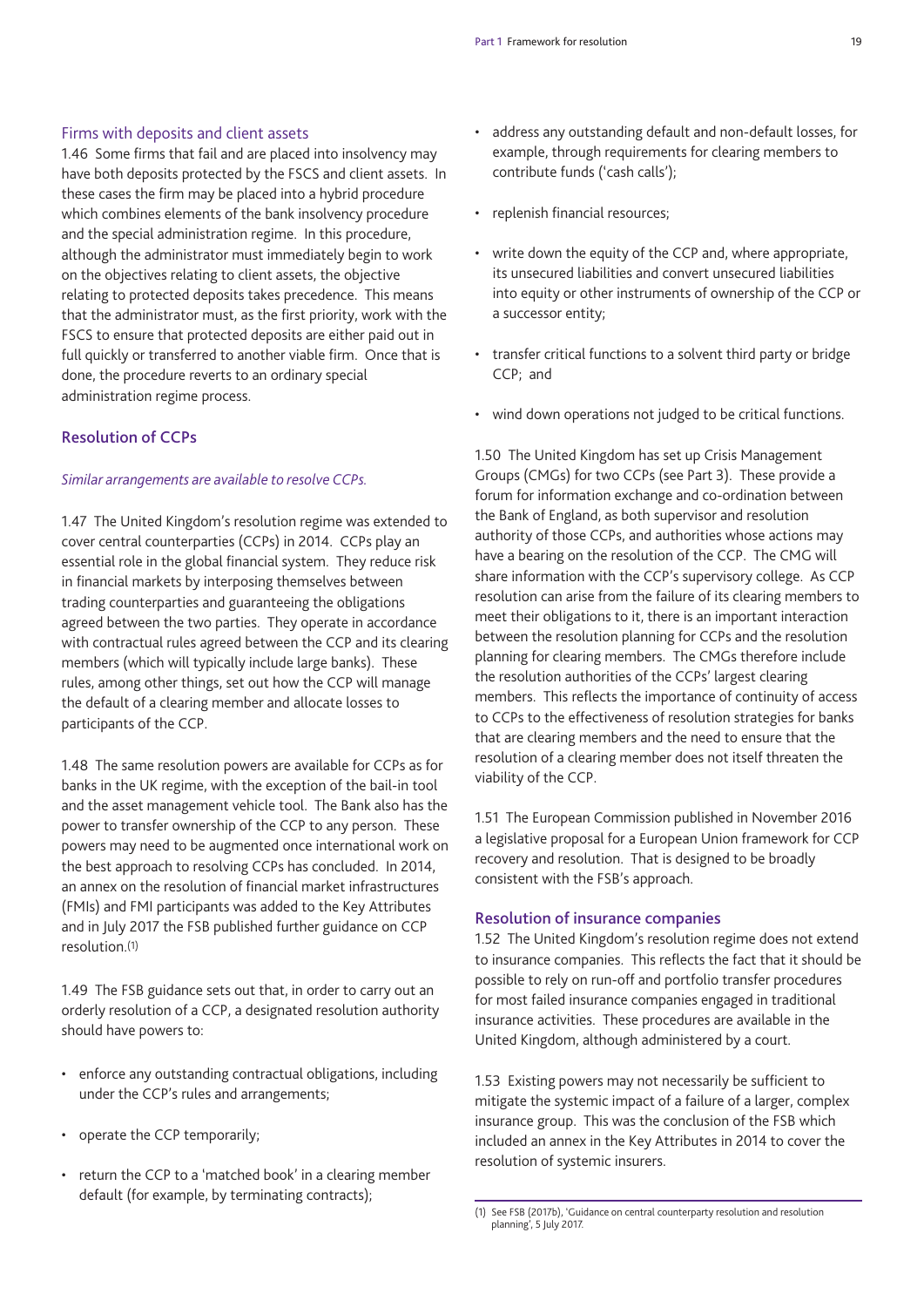1.54 The International Monetary Fund (IMF), in its last UK Financial Sector Assessment Program, recommended that the United Kingdom work with international partners to develop an integrated regime of resolution powers for insurance companies.(1) This international work continues. Further FSB guidance on insurer resolution was published in June 2016(2) and the International Association of Insurance Supervisors consulted on resolution as part of the revisions to the Insurance Core Principles in March 2017.(3) In the European Union, the European Commission is due to respond to an opinion of the European Insurance and Occupational Pensions Authority on whether to propose a recovery and resolution framework for insurers.

1.55 The United Kingdom will need to consider whether, and if so how and when, to extend its resolution regime to insurers in the light of these developments.

## Implications of EU withdrawal for the UK resolution regime and policies

1.56 The United Kingdom's future relationship with the European Union following its withdrawal from the European Union will be shaped by the negotiation currently under way. It is not possible, therefore, to reach definitive conclusions about the implications for the resolution regime in the United Kingdom. The Bank will monitor the outcome of the negotiation and any impact of this for the United Kingdom's resolution regime.

<sup>(1)</sup> IMF (2016), 'United Kingdom Financial Sector Assessment Program — Bank Resolution and Crisis Management Technical Note'.

<sup>(2)</sup> See FSB (2016a), 'Developing effective resolution strategies and plans for systemically important insurers'.

<sup>(3)</sup> International Association of Insurance Supervisors (2017), Consultation: Revised Insurance Core Principles (ICPs) and ComFrame material integrated with ICPs, 3 March 2017.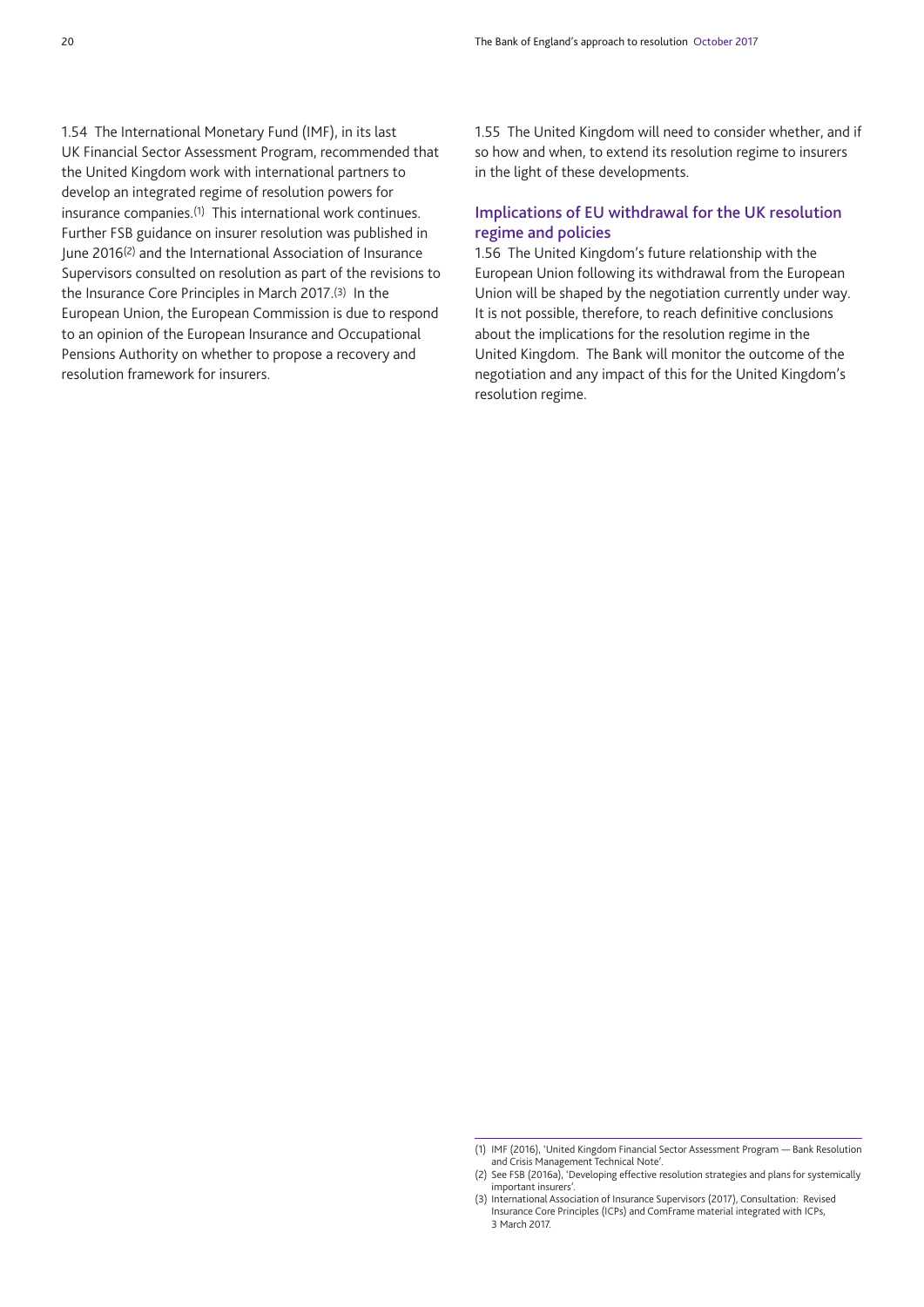# <span id="page-22-1"></span><span id="page-22-0"></span>Part 2 Conducting a resolution

2.1 This part explains how the Bank is likely to use the powers described in [Part 1.](#page-12-0) While it is intended to assist in an understanding of how the resolution regime operates, it should be remembered that the Bank retains discretion when deciding how best to resolve a firm in pursuit of the resolution objectives, based on the circumstances at the time.

2.2 The use of resolution tools (eg bail-in or transfer) has three broad, and sometimes overlapping, phases:

- • stabilisation, in which the continuity of critical functions is assured, either through a bail-in to recapitalise the failed firm or a transfer of part, or all, of its business to a private sector purchaser or bridge bank;
- • restructuring, in which a plan is drawn up to restructure the firm (or successor entity) and change its business model where necessary to address the causes of its failure and restore its viability; and
- exit from resolution, in which the Bank's implementation of the resolution has been completed and any further restructuring is carried out by the firm's board and management according to the new business plan.

2.3 The resolution tools are similar in effect to corporate restructuring transactions and follow some similar principles. Unlike corporate restructuring transactions, however, the resolution authority is empowered to act without the consent of shareholders, creditors or the senior management of the firm. This feature of the regime recognises that the firm has failed and is designed to ensure that action can be taken quickly and effectively to protect financial stability. As part of the process, the Bank will expect to remove or replace senior management where retention (collectively or individually) is considered unnecessary or detrimental to the continuing operations of the firm.

## III Stabilisation phase

*Resolution tools are used to stabilise the bank by restoring solvency.* 

2.4 In the stabilisation phase, the Bank will employ one or more of the resolution tools to secure continuity of the firm's critical functions. The firm will be stabilised either through a bail-in and/or a transfer of some or all of the firm or its business. In either approach, there will need to be some form of loss absorbency (in the form of the firm's equity, subordinated debt and other unsecured debt) available to the resolution authority at the point of resolution, so that solvency can be restored.

2.5 Under liquidity either bail-in or transfer, the Bank may need to provide liquidity temporarily to the firm in resolution if the firm's own liquid resources are insufficient and it is unable immediately to access market funding. [Box 2](#page-23-0) sets out the Bank's Resolution Liquidity Framework that will apply in such circumstances.

As part of the stabilisation, the Bank will need to ensure the firm's existing arrangements for accessing financial market infrastructures (FMIs) — payment, clearing and settlement systems — remain intact (see [Annex 3](#page-41-0)).(1) This includes any services provided by the failing firm to its clients, including customer banks.

2.6 In most cases, it will be important for the authorities to have time outside normal market hours to effect the necessary transactions. This is often referred to as the 'resolution weekend'. In resolutions of smaller firms which do not require the use of resolution tools, however, it may not be essential to have an actual weekend. More broadly, the amount of time required will depend on the amount of advance planning that has been carried out and the speed of the firm's failure.

## *Resolution requires co-ordination with resolution authorities in key host jurisdictions.*

2.7 In the case of a large cross-border UK firm, developing and implementing an effective resolution will require co-operation

<sup>(1)</sup> The Bank will draw on FSB guidelines designed to ensure that banks in resolution that are participants in such systems have continued access to them for as long as they meet their obligations to the relevant FMI or CCP. See FSB (2017c), 'Guidance on continuity of access to financial market infrastructures ('FMIs') for a firm in resolution'.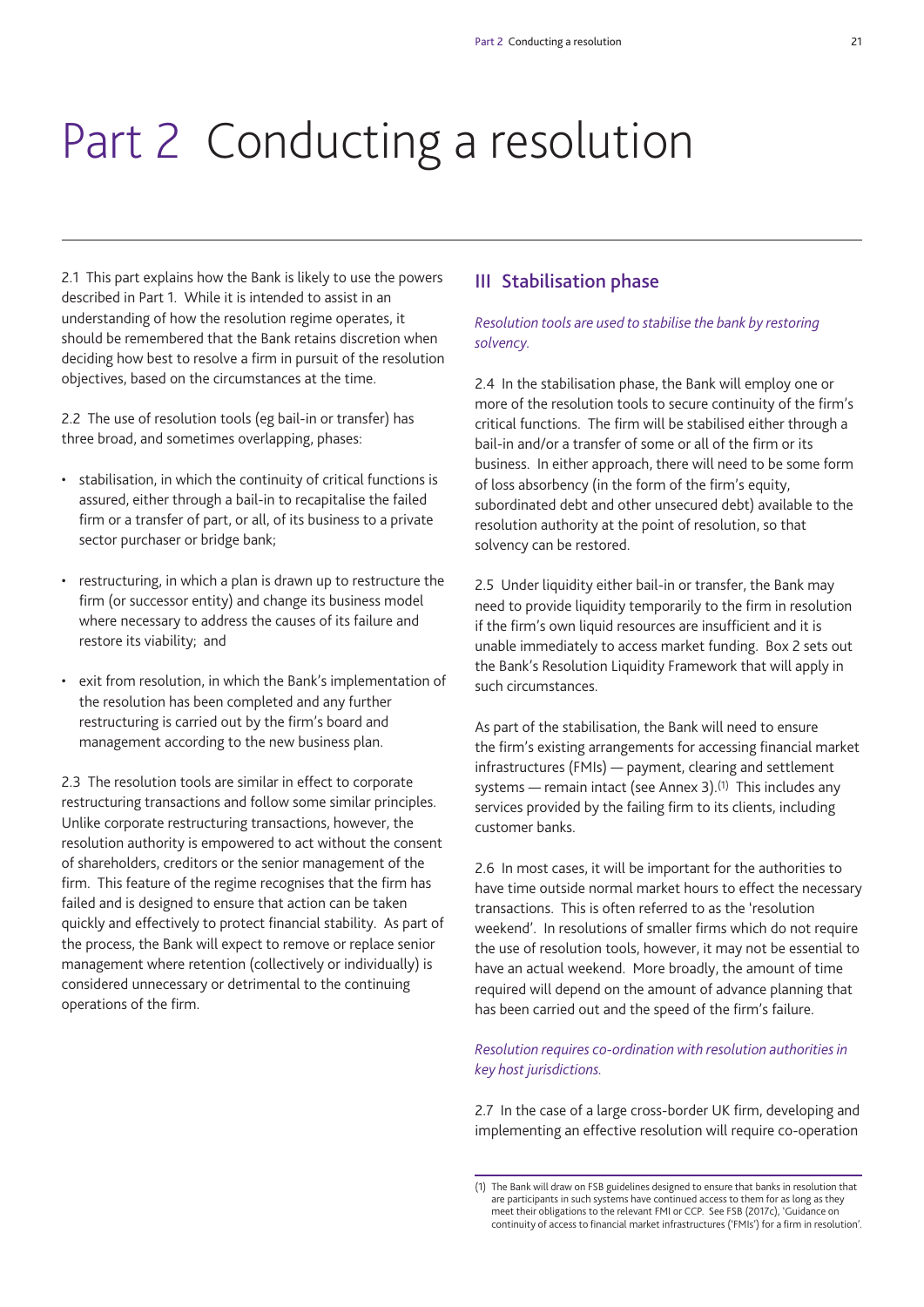## <span id="page-23-1"></span><span id="page-23-0"></span>Box 2 The Bank's approach to providing liquidity in resolution

Ensuring that a firm in resolution continues to have sufficient liquidity to meet its obligations is an essential part of an effective resolution regime. The Bank's approach below takes into account FSB guidance published in 2016.(1) In the first instance, liquidity would be expected to come from the firm's own resources. But, where those resources are temporarily insufficient, and access to private sector funding is disrupted, the Bank has put in place a flexible approach for the provision of liquidity in order to support the group resolution strategy.

First, a firm in resolution would have access to the Bank's published facilities, as set out in the 'Red Book',(2) subject to meeting the necessary eligibility criteria.

Second, to supplement those arrangements, the Bank also has a flexible Resolution Liquidity Framework providing the tools to lend to banks, building societies or investment firms subject to the resolution regime, where the entity or its holding company is in a Bank of England led resolution.(3) Such liquidity support may be secured against a wide range of collateral, building on the collateral eligible in Sterling Monetary Framework operations.(4) The Bank's objective would be to provide liquidity in sterling or foreign currency as required, in the necessary scale and for a sufficient period of time to allow the firm to make the transition to market-based funding. The terms and conditions of any lending, including the cost of drawing, would be set in a way designed to support the effectiveness of the resolution regime, incentivise the transition of the firm back to market-based funding, and protect public money.

Under the United Kingdom's resolution framework, the Chancellor of the Exchequer and HMT are responsible for authorising the use of any resolution tool where it would have implications for public funds and for authorising any associated temporary or permanent use of public funds, including temporary liquidity support from the Bank via the Resolution Liquidity Framework. The governance arrangements for such lending are set out in the Memorandum of Understanding on Resolution Planning and Financial Crisis Management.<sup>(5)</sup> The Bank is required to inform HMT of any draft resolution plan involving the exercise of a resolution tool and the implications for public funds of the draft resolution plan, ahead of the plan being adopted or updated. As part of this, the Bank will identify if the draft plan anticipates a potential need for indemnified liquidity support via the Resolution Liquidity Framework. Given the potential size of lending relative to the Bank's resources, an indemnity is likely to be requested by the Bank in a range of scenarios. HMT would consider any request by the Bank for an indemnity on a case-by-case basis in the context of the resolution plan and need to use resolution tools. Any losses incurred by the Bank or HMT in connection with the provision of liquidity support via the Resolution Liquidity Framework would be recovered from industry in line with FSB guidance and requirements in the Bank Recovery and Resolution Directive (BRRD).

- (1) See FSB (2016b), 'Guiding principles on the temporary funding needed to support the orderly resolution of a global systemically important bank ('G-SIB')'.
- (2) See Bank of England (2015a), *The Bank of England's Sterling Monetary Framework*, updated in June 2015.
- (3) Resolution Liquidity Funding would not be available to any firm subject to an insolvency or administration procedure.
- (4) See www.bankofengland.co.uk/markets/Pages/money/eligiblecollateral.aspx.
- (5) A revised version of the 'Memorandum of Understanding on resolution planning and financial crisis management' will be laid in Parliament and published in due course.

and co-ordination between the Bank, as home resolution authority, and resolution authorities in key host jurisdictions where the firm has substantial operations (referred to as 'host authorities'). [Part 3](#page-28-0) sets out how the Bank works with other authorities to develop preferred resolution strategies in such cases. These strategies are based either on a 'single point of entry' (SPE) or 'multiple point of entry' (MPE) approach.

2.8 An SPE resolution involves the application of resolution tools to a single legal entity within the group, generally the parent or financial holding company of the group (termed the 'resolution entity'). An SPE resolution strategy is appropriate for the majority of G-SIBs, both in the United Kingdom and overseas, because they are structured and managed in a centralised and interdependent manner. [Box 3](#page-25-0) describes how the bail-in power might be applied in an SPE strategy.

2.9 A few G-SIBs, however, operate in key jurisdictions through subsidiaries or sub-groups under an intermediate holding company that are managed and funded in local markets. An MPE resolution strategy may be more appropriate for them, with resolution powers applied by the relevant resolution authorities to two or more resolution entities in a resolution co-ordinated by the home authority.

## Planning and executing a bail-in

## *Larger firms are likely to be subject to bail-in which would be implemented in a number of phases.*

2.10 A bail-in would be planned and executed in a number of stages: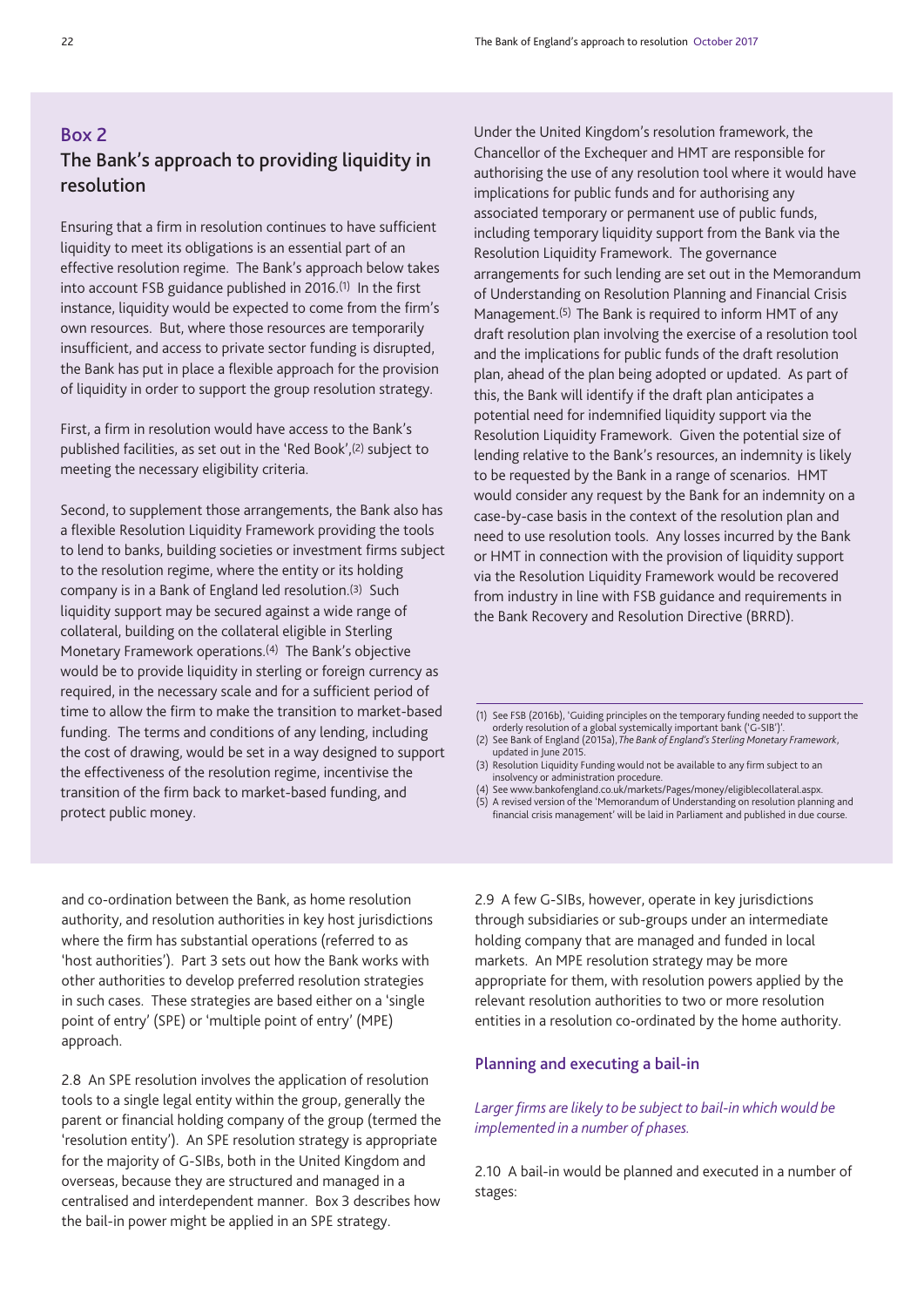- the run-up to the resolution, where preparations are put in place for the resolution weekend;
- the stabilisation period, including the resolution weekend, when the bail-in tool is used;
- • the determination and subsequent implementation of the necessary restructuring of the bank after the bail-in; and
- the exit from resolution when the final bail-in terms and compensation arrangements are announced, some months after the resolution weekend.

2.11 In the run-up stage, the Bank would draft a 'resolution instrument', a legal order that gives effect to the bail-in, including the write-down and/or conversion to equity of any outstanding capital instruments. The Bank would initiate the necessary valuation work (see [Annex 2](#page-37-0) for more information about this) and identify which liabilities were expected to be within scope of the bail-in (for example shares, subordinated debt and senior unsecured debt, informed by the independent valuation). The Bank would also prepare for the appointment of a resolution administrator, and consider steps needed to stabilise the firm and ensure continuity of critical functions, including possible senior management changes.

2.12 During the weekend, and in general prior to the re-opening of financial markets, the Bank would expect to announce that:

- the firm has entered resolution;
- the resolution is being effected through a bail-in and, if applied at the financial holding company level, would not cause any immediate changes to the structure and functioning of the key operating companies;
- • certain identified liabilities will be affected by the bail-in (and if applicable certain identified liabilities will be excluded from the bail-in on a discretionary basis);
- the firm's core functions will continue without disruption and those depositors and investors protected by the FSCS will continue to be fully protected; and
- the firm will open for business on Monday morning, regulated as before by the PRA or FCA, and providing information on any new senior management brought in to replace previous senior management.

2.13 The Bank expects to publish the resolution instrument during the resolution weekend. This would confirm which liabilities are within scope of the bail-in. [Box 3](#page-25-0) and [Annex 1](#page-33-0) explain how the Bank requires firms with bail-in resolution strategies to subordinate their loss-absorbing capacity in the form of MREL to the operating liabilities of the business. The MREL resources would be the first liabilities subject to bail-in. If the level of losses and recapitalisation needs exceed the available MREL, the Bank has the power to bail-in other liabilities following the creditor hierarchy.

2.14 Certain liabilities cannot be bailed-in, such as protected deposits and fully secured liabilities. Others may be excluded from a specific bail-in at the discretion of the Bank in one or more exceptional circumstances set out in statute.(1) In summary, these are: (a) it is not possible to bail in the liability within a reasonable time; (b) it is necessary and proportionate not to bail-in the liability to maintain continuity of critical functions; (c) this is necessary and proportionate to avoid widespread contagion; or (d) not to exempt the liability would destroy value and losses borne by other creditors would be higher than if the liability were excluded. The resolution instrument would identify any liabilities that have been excluded under this discretion. The objective of MREL is to ensure firms have sufficient liabilities which can be subject to bail-in to stop such circumstances arising.

2.15 On entry to resolution, the FCA as UK listing authority or the Bank may choose to suspend trading in those instruments which are within scope of the bail-in. Via the resolution instrument the Bank would transfer the shares in the firm to a third party appointed by the Bank to act as a depositary bank. The depositary bank would hold the shares of the failed bank on trust. Once the valuation process is complete and the final terms of the bail-in are announced they can be distributed to those former creditors identified as being entitled to compensation. This period might last several months but would need to be as short as possible, while allowing sufficient time to ensure that the valuation, on which the extent of the write-downs and conversions to equity or other securities for each creditor class are based, is robust.

2.16 [Annex 2](#page-37-0) provides more detail on the provisions relating to valuation and debt-equity exchange mechanics that will be necessary to execute a bail-in. After the resolution weekend, the firm's reorganisation plan would be developed, and detailed valuation work informed by this plan would need to be carried out before the Bank can announce the final terms of the bail-in. During this period, the creditors in each class would be issued with 'certificates of entitlement', enabling them to be provided with shares or other instruments once the final valuation is complete. The Bank, informed by the valuations, would indicate the terms on which certificates of entitlement may then be exchanged for shares or other securities in the firm.

2.17 In the interval while the valuation is being undertaken and until the bail-in exchange is complete, the Bank would be likely to appoint a resolution administrator to assist in overseeing the firm in resolution, acting under the Bank's direction. The duties of the resolution administrator may

<sup>(1)</sup> Any such discretionary exemptions could mean that the bail-in will depart from the *pari passu* treatment that would apply in an insolvency proceeding. As such they will be subject to the risk of having to compensate bailed-in creditors in order to meet the NCWO safeguard. This helps to explain why the BRRD stipulates that they should only occur in exceptional circumstances and that in general bail-in should proceed on the same *pari passu* basis as would apply in an insolvency proceeding.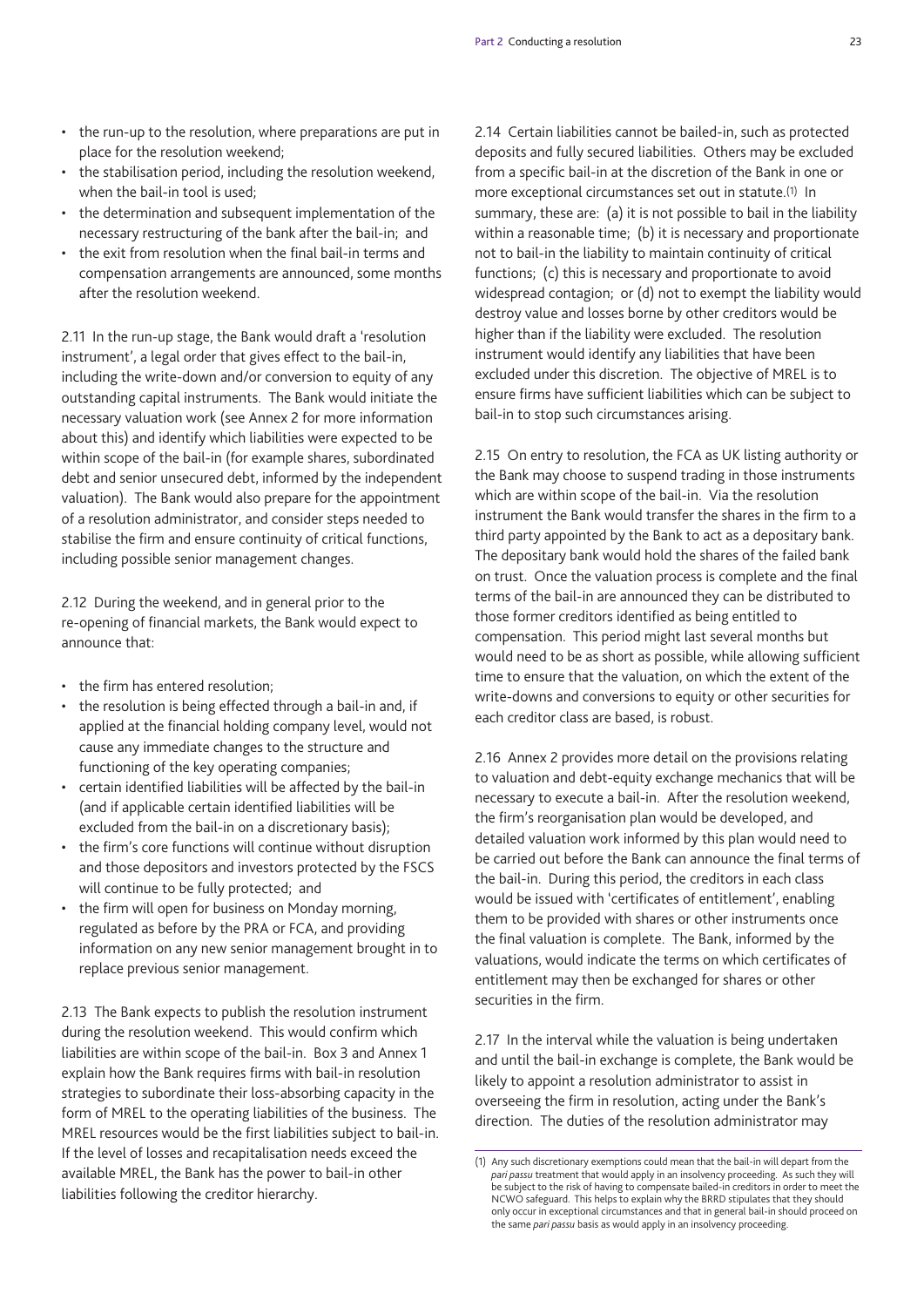## <span id="page-25-1"></span><span id="page-25-0"></span>Box 3 Single point of entry bail-in

Bail-in is the Bank's preferred resolution strategy for the largest UK firms, including all the UK G-SIBs and D-SIBs. Bail-in stabilises a failing firm by ensuring the existing shares are cancelled, diluted or transferred, and the claims of unsecured creditors (including holders of other capital instruments) are written down sufficiently to absorb the losses. Creditor claims are converted into equity to recapitalise and restore solvency to the firm. This means the essential functions of the firm can continue, without any need to attempt the very complex task of splitting up the firm over a resolution weekend.

For most of the UK bail-in firms, the bail-in tool will be used on a single entity within the group, generally the top financial holding company of the group. That entity will have issued shares and debt instruments externally to the market, while the key operating companies (eg banks) will have issued shares and subordinated debt instruments internally to the holding company in an amount and form consistent with the corresponding BRRD provisions on the minimum requirement for own funds and eligible liabilities (MREL).(1) In this way, TLAC or MREL instruments will be structurally subordinated to the senior external liabilities of those operating companies. This is the case whether the firm is a single point of entry group or the UK resolution entity in a multiple point of entry group.(2)

This structural subordination of the resources issued by the holding company and the contractual subordination of the resources downstreamed to the operating company are essential to the success of the bail-in strategy. They ensure that if losses at a major operating company make it unviable, the operating company can be recapitalised through the triggering of the internal MREL instruments it has issued to its parent.

This ensures that the operating company remains fully operational. Its liabilities owed to counterparties and creditors outside the group — including deposits and senior liabilities which are essential to the maintenance of the firm's critical functions — do not have to be bailed in. If the operating company's losses are large enough, the passing of these losses up to the financial holding company may mean that it meets the conditions for entering resolution. After being placed into resolution, its external liabilities will suffer losses through use of the bail-in tool. This greatly simplifies the resolution and reduces the incentive for host authorities to ring-fence local assets for the protection of local depositors and creditors. The key steps in this process are illustrated in Figure A.

Following the bail-in, the firm will continue to be authorised and regulated by the PRA and FCA. The Bank's expectation is that the amount that is bailed in would be calibrated to ensure that the firm meets at least minimum regulatory capital requirements. Once creditors whose debt has been converted into equity have received their shares the firm can be returned to private control. After the bail-in, a restructuring plan will be implemented to address the causes of the firm's failure and to ensure viability of critical functions.



## **Figure A** Illustrative bail-in at an SPE holding company

- 1. An Operating Company experiences losses.
- 2. This results in the Operating Company's capital being used up it is now failing.
- 3. As the Holding Company owns the Operating Company, it makes a loss as its investment is now worth less. The group is now failing or likely to fail.
- 4. The Bank of England triggers a write-down of the Operating Company's internal debt to recapitalise it. This means it can continue to deliver critical functions to the economy.
- 5. At the same time, the Bank of England puts the Holding Company into resolution. The Bank 'bails-in' the external MREL, imposing losses on investors, replacing the Holding Company's capital. The group is no longer failing or likely to fail.

<sup>(1)</sup> In the case of G-SIBs this MREL must comply with the eligibility and quantum requirements of the FSB's international standard on 'total loss-absorbing capacity' (TLAC). See FSB (2015a), 'Principles on loss-absorbing and recapitalisation capacity of G-SIBs in resolution: total loss-absorbing capacity (TLAC) Term Sheet'.

<sup>(2)</sup> Building societies cannot establish holding companies. As such, they must subordinate their MREL through other means.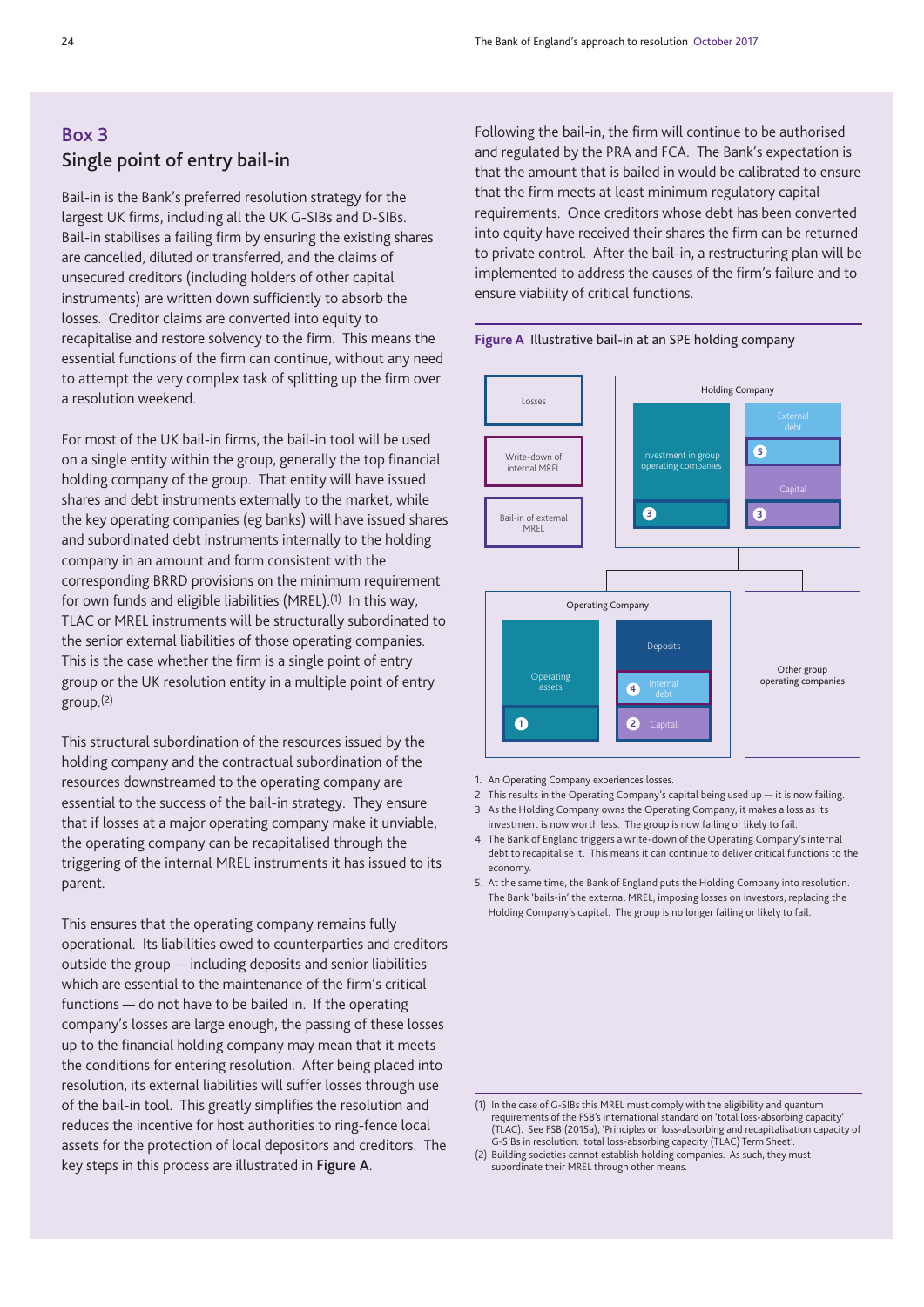include overseeing the management of the business of the firm, supporting the preparation of a business restructuring plan and controlling the voting rights of all shares in the firm until the terms of the bail-in are finalised and a sufficient majority of the equity has been transferred to the new holders.

## Resolutions involving a transfer

## *Resolution powers may be used to transfer deposits of smaller and medium-sized firms to a purchaser.*

2.18 The transfer tools give the Bank a number of options to resolve a firm in circumstances where it is feasible to find a buyer to take over ownership of the firm or all or part of its business. The Bank could transfer the whole of the firm to a private sector purchaser or, if potential purchasers need more time to carry out due diligence on the assets and liabilities of the failing firm, to a bridge bank pending an onward sale to a private sector purchaser. If an acquirer had not emerged, or it is unlikely an acquirer could be found quickly, the alternative would be a 'partial property transfer' prioritising the transfer of the critical functions of the firm. Again, the transfer could either be effected directly to a private sector purchaser or to a temporary bridge bank in preparation for an onward sale. Any part of the firm not transferred, such as poor-quality assets, would be placed into insolvency under the bank or building society administration procedure or transferred to an asset management vehicle.

2.19 A transfer (whole or partial) would generally follow an auction process in the run-up to the resolution weekend, unless it proved necessary to forgo an auction on financial stability grounds or in order to complete the transaction more speedily. As noted in [Box 1](#page-17-0), the critical function likely to be provided by firms in this partial transfer category is transactions-based accounts. That would suggest transferring all assets and liabilities connected to these accounts, plus any other good-quality assets, to a private sector purchaser. The transfer is likely to include at least all deposits that are preferred to senior unsecured claims in the creditor hierarchy, ie all FSCS-protected deposits plus the uncovered component of deposits of individuals and small and medium-sized enterprises.

2.20 If a private sector purchaser could not be found immediately, a bridge bank could be used to ensure continuity of access for depositors. The bridge bank would remain in place for as long as necessary to arrange an eventual transfer to a private sector purchaser once it had had time to complete due diligence or until an initial public offering of the bridge bank could be arranged.

## Executing a transfer

2.21 A transfer would be given effect through one or more property transfer instruments. Transfer instruments set out which parts of the business have been transferred and to whom — for example to one or more private sector purchasers or to a bridge bank. An application to court would also be prepared if the rest of the firm were to be placed into the bank or building society administration procedure. This would also provide for the appointment of an insolvency practitioner as administrator.

2.22 During the weekend, and again prior to the opening of financial markets, the Bank would expect to announce that:

- the firm has entered resolution;
- the resolution is being effected by a partial transfer of the business and the destination of the various parts of the business (including which liabilities and assets are being transferred and which left behind);
- the firm's core functions will continue without disruption. Those depositors and investors protected by the FSCS<sup>(1)</sup> will continue to be protected up to the applicable limits;
- the business of the firm corresponding to these critical functions will continue to be operated by the purchaser or the bridge bank on the Monday morning, and will be supervised as usual by the PRA and FCA; and
- in the event of a bridge bank being established, new senior management and a new board may be put in place.

2.23 The FSCS can be required to provide a contribution to the cost of resolving the failed firm, including by making payments towards the transfer to the purchaser or bridge bank, up to the amount that it would otherwise have incurred — net of recoveries — in a payout.

2.24 As an example, the FSCS contributed to the costs of the resolution of Dunfermline Building Society in March 2009. This firm was resolved by transferring some of its business to a willing buyer (Nationwide Building Society), temporarily transferring another part of the business to a bridge bank until an auction process was completed to sell it, and placing the remainder of its business into a building society administration procedure.

#### Role of asset management vehicles

2.25 The 'asset separation' tool gives the Bank the power to transfer assets and liabilities of a failed firm to an asset management vehicle. It must be used alongside another resolution power, and only if (i) liquidating the assets using normal insolvency proceedings would have adverse effects on financial markets; (ii) the transfer is necessary either to ensure

<sup>(1)</sup> In the event that the purchaser is a UK branch of an EEA bank, then deposit protection would be provided by the local deposit guarantee scheme rather than FSCS.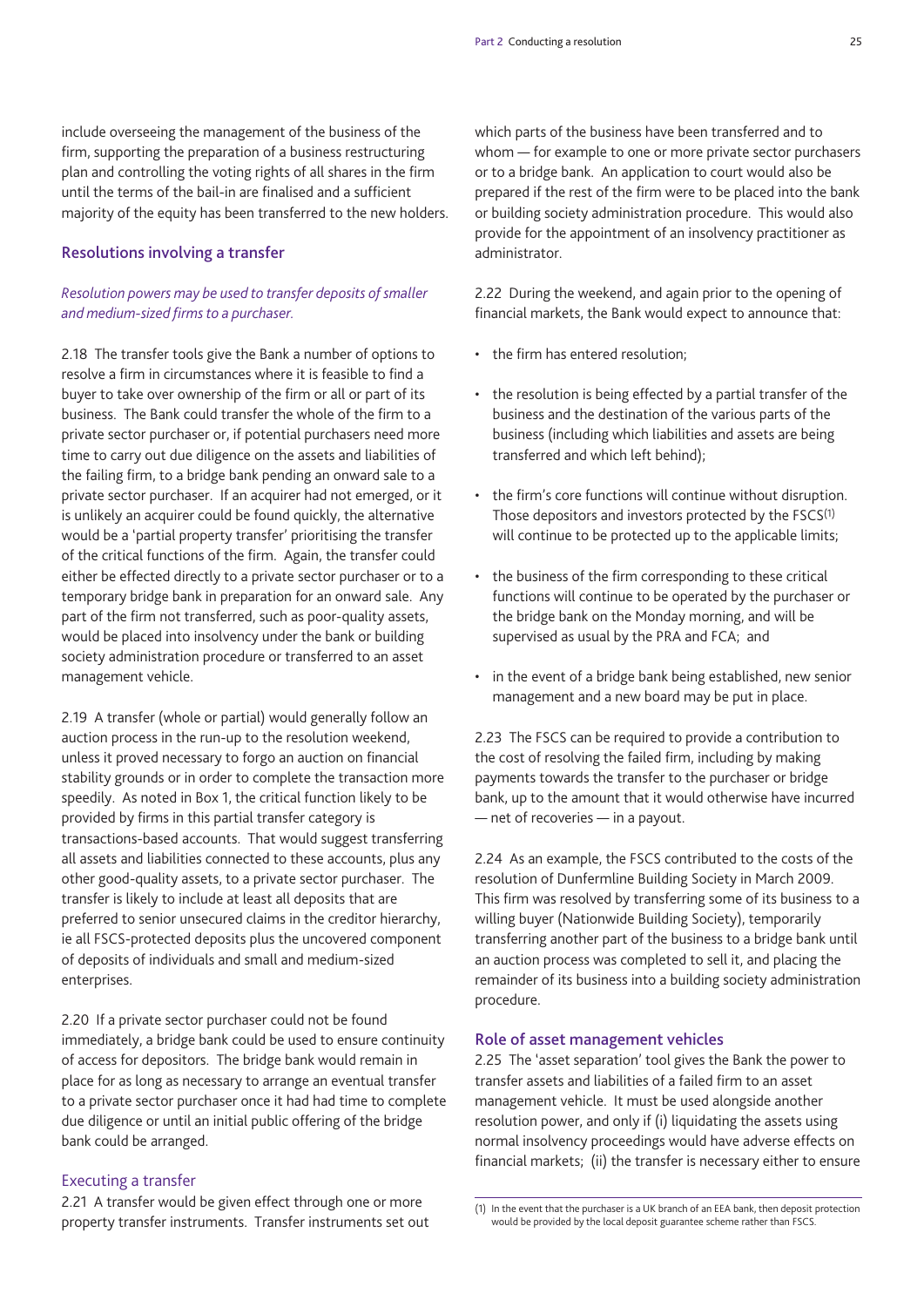the proper functioning of a bridge bank or bank from which the transfer is made; or (iii) it would maximise the recoveries available for distribution.

2.26 The asset management vehicle must be wholly or partially owned by the authorities and must manage the assets transferred to it with a view to maximising their value through eventual sale or orderly wind-down.

2.27 The asset management vehicle tool could be used together with both bail-in and transfer resolutions. In a bail-in, the tool could be used to support a rapid restructuring after the firm has been stabilised, by separating out any business lines that caused the failure, thereby improving the viability of the recapitalised firm. In a transfer, the tool could be used to transfer poor-quality assets to the asset management vehicle, simplifying and reducing the risk profile of the remaining business, which may help to improve market interest and the likelihood of a sale of that part of the business.

## IV Restructuring phase

## *Once stabilised, the firm needs to be restructured to address the causes of failure.*

2.28 In a bail-in, once a firm has been stabilised, the Bank needs to undertake a restructuring to the extent necessary to address the causes of its failure and restore its viability. The extent of restructuring will depend on the causes and consequences of failure. It may be quite limited if losses have occurred in just one business line rather than many or are caused by a specific event (such as a major fraud). In other cases, where the underlying business model of the firm has been compromised, a wider restructuring would be expected.

2.29 A post bail-in restructuring will be initiated through the Bank requiring either the resolution administrator appointed to oversee the resolution, or the directors of the failed firm, to prepare and submit a 'business reorganisation plan'. The plan must provide a diagnosis of the causes of the firm's failure, a set of measures aimed at restoring the long-term viability of the firm and a timetable for the implementation of those measures.

2.30 One crucial objective of the business reorganisation plan is that it should help to restore market confidence in the firm. This will be informed by the bail-in valuations to ensure that the firm has sufficient capital to support its operations during the restructuring period and beyond. This means the expected costs of restructuring the firm will be considered when determining the extent of the bail-in that is required. The proposed plan will have implications for the valuation of the specific business lines to be continued, as well as the franchise value of the firm as a whole.

2.31 The business reorganisation plan must be submitted to the Bank as resolution authority who must consult the PRA and FCA. It has to be reviewed by the Bank, in agreement with the PRA and/or the FCA<sup>(1)</sup>, until the authorities are content that it will succeed in restoring viability to the failed firm. The plan would then be implemented by the firm.

2.32 Some form of restructuring is also likely to occur in partial transfer resolutions. Part of this is likely to take place over the resolution weekend, when critical functions (such as transaction-based accounts) are transferred to a private sector purchaser or bridge bank, backed by supporting assets. If a bridge bank is used, some additional restructuring may take place to maximise the chances of selling the bridge bank through an onward transfer or initial public offering.

## V Exit from resolution and implementation of restructuring

*The purpose of resolution is to restore long-term viability; the timing of the firm's exit from resolution will depend on the resolution tools used.* 

2.33 Identifying how the Bank will bring its direct involvement with an individual firm to a close is a key part of the resolution. The precise route out of resolution will be shaped by the nature of the intervention that has taken place through the use of resolution tools.

2.34 Where the bail-in tool is used to recapitalise a firm, the Bank's direct involvement as resolution authority will end following the return of a sufficient majority of the equity to the new shareholders (see [Annex 2\)](#page-37-0). Subsequent implementation of the plan may take considerable time and will extend beyond the point at which the firm is returned to the new shareholders. It may involve some parts of the business being wound down or sold as well as a possible restructuring of the remaining business. This will be completed by the new management and board under the supervision of the PRA and/or FCA.

2.35 Where all or part of the business of a failed firm is transferred to a private sector purchaser, the exit from resolution is clear. Where a bridge bank is used, it must be a temporary bridge to a more permanent arrangement. Similarly, when all or part of the business is put into insolvency or administration, that procedure will run its course with Bank involvement ending when the payout of the bulk of protected deposits is complete.

<sup>(1)</sup> Where the firm is part of an EEA group, the Bank must review the plan jointly with the other resolution authorities.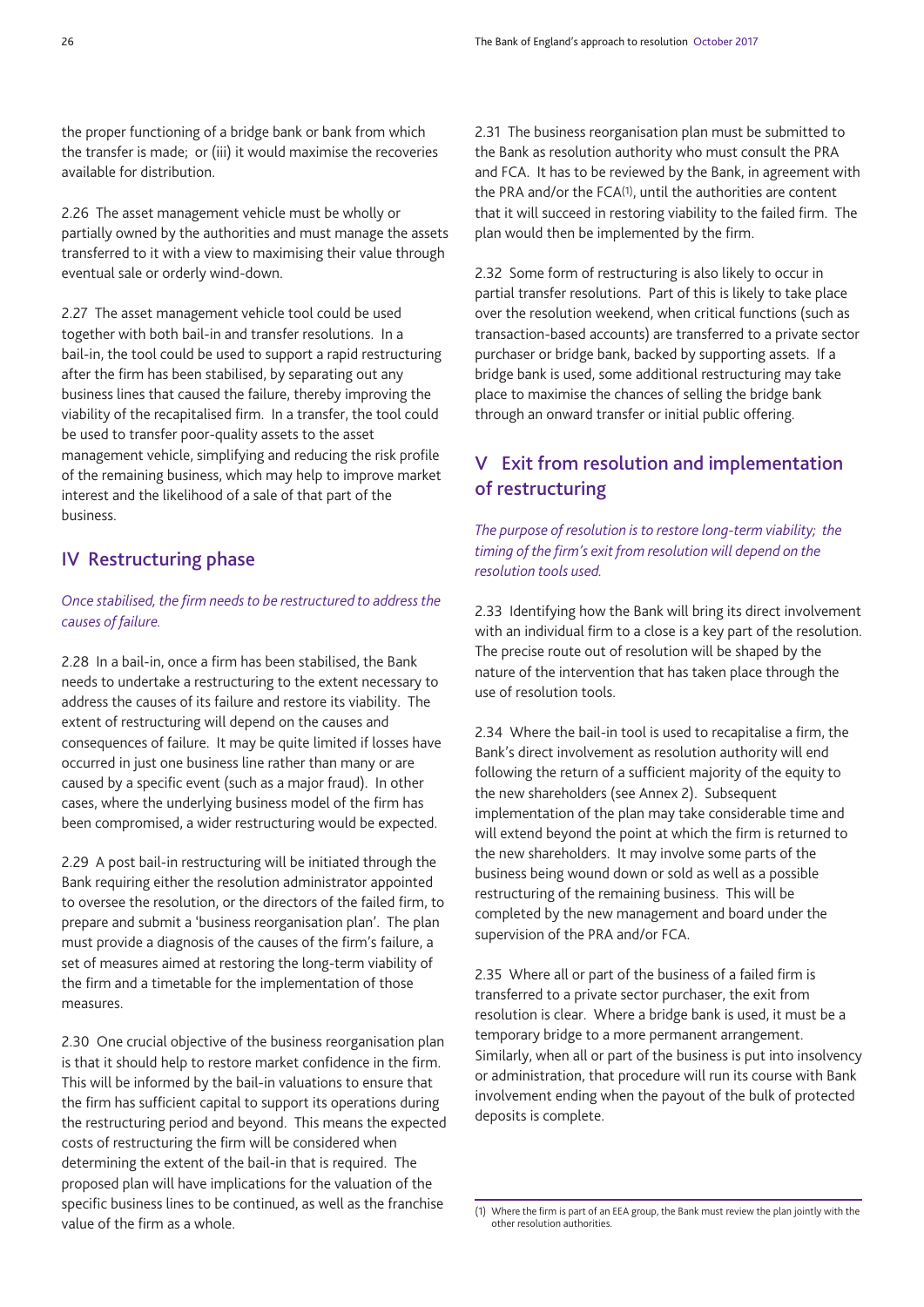# <span id="page-28-0"></span>Part 3 Resolution planning

3.1 The Bank has a statutory responsibility to draw up resolution plans and to assess resolvability for all UK firms. This part explains how the Bank approaches resolution planning in co-operation with the PRA and FCA and international counterparts as well as the legal obligations underpinning this approach.

## VI Resolution strategies and plans

*The Bank identifies a preferred resolution strategy and develops a resolution plan for all firms and UK groups as well as UK subsidiaries of groups outside of the European Economic Area (EEA).*

3.2 The Bank sets a resolution strategy for every firm. This follows one of three broad resolution strategies: bail-in, partial transfer or insolvency (see [Box 1\)](#page-17-1). The choice of preferred resolution strategy for any firm is made on the basis of the resolution planning for that firm. This choice is made by the Bank, working with the PRA, the FCA and relevant overseas authorities, based primarily on information supplied by the firm. In business as usual, the PRA and FCA will generally gather the relevant information from firms and provide it to the Bank as resolution authority.

3.3 For example, firms are required to submit 'resolution packs' containing information on their financial, legal and operational structures, as well as the critical functions they provide.(1) The choice of strategy will be informed by the complexity of the firm's balance sheet and the extent of its foreign operations. These resolution packs are supplemented with specific information requests tailored to the firms.

3.4 The Bank has its own information gathering power for this purpose, which enables it to request specific information reasonably required in connection with its functions as resolution authority. Information gathering in this way may be particularly relevant for contingency planning as a firm moves towards possible failure. The Bank can also use other powers to commission reports and investigations by skilled persons or advisers. The Bank has a procurement framework for resolution advisers, with panels of advisers appointed for different kinds of activity.

3.5 On the basis of the preferred resolution strategy, the Bank must develop a resolution plan for every relevant firm in the United Kingdom. Where the firm is part of an EEA group, only

a group resolution plan is required. The plan sets out the preferred resolution strategy and the arrangements that need to be in place inside the firm to achieve these including adequate financial resources and contractual arrangements to provide for continuity.

3.6 As noted in [Part 1](#page-12-0), the Bank is required to provide HMT with a public funds assessment where the resolution plan involves the use of one or more resolution tools. In such cases, before adopting the resolution plan each year for a firm, the Bank is required to share with HMT:

- • a copy of the draft resolution plan;
- • the Bank's assessment of the systemic risk of the firm failing;
- the Bank's initial assessment of the implications for public funds of the exercise of any resolution tool set out in the resolution plan (including the need for the potential delivery of indemnified emergency liquidity assistance or other funding support); and
- • any analysis considered by the Bank to be material to its assessment of the implications of the resolution plan for public funds.

## VII Resolvability assessments

*To make sure a firm is resolvable the Bank undertakes a resolvability assessment to identify barriers to resolution. A number of barriers to resolvability are generic and have been addressed by international policy which is implemented as UK requirements to remove impediments to resolvability.*

## Impediments to resolvability

3.7 For resolution strategies and plans to be fully effective it needs to be feasible and credible for the Bank to implement them in the event of a firm's failure. This involves the identification and removal of barriers to resolvability. There are a number of barriers to resolvability which it has become clear apply generally:

<sup>(1)</sup> See PRA (2015a), 'Resolution planning', *Supervisory Statement SS19/13*, first issued in December 2013 then updated in January 2015.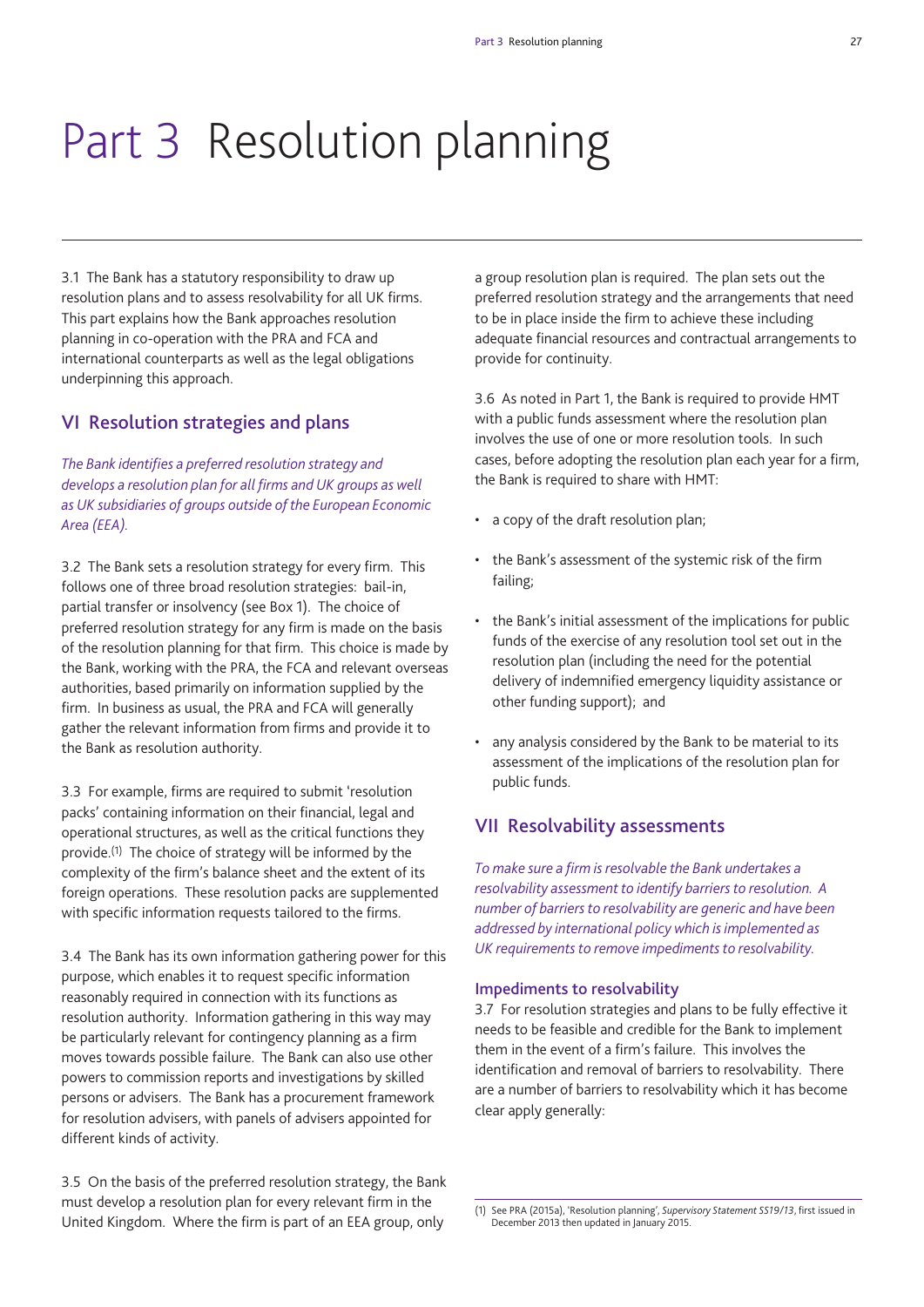- the amount of TLAC/MREL resources and their quality and location within groups. [Annex 1](#page-33-0) sets out the requirements that need to be met in order to achieve this;
- operational continuity in resolution (related to the critical services needed to maintain the firm's critical functions in resolution). [Annex 3](#page-41-0) explains how best to ensure operational continuity in resolution;
- continuity of access of a firm in resolution to financial market infrastructure (see [Annex 3](#page-41-0));
- cross-border application of stays on early termination of financial or other contracts of a firm in resolution. The progress on this work is also summarised in [Annex 3](#page-41-0);
- funding in resolution (see [Box 2\)](#page-23-1); and
- • valuation (see [Annex 2](#page-37-0)) and other management information capabilities.(1)

3.8 The potential barriers to resolvability are generally far fewer for firms for which insolvency is the preferred resolution strategy. In such cases, the Bank may develop a simplified resolution plan.(2)

3.9 Where a modified insolvency procedure is the preferred resolution strategy, the Bank will need to determine whether the firm's systems are able to provide the information needed by the FSCS to effect a rapid payout or transfer of protected deposits. This will include an assessment of whether the firm has the capability to support such a payout or transfer by distinguishing between protected and uncovered balances on deposit accounts. PRA rules require relevant firms to maintain a 'single customer view' file, which they can provide to the FSCS within 24 hours.(3) This is designed to provide the FSCS with the information needed to make a rapid payout within seven days to protected depositors in a bank or building society insolvency procedure.

## Process for identifying barriers to resolvability

3.10 The process of identifying barriers to resolvability of a firm is undertaken annually through 'resolvability assessments' carried out by the Bank — in consultation with the PRA or FCA as appropriate  $-$  as part of resolution planning for each firm.<sup>(4)</sup>

3.11 In carrying out a resolvability assessment, the Bank must not assume that the firm will receive any extraordinary public financial support, central bank emergency liquidity assistance or any other extraordinary central bank assistance.

3.12 In delivering resolvability, the Bank has looked to international principles and guidelines developed by the FSB and European Union. The Bank has then developed domestic policy with the intent of achieving the same objective. The domestic policy will allow a period of time for firms in scope of the rules to implement and meet the requirements. In some areas — for example TLAC and operational continuity in resolution — firms have until 1 January 2019 to take necessary action. In other cases, deadlines have not yet been specified and firms may have longer than that to take the actions needed.

## *If the Bank finds there are substantive barriers to resolvability it has powers to direct a firm to remove these through changes to their operations or structure.*

3.13 The Bank assesses individual firm performance to remove barriers to its resolution. If a firm's implementation does not meet the standard within the necessary time frame the Bank has powers to address this barrier, and any other barrier to

- (1) See Bank of England (2017a), 'The Bank of England's proposed policy on valuation capabilities to support resolvability'.
- (2) See EBA (2015a), 'Guidelines on the application of simplified obligations under Article 4(5) of Directive 2014/59/EU', *EBA/GL/2015/16*.
- (3) The PRA Rulebook (12.1, 12.2) outlines these requirements (available at www.prarulebook.co.uk). See Chapters 8 and 10 of PRA (2017a), 'Depositor and
- dormant account protection', *Supervisory Statement SS18/15*. (4) The Bank conducts these assessments annually but may determine it needs to carry out a new resolvability assessment after major changes in the firm's business or structure.

**Figure 5** Stylised process for exercising the power of direction following a resolvability assessment



\* The asterisks indicate where a right of appeal is available.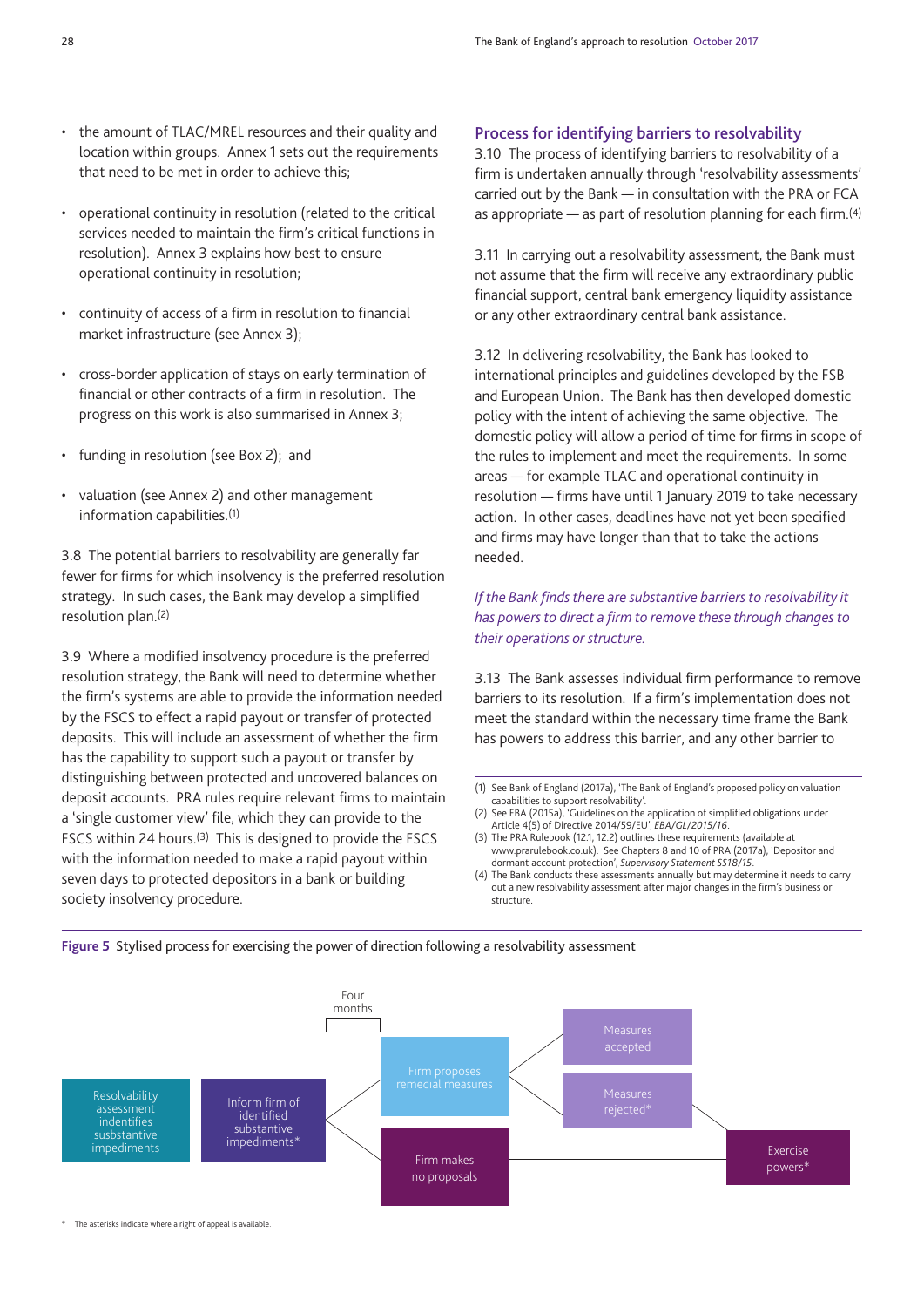

#### **Figure 6** Progress on resolution

resolvability, if it is viewed as a substantive impediment to the resolution of the institution.<sup>(1)</sup> Figure 5 summarises the process which applies if the Bank exercises its power to direct a firm to remove an impediment to its resolution.

## Transparency on resolution plans and resolvability assessments

*In the interests of transparency, the Bank will publish summaries of major UK firms' resolution plans and its assessment of their effectiveness from 2019.* 

3.14 Figure 6 summarises the overall progress on bank resolution in the United Kingdom (see annexes for more detail). The figure divides up the work into three key components needed to ensure that UK firms are resolvable: adequate loss-absorbing capacity; elimination of other barriers to resolvability; and effective cross-border co-operation. It is intended that the bulk of this work will be complete by 2022.

3.15 The Bank believes greater transparency over progress towards resolvability will strengthen incentives for firms to remove any remaining barriers. From 2019 the Bank will therefore publish summaries of the resolution plans for major UK firms and its summary assessment of their effectiveness, including any further steps that need to be taken. These summaries will be based on the resolvability assessments carried out by the Bank. As a first step, the Bank published details of the MRELs for the major UK firms on 5 May 2017.(2)

## VIII Planning for a cross-border resolution: operation of Crisis Management Groups and resolution colleges

*The Bank works with international counterparts to develop resolution plans, assess impediments to resolvability and co-ordinate in carrying out resolutions.* 

## Crisis Management Groups

3.16 International co-operation is crucial in delivering credible resolution plans for cross-border firms. Substantial progress has been made in recent years, with the establishment of Crisis Management Groups (CMGs) for G-SIBs. These groups bring together resolution, supervisory and other authorities of home and key host jurisdictions of a G-SIB and meet periodically to discuss the preferred resolution strategy and review resolution planning work carried out by the Bank and the PRA (in the case of the UK G-SIBs) and the firm.

3.17 Resolution strategies are underpinned by seeking consensus in CMGs on the setting of external and internal TLAC and by firm-specific co-operation agreements (CoAgs). These agreements are designed to ensure there is co-operation between home and host jurisdictions of highly connected cross-border groups to avoid them seeking to save 'their' parts of the firm in an actual failure.

<sup>(1)</sup> The Bank's approach to using this power is set out in a Statement of Policy — see Bank of England (2015b), 'The Bank of England's power to direct institutions to address impediments to resolvability'. The use of the Bank's power will follow a resolvability assessment, but may also arise independently of a resolvability assessment where the Bank considers it necessary.

<sup>(2)</sup> The data are available at [www.bankofengland.co.uk/financialstability/Documents/](www.bankofengland.co.uk/financialstability/Documents/resolution/mrel_disclosure.xlsx) [resolution/mrel\\_disclosure.xlsx.](www.bankofengland.co.uk/financialstability/Documents/resolution/mrel_disclosure.xlsx)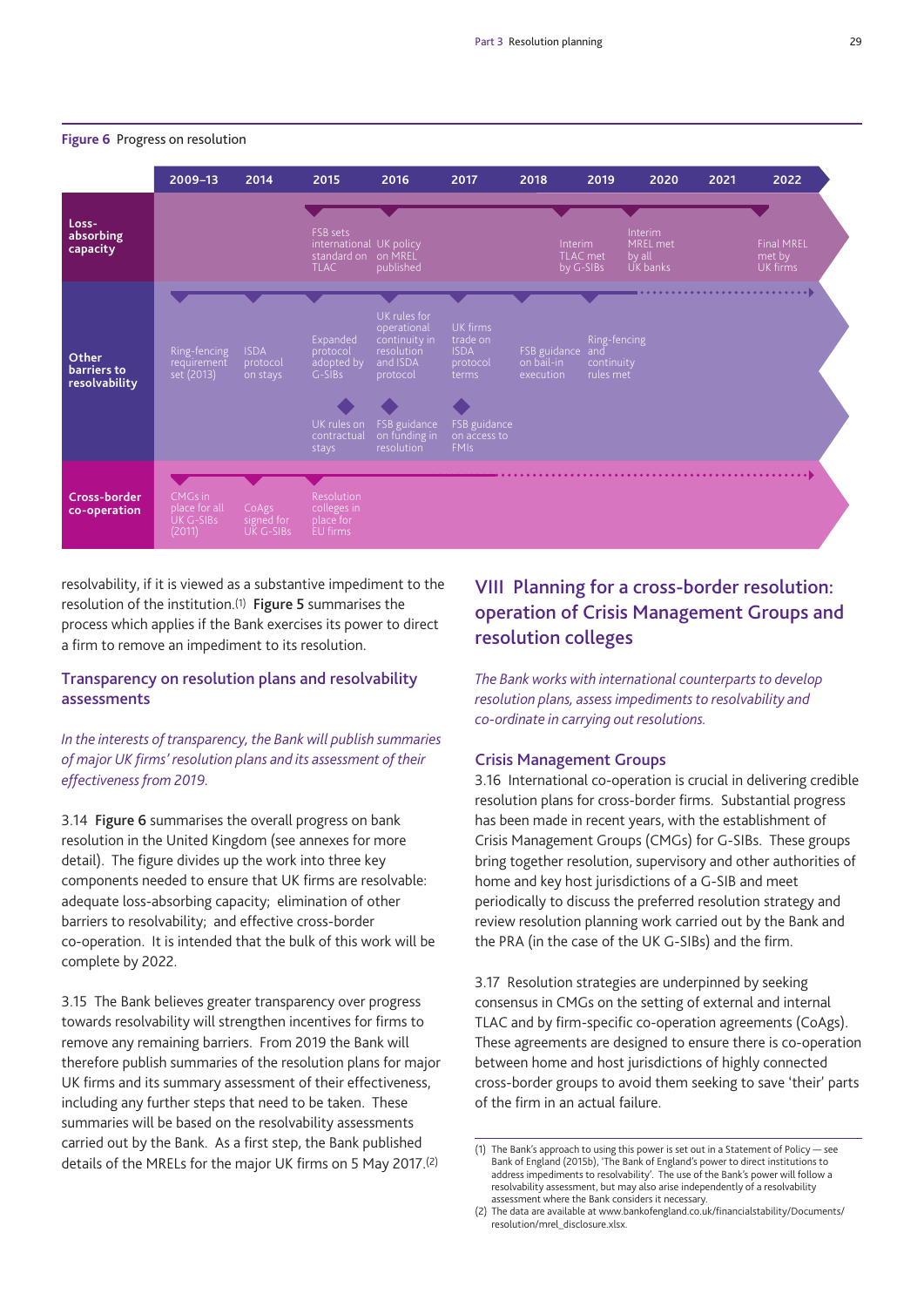3.18 Where the United Kingdom is a host of a non-UK G-SIB, the Bank expects to co-ordinate closely with the home resolution authority in developing and implementing a resolution plan. The Bank (with the consent of HMT), where certain conditions are met, has formal powers to recognise legally and give effect to the resolution actions of a resolution authority outside of the EEA.(1) These powers help to underpin co-operative cross-border resolution planning.

3.19 The Bank (with the consent of HMT) also has the right to refuse such support and take independent action in relation to UK branches of non-EEA firms. This includes where the home country's proposed action (or inaction) is deemed not likely to maintain financial stability in the United Kingdom or would treat UK depositors or creditors differently compared with home country depositors or creditors. But the Bank's aim is where possible to maintain a co-operative approach with host authorities, in line with the approach to cross-border resolution set out in the Key Attributes.

3.20 The CMGs prepare resolvability assessments for G-SIBs, using a common framework established by the FSB, to identify barriers to resolvability and the measures needed to remove those barriers.(2)

3.21 As noted in [Part 1,](#page-12-0) the United Kingdom has also established CMGs for certain CCPs in accordance with the Key Attributes. CMGs have also been established in recent years for the two UK global systemically important insurers.

## Resolution colleges

3.22 In addition to CMGs for G-SIBs, the BRRD requires resolution colleges to be established for all EU firms with at least one subsidiary or significant branch in another EU country.(3)

3.23 As part of the tasks carried out within resolution colleges,(4) the home resolution authority and the host resolution authorities in other Member States are required to reach joint decisions annually on the:

- • group resolution plan;
- resolvability assessment;
- identification of substantive impediments to resolvability and agreement of measures to address those impediments; and
- setting of MREL at consolidated and subsidiary levels.

3.24 The BRRD establishes a joint decision-making process within the resolution colleges on the group resolution plan, resolvability assessment and MREL. If the Bank identifies substantive impediments to resolvability as part of the resolvability assessment, it would suspend the joint decision-making process on the group resolution plan and resolvability assessment in order to reach a joint decision on

## Box 4 International co-ordination on resolution

The Bank and PRA, alongside other authorities, recognise that co-ordination is required to deliver co-operative resolutions on a cross-border basis. This is of particular importance for the largest, most complex G-SIBs. The United Kingdom engages with other jurisdictions on a regular basis to support cross-border resolution planning and policy development.

This engagement has included a series of exercises involving senior officials from a number of jurisdictions, including the United States and the euro area. These exercises are designed to establish the co-ordinated decision-making processes necessary to execute a G-SIB resolution.

The United Kingdom proactively contributes to cross-border policy development, in particular via the FSB. The FSB has published guidelines on a number of policy areas that the United Kingdom considers in its own policy development. These guidelines are available on the FSB's website.

measures to address the substantive impediments. The joint decision-making process on MREL would continue, unless the substantive impediments identified directly affect the determination of MREL.

## IX Contingency planning as risks increase

## Recovery plans

3.25 UK firms have been required to produce credible recovery plans since 2011. These set out options available to the firm's senior management to restore a business under stress to a stable and viable position. The plans are developed by the firms themselves, subject to oversight by the PRA or FCA.

3.26 The plans need to contain a complete menu of options for supporting capital and liquidity positions. They must not require taxpayer support and should be tested against a range of severe but plausible idiosyncratic and system-wide scenarios. Should it become necessary, supervisors may

<sup>(1)</sup> Resolution actions taken by resolution authorities within the EEA are recognised in the United Kingdom in accordance with the BRRD and the Credit Institutions Regulation and Winding Up Directive (2001/24/EC).

<sup>(2)</sup> A first full round of the resolvability assessment process was undertaken for all G-SIBs in 2014/15. Reviews are now also undertaken for global systemically important insurers. The 2017 results were published in FSB (2017a), 'Ten years on — taking stock of post-crisis resolution reforms, Sixth Report on the Implementation of Resolution Reforms'.

<sup>(3)</sup> It also requires 'European resolution colleges' to be established for third-country firms that have EU subsidiaries in two or more Member States, or two or more EU branches that are regarded as significant by two or more Member States.

<sup>(4)</sup> See EBA (2015b), 'EBA Final draft Regulatory Technical Standards on resolution colleges under Article 88(7) of Directive 2014/59/EU', *EBA/RTS/2015/03*.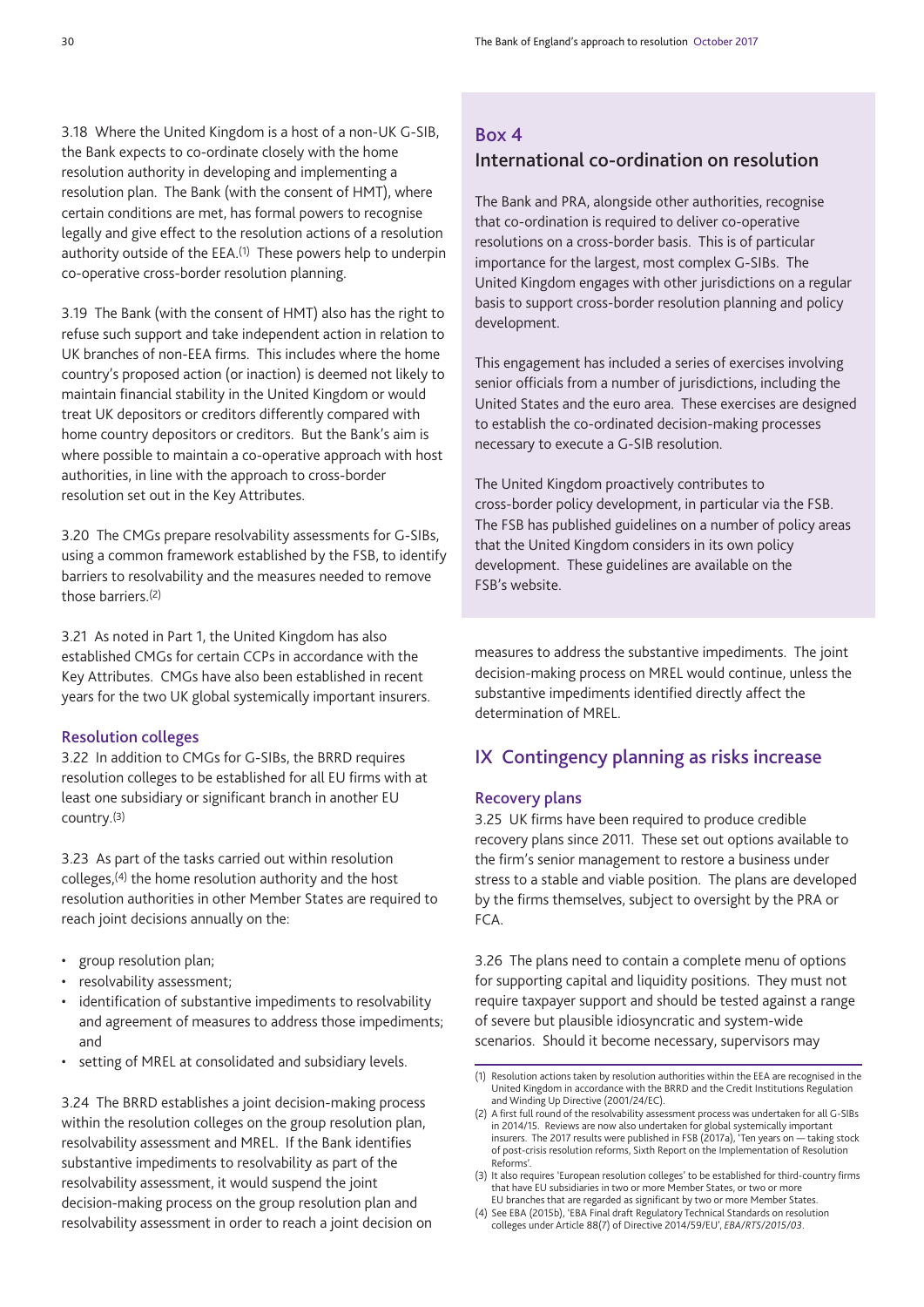instruct the firm to take specific action to reduce the likelihood of failure.

## *The level of contingency planning for resolution increases as firms encounter stress.*

3.27 Resolution contingency planning is a counterpart to actions taken by firms to implement their recovery plans and heightened supervision undertaken by supervisors. As a firm's difficulties increase, it is likely to be placed on 'watchlists' maintained by the PRA and FCA. It may then become subject to heightened supervision by the PRA or FCA, together with more intensive contingency planning by the Bank as resolution authority. This period may also include the firm activating its recovery plan.

## Proactive Intervention Framework

3.28 As a firm comes under increasing stress, the PRA will assess its 'proximity to failure', which is captured by the firm's position within the PRA's Proactive Intervention Framework (PIF).(1) The PIF is designed to guide the PRA's heightened supervision as competent authority and the Bank's more intensive contingency planning as resolution authority as the firm's performance deteriorates.

3.29 The PIF is summarised in Figure 7 below. It consists of five 'stages', each denoting a different proximity to failure, with each supervised firm placed into one of the five stages. A firm's PIF stage is reviewed at least annually and in response to relevant, material developments.



## Contingency planning

3.30 When a firm moves to a higher PIF stage, the Bank would expect to intensify its contingency planning for a resolution, to be implemented in the event that remedial actions do not arrest the firm's deteriorating performance. The Bank maintains a 'watchlist', drawing on PRA and FCA supervisory assessments, to inform its contingency planning as resolution authority.

3.31 The amount of time available for contingency planning will vary — for example, depending on the nature of the difficulties being experienced and the actions to recover being taken by the firm. The Bank would generally look to update the existing resolution plan, to reflect the circumstances of the failure during contingency planning. The regime is designed to be sufficiently flexible to adapt to such situations.

3.32 In-depth resolution contingency work may include information requests to support decision-making and require appointment of advisers in multiple capacities, including independent valuers, corporate finance advisers and a resolution administrator. The Bank may recoup certain costs related to the activities of these advisers during contingency work from the firm. As noted in [Part 1,](#page-12-0) the MoU on resolution planning and financial crisis management outlines how HMT, the Bank and the PRA will co-ordinate with each other in the run-up to and during the resolution of a firm.

<sup>(1)</sup> For more information on the PIF, see PRA (2016a), *The Prudential Regulation Authority's approach to banking supervision*.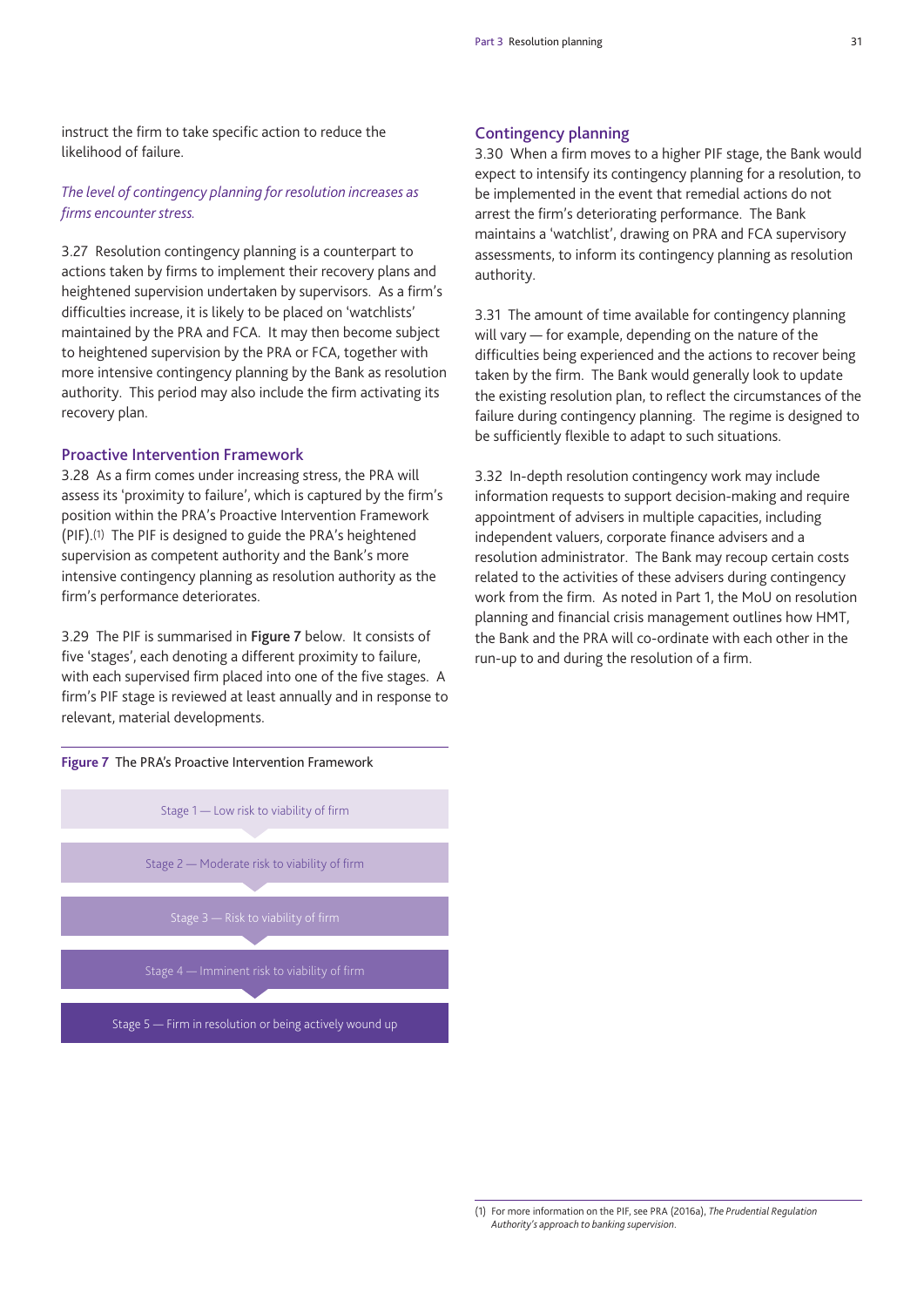## <span id="page-33-0"></span>Annex 1 Loss-absorbing capacity: TLAC and MREL

1 For resolution plans to be feasible and credible, UK firms require sufficient resources in a form that can be used in the event of a failure to absorb losses and allow recapitalisation. This may require a firm to have additional financial resources beyond the going-concern capital that it is required to maintain.

2 This annex gives an overview of the FSB's total loss-absorbing capacity (TLAC) standard and the United Kingdom's implementation of the BRRD minimum requirement for own funds and eligible liabilities (MREL). Together they establish the requirements UK banks must satisfy to ensure that they have sufficient loss-absorbing capacity.

## The TLAC standard

3 The FSB's TLAC standard requires resolution authorities to set loss-absorbing capacity requirements for firms whose failure would have a systemic impact on financial stability globally.(1)

4 The standard's provisions cover two concepts: external TLAC and internal TLAC:

- • External TLAC: comprises the resources that need to be maintained by resolution entities — those entities within G-SIBs to which resolution powers will be applied under the preferred resolution strategy.
- Internal TLAC: the instruments that need to be issued by 'material' subsidiaries or sub-groups to resolution entities — so losses at failing key operating subsidiaries can be pushed up to the resolution entities without the subsidiaries needing to enter resolution (see [Box 3](#page-25-1) and paragraphs 18–25 below).(2)

## The Bank of England's Statement of Policy on MREL

5 The Bank published a Statement of Policy on MREL on 8 November 2016 that applies to all UK firms.(3) The Statement of Policy clarifies that the United Kingdom will implement the TLAC standard for the UK G-SIBs through setting an MREL for them that is fully consistent with the TLAC requirement. While the Statement of Policy, broadly summarised below, sets out how the Bank expects to use its powers to set MREL, MREL is an institution-specific requirement and may also be subject to discussion and/or joint decision with other resolution authorities as part of a CMG or resolution college.

6 The Bank's approach calibrates MREL as the sum of a loss absorption amount and a recapitalisation amount.(4) The loss absorption amount is equal to a firm's minimum capital requirements and is predicated on all going-concern capital being lost up to and following the resolution valuation that accompanies a firm's entry into resolution. Although the UK resolution regime envisages placing a failed firm into resolution before it is balance sheet insolvent, the experience of the 2008 crisis was that a valuation of its assets immediately following entry into resolution can uncover additional losses which wipe out any remaining capital.

7 The recapitalisation amount must restore the capital that a firm in resolution — or a successor entity to which its critical functions have been transferred — is likely to require to comply with the conditions for authorisation and command market confidence post-resolution. Firms must also ensure that the part of the capital buffers that sits above both risk-weighted asset (RWA) and leverage going-concern minimum requirements remain usable. Accordingly, any capital that is meeting these buffers cannot be double counted towards MREL.(5)

8 The calibration of the recapitalisation amount of MREL and quality of MREL are dependent on whether the preferred resolution strategy for a firm is bail-in, partial transfer or insolvency (see [Box 1\).](#page-17-1)

#### Quantum of MREL

9 For 'bail-in' firms — including the UK G-SIBs and D-SIBs the indicative recapitalisation amount of MREL is equal to minimum capital requirements. As the loss amount is also equal to the minimum capital requirement, this implies at least a 'doubling-up' approach to MREL for bail-in firms. This reflects an expectation that it is unlikely the firm's size, risk profile or minimum capital requirement will be reduced immediately as a result of resolution action.

<sup>(1)</sup> See FSB (2015a), 'Principles on loss-absorbing and recapitalisation capacity of G-SIBs in resolution: total loss-absorbing capacity (TLAC) term sheet'

<sup>(2)</sup> See FSB (2017d), 'Guiding principles on the internal total loss-absorbing capacity of G-SIBs ('Internal TLAC')'.

<sup>(3)</sup> Bank of England (2016), 'The Bank of England's approach to setting a minimum requirement for own funds and eligible liabilities (MREL)', *Responses to Consultation and Statement of Policy*.

<sup>(4)</sup> This approach derives from the EBA's Regulatory Technical Standard on MREL — see EBA (2015c), 'Final draft Regulatory Technical Standards on criteria for determining the minimum requirement for own funds and eligible liabilities under Directive 2014/59/EU', *EBA/RTS/2015/05*.

<sup>(5)</sup> See PRA (2016b), 'The minimum requirement for own funds and eligible liabilities — buffers and Threshold Conditions', *Supervisory Statement SS16/16*. The PRA consulted on a clarification to this approach in July 2017, see PRA (2017b), 'The minimum requirement for own funds and eligible liabilities (MREL) — buffers', *Consultation Paper CP15/17*.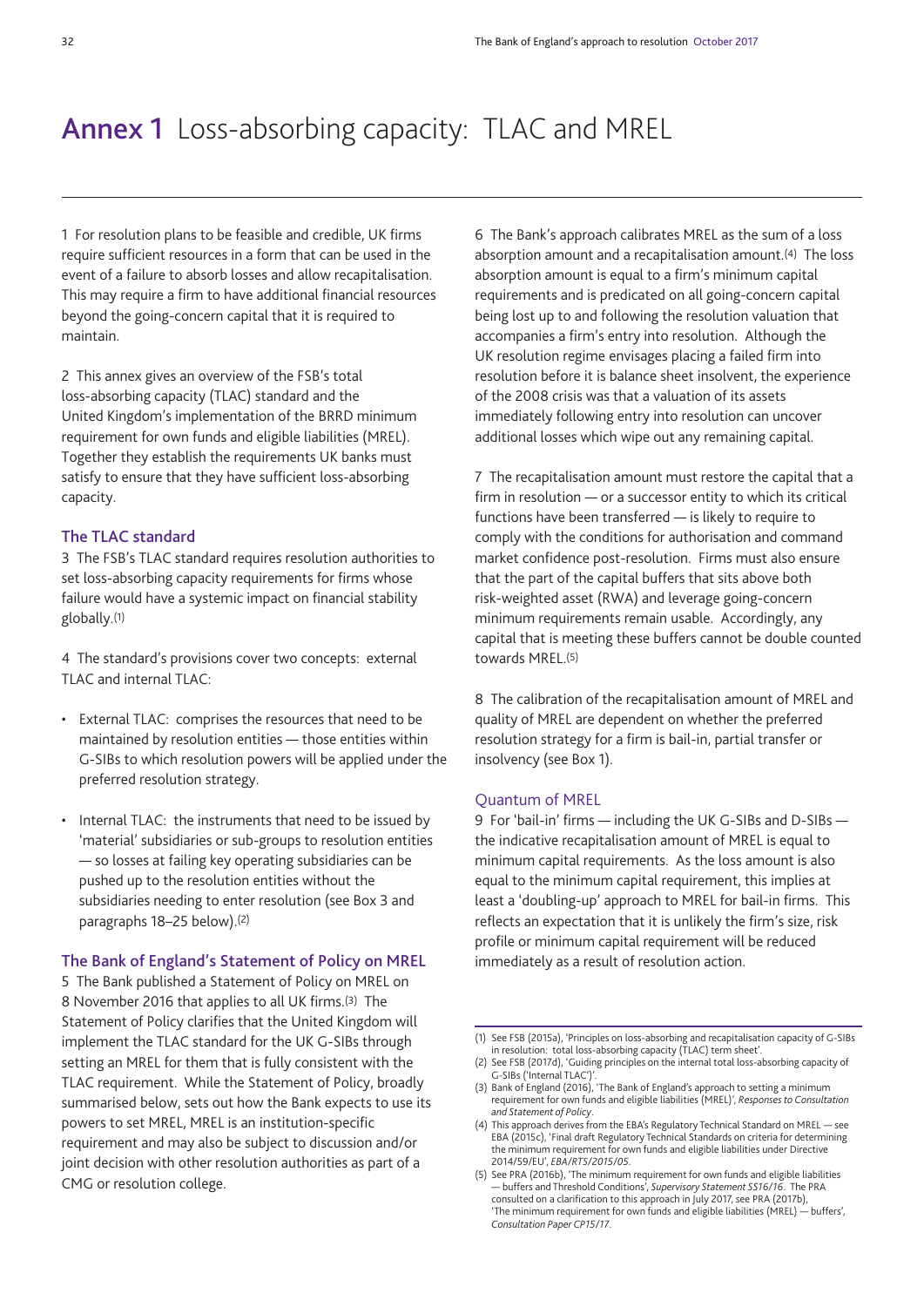10 The recapitalisation amount of MREL may not need to be set as high for firms subject to a partial transfer strategy (using the private sector purchaser or bridge bank tools). It may be scaled down to reflect that only part of the balance sheet is being transferred. The MREL is needed to ensure the transfer does not undermine the capital position of a private sector purchaser or to enable a new bridge bank to be adequately capitalised. Part of this capitalisation may be provided if it is possible to transfer more assets than liabilities from the failed firm to the private sector purchaser or bridge bank.

11 The partial transfer strategy involves the transfer of at least all preferred deposits. The Bank expects that the transfer of these deposits will be backed by good-quality assets. The rest of the firm's liabilities would be placed into the bank or building society administration procedure.

12 For firms subject to an insolvency resolution strategy, the Bank expects to set the recapitalisation amount of MREL to zero, on the assumption that no part of the balance sheet would need to be recapitalised. In such a scenario, MREL for such firms would be met simply by meeting their minimum capital requirements.

## Quality of MREL

13 The Bank adjusts the quality of MREL instruments to reflect the preferred resolution strategy. Full subordination of MREL is required for all bail-in firms, in order to reduce the likelihood that the Bank would need to depart from equal treatment of senior liabilities in a bail-in — something that comes with legal risks under the NCWO safeguard.(1)

14 Subordination of MREL may not be necessary, however, for any partial transfer or insolvency firms where the strategy assumes that only deposits or other liabilities benefiting from

preference in insolvency would be transferred. In those circumstances, the liabilities remaining in the bank administration or bank insolvency procedures will all be junior to the deposits that are transferred.

## MREL: transitional arrangements

15 Banks will need to issue new instruments or restructure existing funding to meet the eligibility criteria for MREL, in particular the need for it to be subordinated. The Statement of Policy therefore phases in MREL over a period of years, in a similar way to the TLAC standard. It prescribes interim MRELs to take effect in 2019–20, before the full requirements apply from 1 January 2022. In addition the Bank has committed before the end of 2020 — to review the calibration of MREL, and the final transition date, prior to setting end-state MRELs. In the review, the Bank will consider any changes to the United Kingdom's general regulatory framework, in particular as a result of the United Kingdom's withdrawal from the European Union. It will also take into account UK firms' experience in issuing MREL resources to meet their interim MRELs.

16 The UK G-SIBs will be required to meet the interim MREL prescribed in the TLAC standard from 2019.(2) By 2020, all UK G-SIBs and D-SIBs will need to meet an MREL equal to double the minimum Pillar 1 capital requirement of 8% of RWAs, plus a single (rather than doubled-up) Pillar 2A

(1) Setting a robust MREL of equity and subordinated debt for bail-in firms makes it less likely that the bail-in will need to extend beyond subordinated liabilities to the senior creditor layer at an operating bank. It thus reduces the risk of having to depart from *pari passu* treatment of all creditors in that layer on financial stability or contagion grounds. *Pari passu* treatment would apply in liquidation, so avoiding departing from *pari passu* in resolution reduces the risk of some creditors being left worse off in resolution than in liquidation. It thereby also reduces the risk of compensation being payable to such creditors under the NCWO safeguard.

(2) The higher of 16% of risk-weighted assets or 6% leverage from 2019 and 18% of risk-weighted assets or 6.75% leverage from 2022.



## **Figure 8** Summary of MREL calibration and transition

(a) Pillar 1 + Pillar 2A add-ons or any higher applicable leverage ratio or Basel I floor. Capital and leverage buffers are treated separately<br>(b) LR refers to leverage ratio requirement.<br>(c) Adjusted to reflect resolutio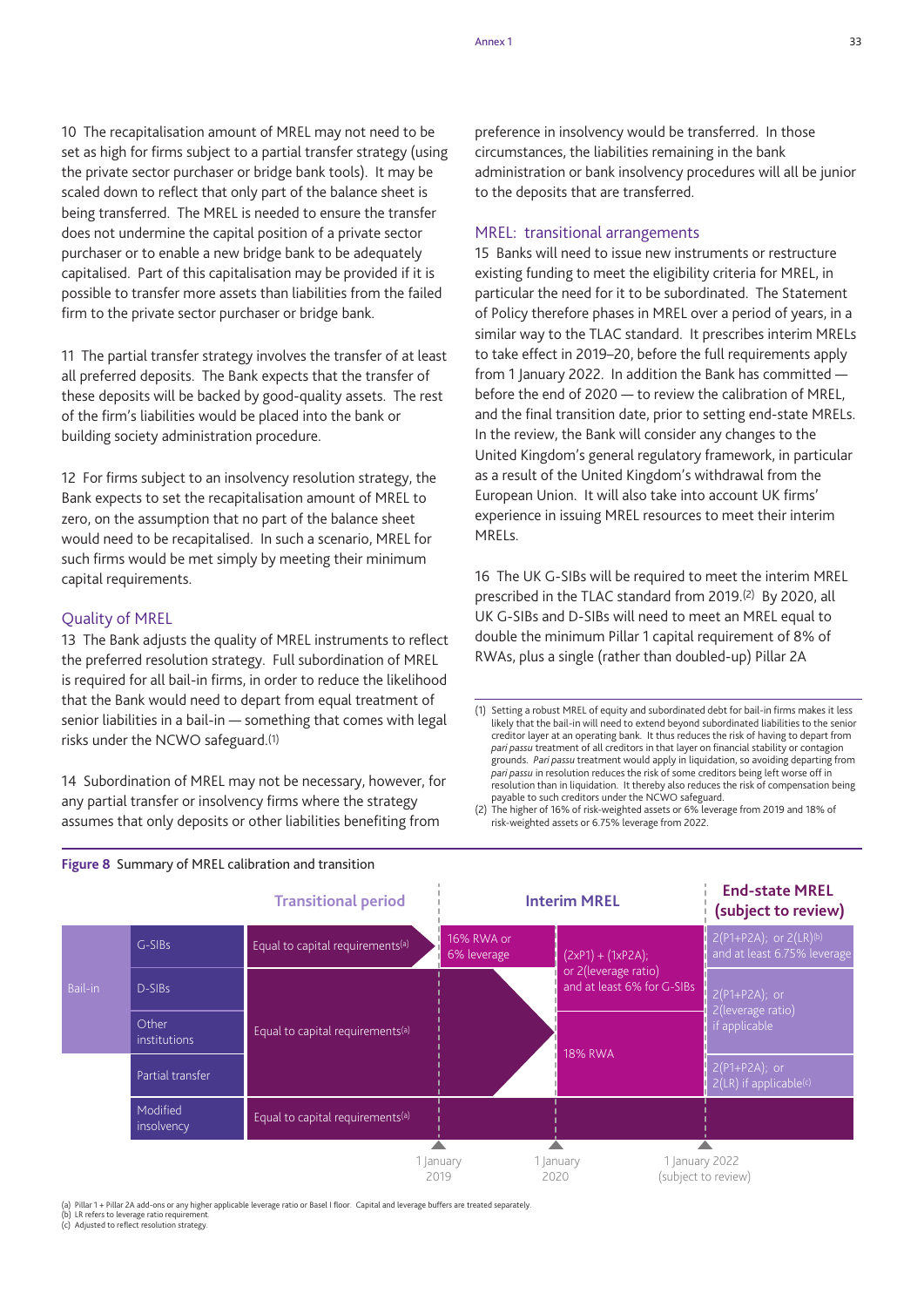firm-specific element.(1) All other bail-in or transfer firms will be required to meet an MREL of 18% of RWAs from this date. The full MRELs of two times the total Pillar 1 plus Pillar 2A firm-specific capital requirement (which may be adjusted downwards in the case of transfer firms according to the proportion of the balance sheet that would be transferred) will take effect only from 1 January 2022. Figure 8 summarises the requirements.

17 The Bank published the MRELs for the major UK firms the G-SIBs and D-SIBs — on 5 May 2017.(2) It also published an average MREL for all other firms subject to a bail-in or partial transfer resolution strategy at the same time.

## Internal MREL

18 The Bank has published a consultation paper on its approach to the setting of internal MREL.(3) It also discusses restrictions on firms investing in each other's loss-absorbing resources and how MREL might be disclosed to investors; final proposals on these issues will be published in due course taking into account global standards(4) as well as the forthcoming amendments to EU law to implement TLAC and amend the BRRD.(5)

19 Internal MREL comprises equity and subordinated debt issued directly or indirectly to the resolution entity by a subsidiary. It can be written down and/or converted to equity in order to transmit the losses arising at a subsidiary to a resolution entity without the subsidiary itself entering resolution. The Bank proposes that internal MREL greater than capital requirements should apply to a subsidiary or sub-group of a banking group that delivers critical functions where that subsidiary or sub-group is:

- • 'material' in terms of its size relative to the rest of the group; or
- • otherwise 'material', either directly or through its subsidiaries, to the delivery of a group's critical functions.

20 The Bank will decide on a case-by-case basis whether or not a subsidiary operating in the United Kingdom is 'material', having regard to the particular circumstances of the group. The Bank expects a subsidiary will be material if it meets at least one of the following criteria, consistent with the TLAC standard:

- (a) has more than 5% of the consolidated risk-weighted assets of the banking group;
- (b) generates more than 5% of the total operating income of the banking group; or

(c) has a total leverage exposure measure larger than 5% of the banking group's consolidated leverage exposure measure.

21 Exceptionally, there may be subsidiaries or sub-groups that are essential to the performance of critical functions and so should have internal MREL above regulatory capital requirements even though they do not meet the materiality criteria (a) to (c).

22 Internal MRFL for material subsidiaries will be scaled in the range of 75%–90% of the full amount of MREL that they would be required to maintain if they were a resolution entity in their own right.(6) This reflects the range set in the FSB's internal TLAC standard for internal TLAC. In deciding whether to set internal MREL for a material subsidiary above 75% scaling, the Bank will consider:

- the resolution strategy applicable to the group and the credibility of the resolution plan for delivering it;
- the availability of other uncommitted resources within the group that could be readily deployed to support the material subsidiary; and
- the scaling of internal loss-absorbing resources applied by overseas authorities.

23 The Bank proposes that critical service providers supporting the delivery of the group's critical functions must maintain loss-absorbing capacity for operational continuity in resolution equivalent to at least 25% of the annual operating costs of providing services.

24 Internal MREL can be met with regulatory capital instruments and internal MREL eligible liabilities. To qualify as internal MREL eligible liabilities, instruments will need to meet certain criteria. These include the same criteria as external MREL eligible liabilities. In particular, internal MREL eligible liabilities must be subordinated to operating liabilities. They must be issued directly or indirectly to the resolution entity.

- (2) The data are available at [www.bankofengland.co.uk/financialstability/Documents/](www.bankofengland.co.uk/financialstability/Documents/resolution/mrel_disclosure.xlsx) [resolution/mrel\\_disclosure.xlsx.](www.bankofengland.co.uk/financialstability/Documents/resolution/mrel_disclosure.xlsx)
- (3) See Bank of England (2017b), 'Internal MREL the Bank of England's approach to setting a minimum requirement for own funds and eligible liabilities (MREL) within groups, and further issues', [www.bankofengland.co.uk/financialstability/Documents/](www.bankofengland.co.uk/financialstability/Documents/resolution/mrelconsultation2017.pdf) [resolution/mrelconsultation2017.pdf](www.bankofengland.co.uk/financialstability/Documents/resolution/mrelconsultation2017.pdf).
- (4) BCBS (2016), 'Standard: TLAC holdings'; and BCBS (2017), 'Pillar 3 disclosure requirements — consolidated and enhanced framework'. Both standards take effect from 1 January 2019.
- (5) The European Commission is currently in the process of implementing the TLAC standard into EU law and has proposed amendments to the MREL framework. But it is unclear at this stage when the relevant changes will be agreed and come into effect.
- (6) Note that where a ring-fenced body is part of a material sub-group, the Bank proposes to scale the internal MREL at 90% as a starting point, unless the Bank is satisfied that the wider group has sufficient readily deployable resources to justify moving to lower calibration in the 75% to 90% range. Note that for UK groups with a simple structure, the Bank would expect to scale internal MREL at 100%.

<sup>(1)</sup> For simplicity, the numbers quoted here focus solely on the RWA requirements, although it is possible the leverage requirements may be the binding constraint on the firm.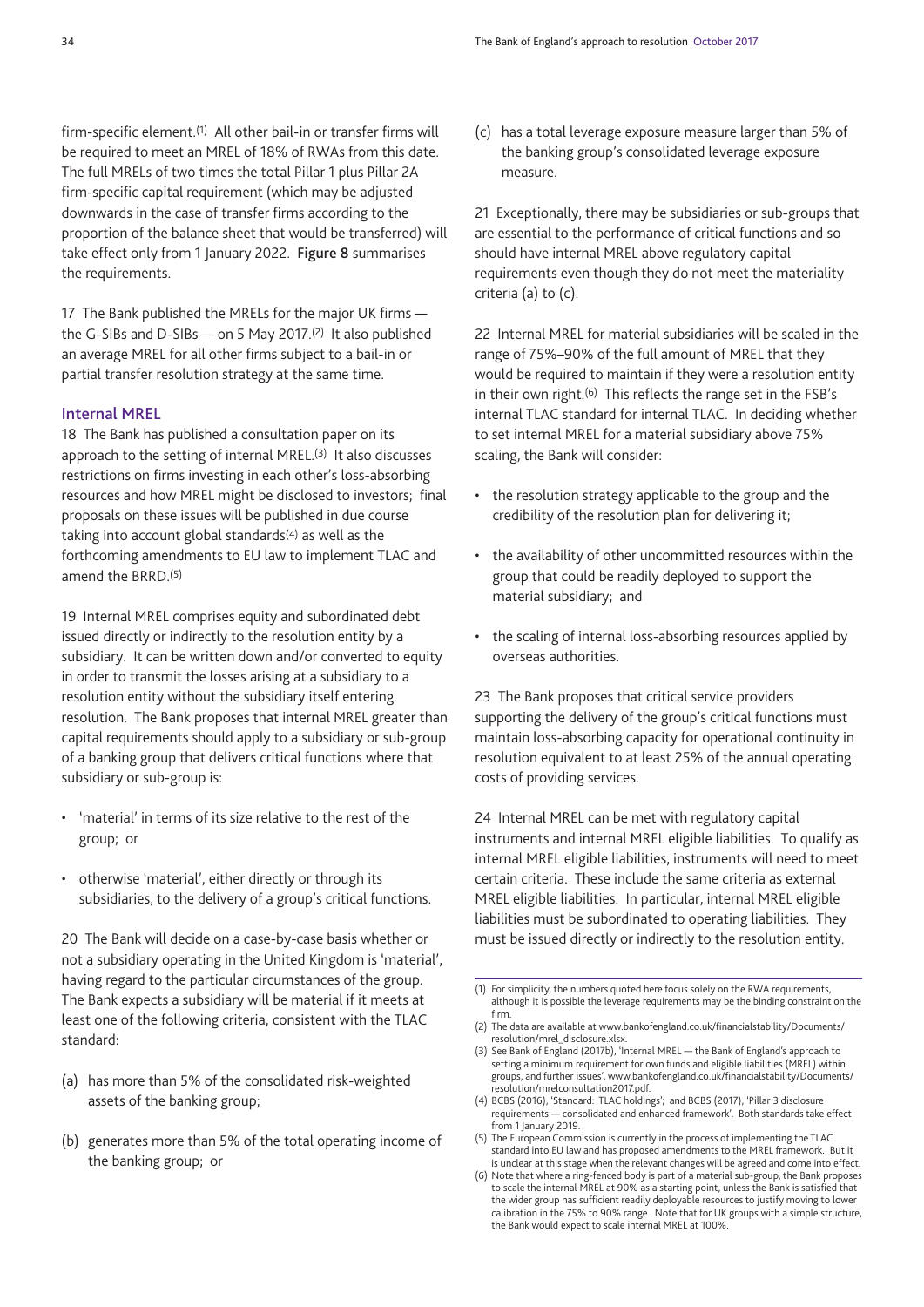And they must contain contractual provisions that enable the Bank to convert them to equity or write them down without placing the subsidiary into resolution, where:

- the resolution authority determines that the subsidiary is failing or likely to fail and will, disregarding any write down and/or conversion of the instruments, continue to be so;
- • and for internal MREL for subsidiaries of non-UK groups, the home resolution authority consents or does not object to the write down or conversion following 24 hours' notice; or

25 In the Bank's view there are resolvability benefits where both regulatory capital and eligible liabilities comply with the same criteria to ensure that they are available to absorb losses and/or recapitalise entities as needed in order to support the group resolution strategy. Therefore the internal MREL eligibility criteria specified by the Bank should be common to both regulatory capital instruments (except common equity) and eligible liabilities that comprise an entity's internal MREL.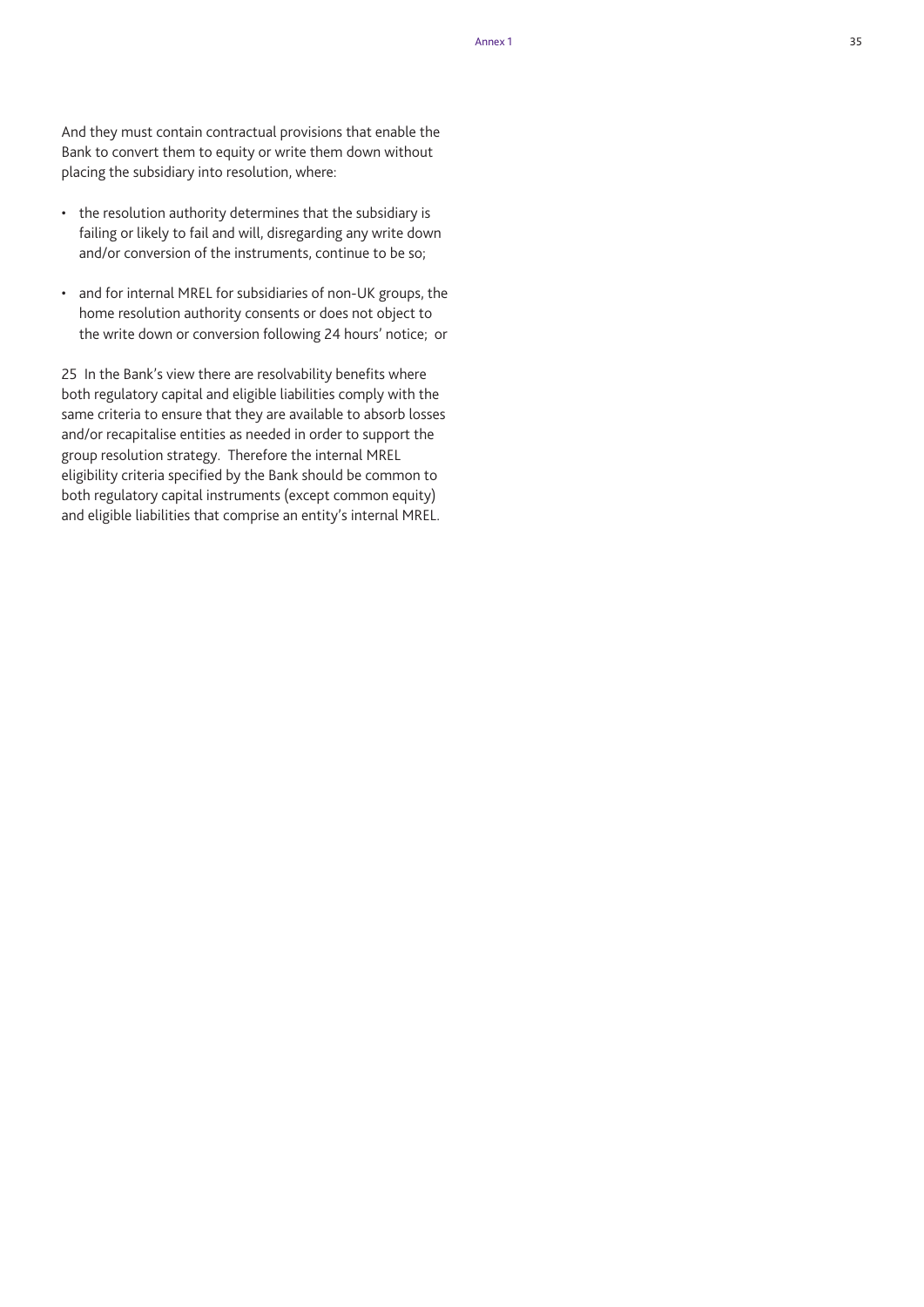## <span id="page-37-0"></span>Annex 2 Valuation and bail-in mechanic

1 This annex sets out the Bank's approach to valuation, specifically in the context of a bail-in resolution (although valuations are also required for a transfer strategy). It also explains the process the Bank has designed for conducting a bail-in.

## Valuations

2 Valuations are critical for any resolution. A successful resolution will require valuations that are both timely and robust. In a bail-in, valuations will be the cornerstone of the critical decisions taken by the Bank, including on: the level of recapitalisation required; the scope of liabilities to be subject to the bail-in; and the exchange terms for bailed-in liabilities.

3 The valuations required to support a bail-in resolution can broadly be divided into those carried out in three discrete time periods: prior to resolution, during resolution and after resolution.

## Prior to resolution

4 During contingency planning, the Bank will appoint an independent valuer to carry out valuations to inform the decisions taken on entry into resolution. These valuations must comply with requirements set out in the Act and in the EBA Regulatory Technical Standard (RTS) on resolution valuations.(1)

5 The first valuation required will be an updated and independent assessment of the firm's financial position under relevant accounting and regulatory standards. This valuation will help inform the PRA's determination of whether the firm is failing or likely to fail.

6 In addition, valuations will be required to inform the Bank's decision on the scope of liabilities to be bailed in to absorb losses, recapitalise the firm and restore it to long-term viability. These additional valuations will include:

- • a valuation of the firm's assets and liabilities on a hold value or disposal value basis, reflecting the intended resolution strategy — for the purposes of determining the necessary write-down, conversion, or transfer and, in a bail-in, informing the firm's restructuring plan;
- where applicable, an estimate of the market value of equity in the resolved firm — for the purposes of determining the allocation of shares to creditors in a bail-in or informing what constitutes commercial terms for a transfer of shares; and

• an estimate of the likely recovery each class of creditor would have received in insolvency — for the purposes of assessing the potential compensation to be paid under the no creditor worse off (NCWO) safeguard.

## During resolution

7 In a bail-in, the Bank may require further valuation analysis following the resolution weekend to inform the restructuring plan, and based on the restructuring plan assess equity value and inform the terms of exchange.

8 These valuations will need to be updated in a timely way during the resolution to inform the Bank's decisions around the final terms of the bail-in, including the ratios at which classes of debt will be exchanged for equity. Updated valuations will take into account the firm's business reorganisation plan. That will help ensure that the Bank's final decisions are based on valuations that are as robust as reasonably possible.

9 The updated asset and liability valuation will determine the total losses that will need to be absorbed by the write-down of bailed-in liabilities. The updated equity and insolvency valuations will help ensure that the determination of exchange terms is in line with the NCWO safeguard (discussed below).

## After resolution

10 Once the bail-in has been completed, two further valuations will be required to protect the interests of the shareholders and creditors affected by the resolution, by ensuring that no relevant creditor is worse off than they would have been if the entity placed into resolution had instead entered insolvency. These NCWO valuations will involve: (1) an estimate of the hypothetical financial outcome for each class of creditor in an insolvency of the entity placed into resolution at the date of resolution; and (2) an assessment of the actual financial outcome for each class of shareholder and creditor as a result of the resolution.(2) They must also be carried out by an independent valuer. To avoid any perceived conflict of interest this valuer is appointed by a panel that is itself appointed by HMT.

11 If this independent valuer concludes that a relevant creditor would have received a better outcome from insolvency than they actually received from resolution, that

<sup>(1)</sup> See EBA (2017a), 'Final Draft Regulatory Technical Standards on valuation for the purposes of resolution and on valuation to determine difference in treatment following resolution under Directive 2014/59/EU on recovery and resolution of credit institutions and investment firms', *EBA/RTS/2017/05-06*.

<sup>(2)</sup> These valuations must comply with requirements set out in EBA Regulatory Technical Standard (RTS) on post-resolution valuations. See EBA (2017a), *ibid*.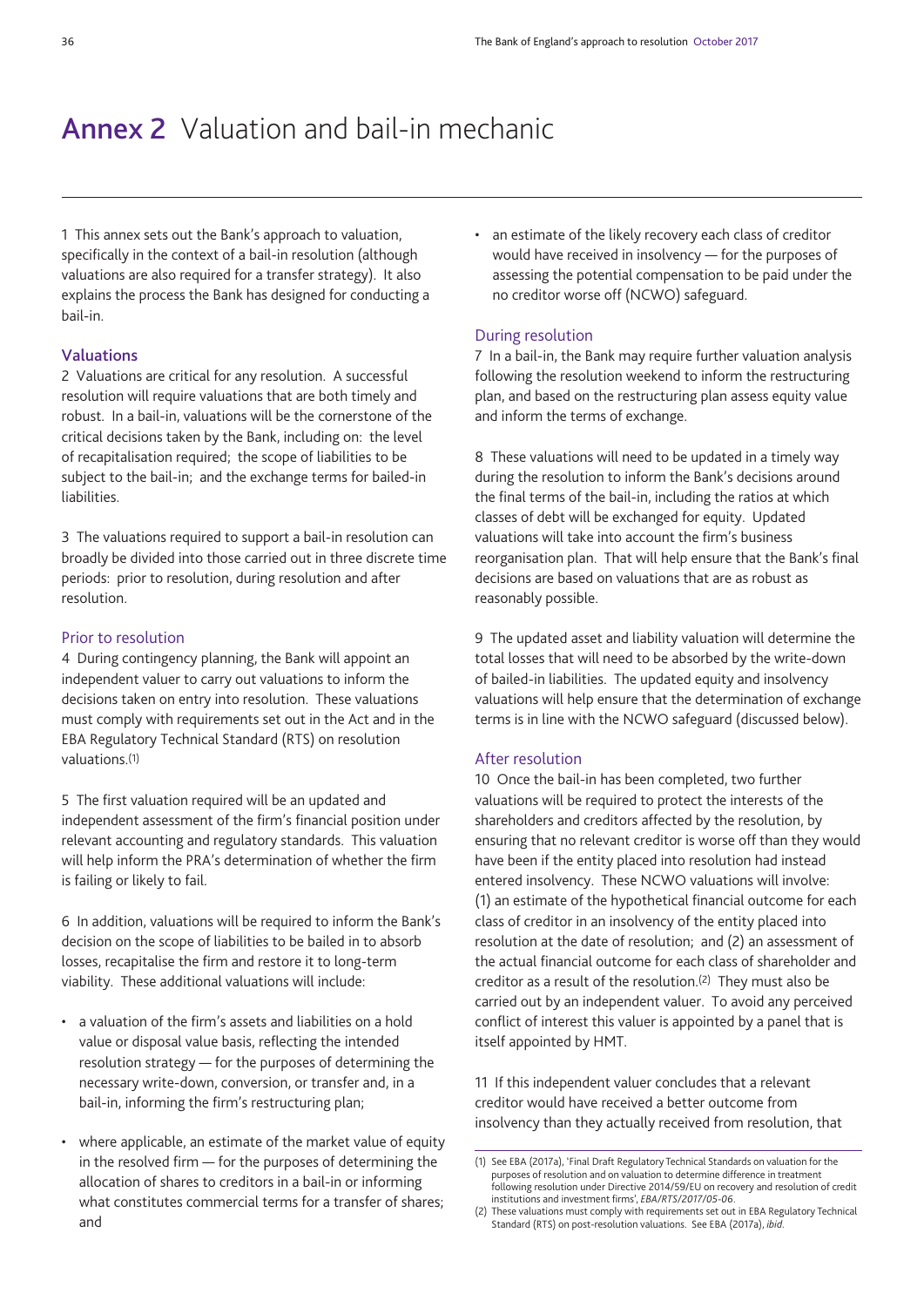#### **Figure 9** Sequencing of valuations in a bail-in



creditor would be entitled to compensation under the NCWO safeguard.

12 Figure 9 sets out how the various valuations fit into the resolution timelines in a bail-in.

## Key considerations for authorities

13 Timely and robust valuations will be crucial to ensuring resolution decisions are fair and restore the bailed-in firm to long-term viability. They also support financial stability in a crisis, by providing greater clarity to counterparties and the wider financial markets as to the scale of losses at failed firms and the expected impact of resolution actions.

14 To enable robust valuations to be produced on a timely basis, it will be crucial for firms to have relevant data, systems and processes in place ahead of resolution. The Bank has published a consultation paper setting out its proposed policy on the valuation capabilities firms will be expected to have in place to support resolvability.(1)

15 To support the resolution of the largest global firms, valuation work will need to be co-ordinated across jurisdictions. The valuation work required to resolve these firms is expected to be more complex due to the size and breadth of their activities, their interconnectedness across the financial system, and the challenges to authorities in co-ordinating valuations under different accounting, capital and regulatory requirements. Resolution authorities expect to work closely with these firms, and each other, to develop robust valuation frameworks.

16 For material UK sub-groups of overseas-based single point of entry (SPE) banking groups (se[e Box 3](#page-25-1)), the stabilisation of the sub-group is expected to involve the use of intragroup loss-absorbing capacity held for the purposes of meeting

minimum requirements for own funds and eligible liabilities (ie internal MREL — see [Annex 1\)](#page-33-0). In these cases, the Bank will need valuations to understand the full extent of expected losses in the sub-group and to assess whether, following any recapitalisation, the sub-group will meet, and continue to meet, its UK capital requirements. In the event of the parent entity also entering resolution, group-wide valuations would be required by the firm's home authority to inform resolution action, including the extent of recapitalisation necessary for the group as a whole. In the first instance, the Bank would look to use home-led valuations to assess the need for, and adequacy of, recapitalisation via internal MREL. In some instances, the Bank may need to obtain its own valuations of the sub-group.

## Bail-in exchange mechanic

17 There are several steps involved in conducting a bail-in. The liabilities within scope of the bail-in must be identified, the terms of the bail-in decided and equity delivered to the new owners. This may take several months. The Bank has developed a process designed to deliver equity to affected creditors as quickly as possible while ensuring the final terms of the bail-in is based on robust valuations. It is intended to overcome management and change of control issues which may arise from the allocation of shares to creditors.

18 The 'exchange mechanic' is based on 'certificates of entitlement' (CEs). These are tradable instruments that will be issued by the firm, when it enters resolution, to investors holding a liability that is potentially within scope of the bail-in. They represent a right to potential compensation. For example, where the associated liability is converted into equity, the CE represents a potential claim to a share of that equity.

<sup>(1)</sup> Bank of England (2017a), 'The Bank of England's proposed policy on valuation capabilities to support resolvability'.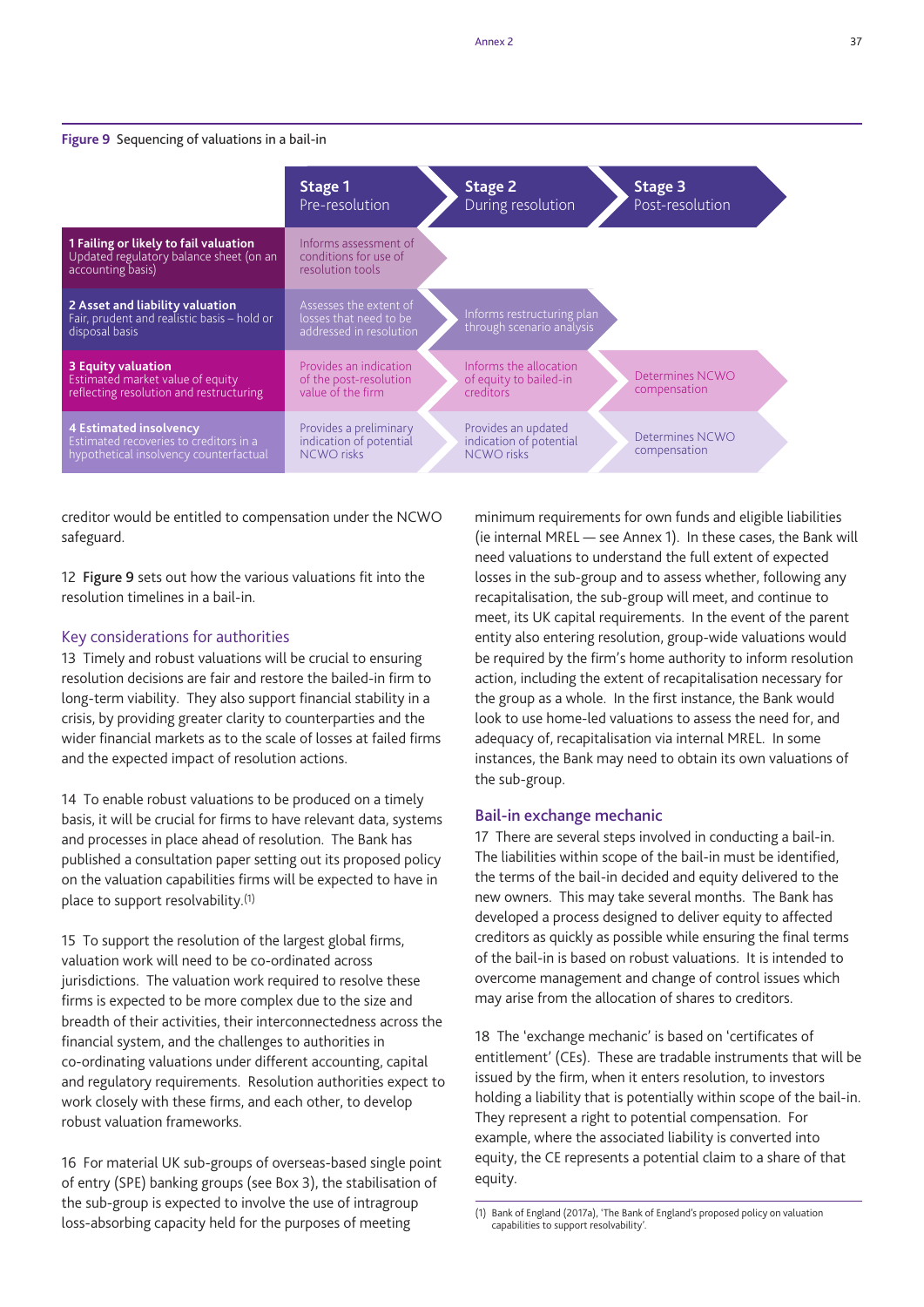## Prior to resolution

19 In contingency planning prior to resolution, the Bank will identify liabilities which could potentially be bailed in. This work will also identify the International Standard Identification Numbers (ISINs) for the securities as well as the relevant paying agents, depositary banks and settlement systems. The Bank will also prepare the legal documentation necessary to effect the bail-in (see [Part 2\)](#page-22-1).

## Resolution weekend

20 Over the course of the resolution weekend, the Bank will announce which instruments and liabilities may be in scope of the bail-in and suspend trading, or cancel the listing of, relevant instruments (in co-ordination with the UK listing authority). At this stage, the relevant instruments will also be frozen within the relevant central securities depositary (CSD) accounts.

21 CEs are issued by the firm into the accounts at the CSD of the creditors that may be bailed in. Different classes of CEs will be allocated to different classes of creditor based on their position in the creditor hierarchy. This will allow for different debt-equity exchange rates to be set once final valuations are completed. For example, senior debt may receive compensation which is higher than that for junior debt.(1) The Bank will also seek to comply with relevant EBA guidelines in this area.(2)

22 A resolution administrator would be appointed by the Bank who will control the voting rights of all shares in the firm during the bail-in period. The existing shares will be transferred to a third-party depositary bank appointed by the Bank to be held on trust on behalf of the CE holders who will be the future owners of the firm.

## Bail-in period

23 Following the resolution weekend, the Bank and its advisers will finalise the valuations (see above). During this phase, legal title to the equity will be held by the depositary bank. Beneficial ownership will reside with the CE holders and the resolution administrator, under ultimate direction of the Bank, will control the voting rights of the shares.

#### Bail-in terms announced

24 Once the valuation work has been completed, the Bank will announce the terms of the exchange for each class of CE.

25 At the same time as the Bank announces the terms of the bail-in, CE holders will be invited to come forward to claim their equity by submitting statements of beneficial ownership. These statements will require them to (i) evidence their beneficial ownership; (ii) evidence that any necessary regulatory approvals (ie change in control) have been obtained; and (iii) confirm instructions for delivery of equity.

26 On receipt of these statements, the exchange agent (appointed by the Bank to assist in the bail-in transaction)(3) will populate the share register and the depositary bank will ensure that any shares or other compensation due are credited to the holders' accounts at the relevant CSD. The relevant CEs will be cancelled once the equity is delivered to the CE holders.

#### Completion of exchange

27 Once a sufficient majority of the firm's equity has been returned to CE holders, or after a set period has elapsed, voting rights for the firm's equity will then be transferred from the resolution administrator to the new equity holders and the firm will be returned to private sector control. Following comprehensive disclosure of the financial conditions of the firm, the restructuring plan and any other relevant information, the suspension on trading of shares is also expected to be lifted.

28 The resolution administrator will continue to control voting rights for any unclaimed shares, until those shares are returned to private ownership or unclaimed shares are sold into the market. Figure 10 provides an end-to-end representation of the overall processes.

<sup>(1)</sup> The use of differential conversion rates might be necessary to ensure that the NCWO safeguard is respected, for example if subordinated debt has been treated *pari passu* in the bail-in but certain senior debt claims have been exempted from the bail-in on discretionary grounds. Setting a higher conversion rate for those senior creditors who have been bailed in than for the subordinated creditors would, by providing the bailed-in senior creditors with proportionately more equity in the resolved firm, help to ensure they are no worse off than they would have been in insolvency.

<sup>(2)</sup> See EBA (2017b), 'Final guidelines on the rate of conversion of debt to equity in bail-in', *EBA/GL/2017/03*.

<sup>(3)</sup> The exchange agent may also be the depositary bank.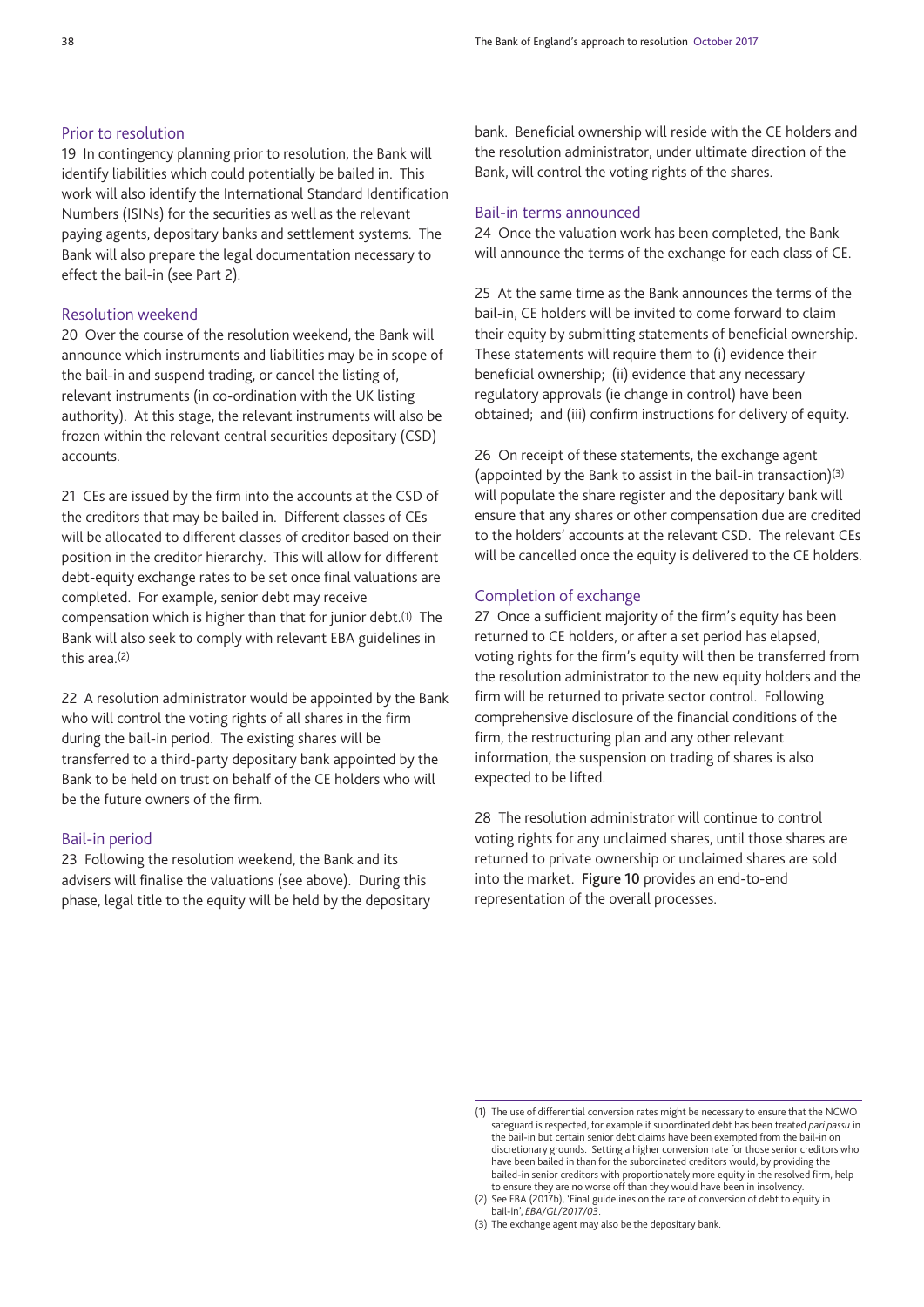## **Figure 10** Responsibilities during a bail-in resolution

|                              | Stage 1<br>Pre-resolution                                                        | Stage 2<br>During resolution                                                                                 | Stage 3<br>Post-resolution                                                                   |  |
|------------------------------|----------------------------------------------------------------------------------|--------------------------------------------------------------------------------------------------------------|----------------------------------------------------------------------------------------------|--|
| <b>Authorities</b>           | Planning work in<br>preparation for resolution                                   | Authorities assess restructuring<br>plan and determine exchange ratio<br>for certificates of entitlement.    | Authorities monitor<br>implementation of business<br>restructuring plan                      |  |
| Independent valuer           | Valuations to inform entry,<br>assess extent of losses and<br>estimate NCWO      | Valuations to assess losses,<br>allocation of equity and NCWO<br>counterfactual                              | Post-resolution NCWO valuation<br>completed by independent valuer<br>appointed by HMT        |  |
| <b>Bail-in administrator</b> | Bail-in administrator<br>provisionally appointed and<br>preparing for resolution | Bail-in administrator controls voting<br>rights and oversees development of<br>restructuring plan            | Voting rights returned to<br>shareholders. Bail-in administrator's<br>appointment terminates |  |
| <b>Bail-in mechanic</b>      | Preparatory work on the<br>extent of liabilities within<br>scope of bail-in      | Liabilities within scope suspended<br>from trading. Certificates of<br>entitlement issued to those bailed-in | Certificates of entitlement<br>exchanged for legal title of<br>shares in the resolved entity |  |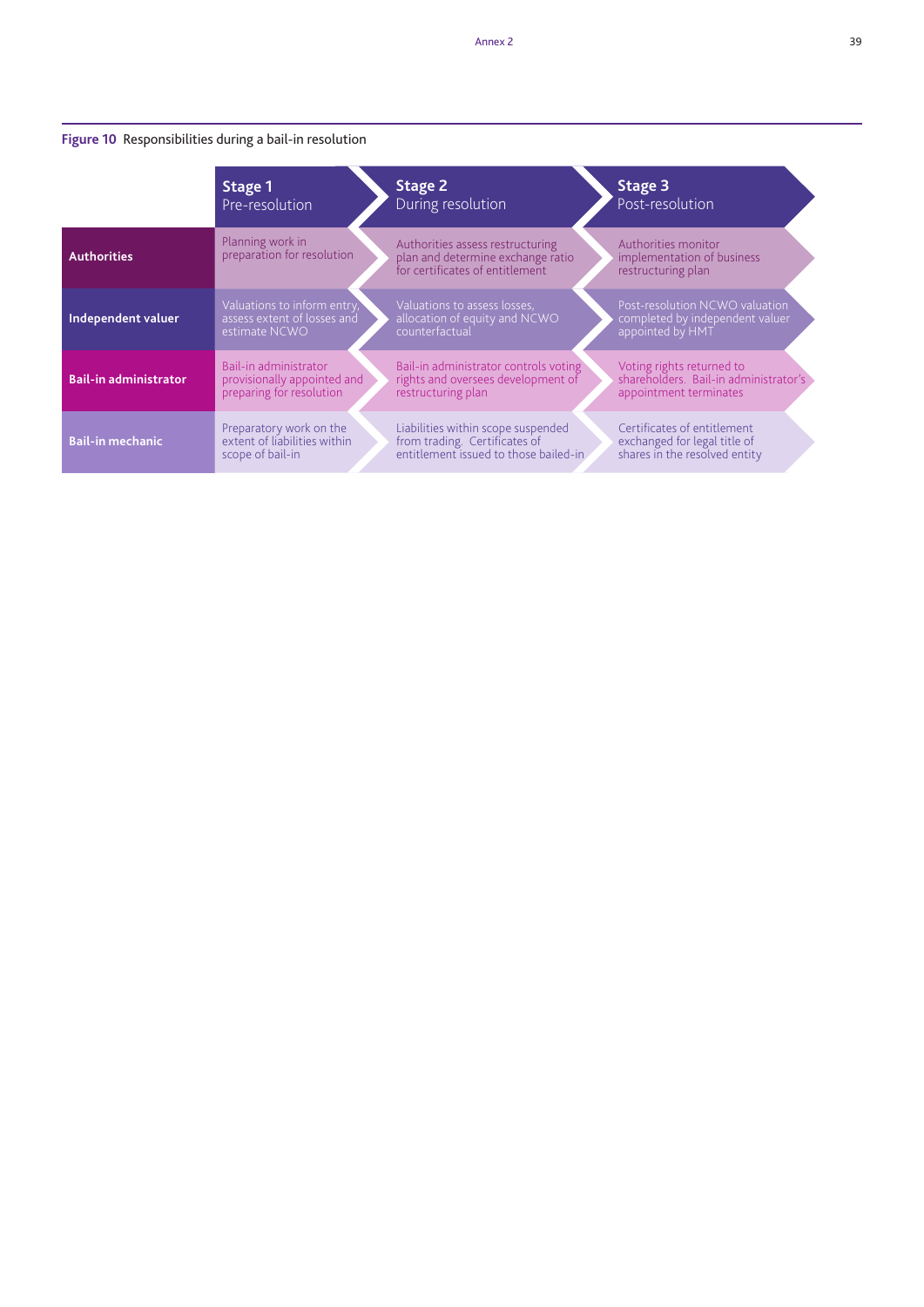## <span id="page-41-0"></span>Annex 3 Ensuring contracts are resolution-proof

1 A number of barriers to resolvability stem from the risk that counterparties may seek to terminate contracts with a bank as soon as it enters resolution. This risks undermining the continuing provision of critical functions or the successful use of resolution tools.

2 The drawbacks of 'early termination' were demonstrated in the Lehman Brothers insolvency, where the rapid close-out of derivatives contracts caused disruption to financial markets and financial stability.

3 This annex considers developments in making contractual arrangements compatible with resolution in three key areas: operational continuity in resolution; prohibitions and stays on early termination rights in financial contracts; and continued access to FMI facilities for firms in resolution.

## Operational continuity in resolution

4 It is essential that, in stress or resolution, firms can continue to supply critical functions to the economy. This requires that their operational arrangements enable them to continue providing the critical services which underpin those critical functions. Barriers to this may arise from insufficient clarity on services involved with the delivery of critical functions; inadequate contractual arrangements that permit service providers to terminate services to a firm as soon as it enters resolution; and an inability to provide timely and accurate information relating to the critical services that are needed to maintain a firm's critical functions in resolution.

5 The FSB identified continuity of critical services as a key part of resolution planning for firms, irrespective of the resolution strategy and resolution powers to be used.<sup>(1)</sup> FSB guidance noted that approaches to maintaining operational continuity in resolution should take into account the different service models that firms use, depending on whether the services are provided in-house by a division within a regulated entity, from a group service company or a third-party provider. Whatever the service model adopted by a firm, a comprehensive, up-to-date mapping of critical functions, shared services and operational assets is essential to support resolution planning and execution.

6 The service model will need to provide continuity at the point of entry into resolution and in any post-resolution restructuring. This may include facilitating the disposal of business units or legal entities with continued provision of services to the acquirer under a transitional service agreement. This requires:

- • clearly documented contractual arrangements and service-level agreements which remain valid and enforceable in resolution provided the firm in resolution does not default on its payment obligations;
- management information systems allowing for timely reporting on critical services on a legal entity and business line basis;
- • sufficient financial resources at group service companies;
- • robust cost and transparent pricing structures for services, which are predictable, transparent and set on an arm's length basis, and which do not alter solely as a result of the firm's entry into resolution;
- • appropriate governance and clearly defined reporting lines for delivery of critical services; and
- adequate rights of continued access to operational assets.

7 The PRA published final rules on maintaining operational continuity in resolution in July 2016.(2) These are closely aligned with the FSB guidance. The PRA rules require firms to be able to demonstrate how their operational arrangements support delivery of critical services in recovery and resolution.

## Stays on termination rights

8 Another barrier to resolvability relates to stays on termination rights in financial contracts. The prospects of an orderly resolution could be seriously undermined if counterparties seek to exercise termination rights in financial contracts with a firm that enters resolution. As such, most resolution regimes contain statutory provisions that ensure a firm's entry into resolution (including the occurrence of any event directly linked to resolution) does not, by itself, constitute an event of default or grounds to terminate the contract.

9 Resolution regimes also contain statutory provisions enabling resolution authorities to enforce a temporary suspension of the failed firm's payment and delivery obligations, and powers to prevent counterparties from terminating their contracts (known as a 'stay on termination rights'). The stay may last until the end of the business day following its implementation.

<sup>(1)</sup> See FSB (2016c), 'Guidance on arrangements to support operational continuity in resolution'.

<sup>(2)</sup> See PRA (2016c), 'Ensuring operational continuity in resolution', *Supervisory Statement SS9/16*.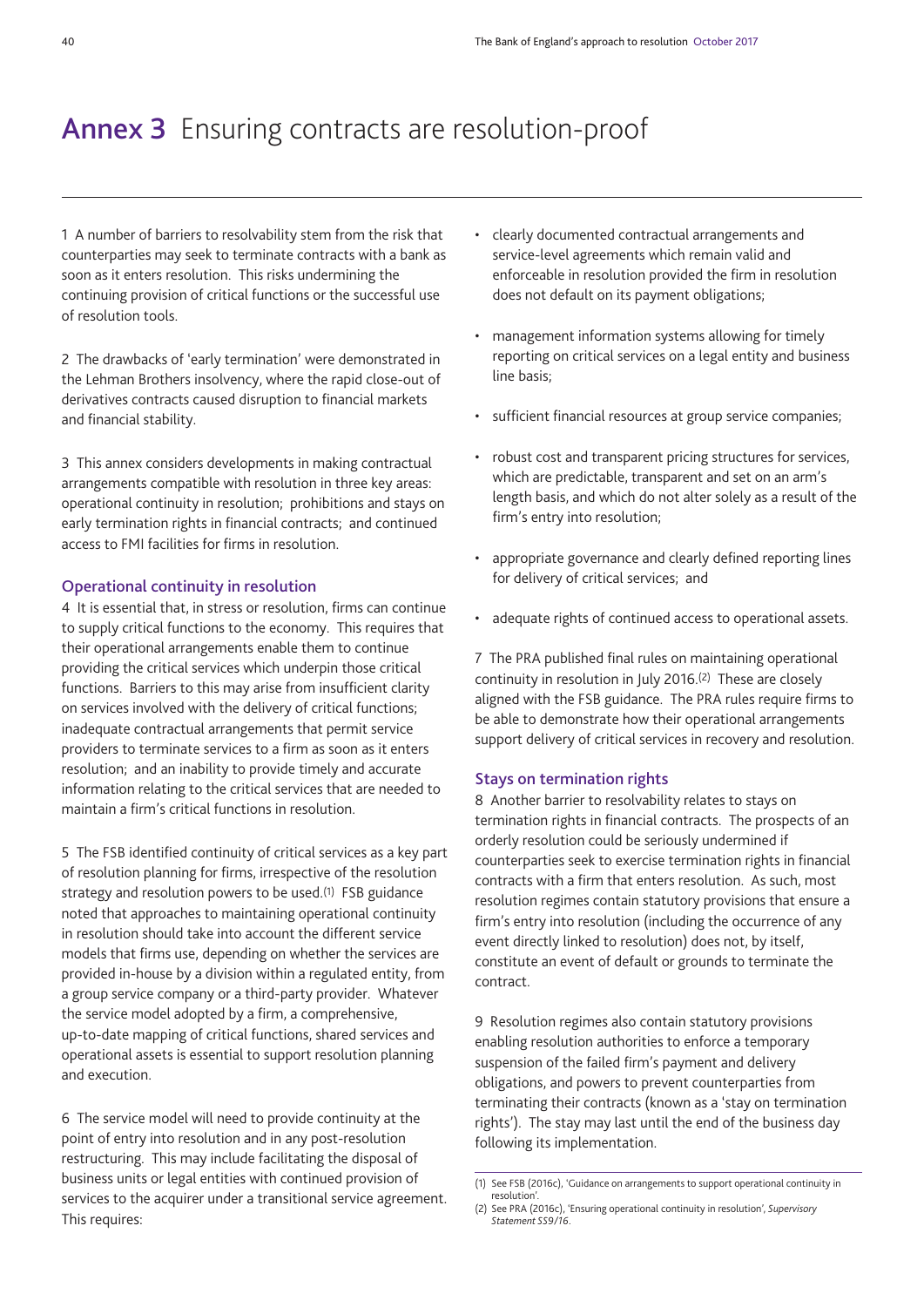10 But these provisions may not be effective in relation to contracts under foreign (that is, non-EEA) law. The risk of foreign law contracts being terminated has therefore been identified as a barrier to resolvability by the FSB. The FSB issued guidance in 2015 to highlight the benefits of contractual and regulatory measures that ensure foreign law contracts are not terminated on entry into resolution.(1) The United Kingdom has taken the lead in adopting rules. The PRA published rules in November 2015 which requires new financial contracts subject to foreign law to contain contractual terms requiring the counterparty to recognise the application of a stay applied to a firm under the UK resolution regime.(2) The rules took effect from 1 June 2016 for foreign law contracts with bank and investment firm counterparties and from 1 January 2017 for foreign law contracts with all other counterparties. At the time of writing, rules have also been published by regulatory authorities in Germany, Japan, Switzerland and the United States. Other FSB countries have committed to putting in place their own rules.

11 Public sector action has been aided by private sector work through a joint trade association working group, led by the International Swaps and Derivatives Association (ISDA). This has led to the development of protocols under which firms enter a contractual commitment to respect a stay imposed by the home resolution authority of another adhering party on its entry into resolution.(3) The FSB announced in August 2016 that 23 systemically important banks had adhered to the *ISDA 2015 Universal Resolution Stay Protocol*.(4)

12 ISDA has also developed a separate *ISDA Resolution Stay Jurisdictional Modular Protocol* providing market participants with a standardised means of complying with the regulatory stay requirements as they are implemented. This provides for jurisdiction-specific Modules to be adopted in each relevant jurisdiction, through which the application of a stay on termination rights would have cross-border effect. A UK module to the Jurisdictional Modular Protocol was published to enable firms to achieve compliance with the PRA rule in 2016.(5)

13 Jurisdiction-specific Modules have been introduced in a number of other markets. The ultimate goal involves completion of regulatory measures to cover all jurisdictions. This would result in substantively all of G-SIBs' financial contracts being subject to statutory or contractual stay provisions to prevent early termination.

14 The Bank is monitoring compliance with the UK requirements and working to ensure that the risk of early termination in resolution due to cross-border activities is addressed.

#### FMI access

15 Ensuring that a firm in resolution has continued access to financial market infrastructures (FMIs), such as payment, settlement and clearing systems, for as long as it meets its obligations to the FMI, is another critical aspect of resolution planning.

16 Preserving access to FMI services is essential to ensure that the firm's critical functions can be maintained in resolution and to avoid disruption to financial stability and market confidence. As with stays on termination rights, the firm's entry into resolution should not by itself constitute an event of default under the rules of the FMI that would result in its membership being terminated or suspended.

17 The FSB published guidance on this subject in July 2017.(6) This is spilt into three main areas applying to: providers of critical FMI services; firms that receive such services; and supervisory and resolution authorities of both the FMI providers and the firms.

18 The guidance suggests that providers of critical FMI services should take appropriate steps to consider and plan for the resolution of a user of their services, taking into account the interaction between the resolution arrangements of the firms that use their services and their own risk management frameworks. They should thereby clarify the actions they may take in a resolution scenario to support firms and authorities in enhancing resolution readiness.

19 G-SIBs should take measures to facilitate their continued access to critical FMI services in resolution. This should be based on analysis of how the firm would maintain access to such services by ensuring that obligations to FMI service providers continue to be met throughout resolution. These analyses should be informed through the provision of information by the firm to the relevant authorities, both as part of resolution planning and in contingency planning by the firm ahead of, and during, resolution.

20 Finally, the relevant authorities of firms and providers of critical FMI services should play a significant role in facilitating continuity of access to critical FMI services for a firm in resolution and should therefore have adequate co-operation and information sharing arrangements in place.

<sup>(1)</sup> See FSB (2015b), 'Principles for cross-border effectiveness of resolution actions'. (2) See PRA (2015b), 'Contractual stays in financial contracts governed by third country

law', *Policy Statement PS25/15*.

<sup>(3)</sup> *The ISDA 2014 Resolution Stay Protocol* was expanded to form the *ISDA 2015 Universal Resolution Stay Protocol*. See [https://www2.isda.org/functional-areas/protocol](https://www2.isda.org/functional-areas/protocol-management/protocol/22)[management/protocol/22](https://www2.isda.org/functional-areas/protocol-management/protocol/22).

<sup>(4)</sup> See FSB (2016d), 'Resilience through resolvability — moving from policy design to implementation', *5th Report to the G20 on Progress in Resolution*. Since then two more G-SIBs have adhered, which means that all but one of the non-Chinese G-SIBs now adhere to this protocol (the Chinese G-SIBs have been permitted up to six additional years to meet the TLAC standard).

See https://www2.isda.org/functional-areas/protocol-management/protocol/25.

<sup>(6)</sup> See FSB (2017c), 'Guidance on continuity of access to financial market infrastructures ('FMIs') for a firm in resolution'.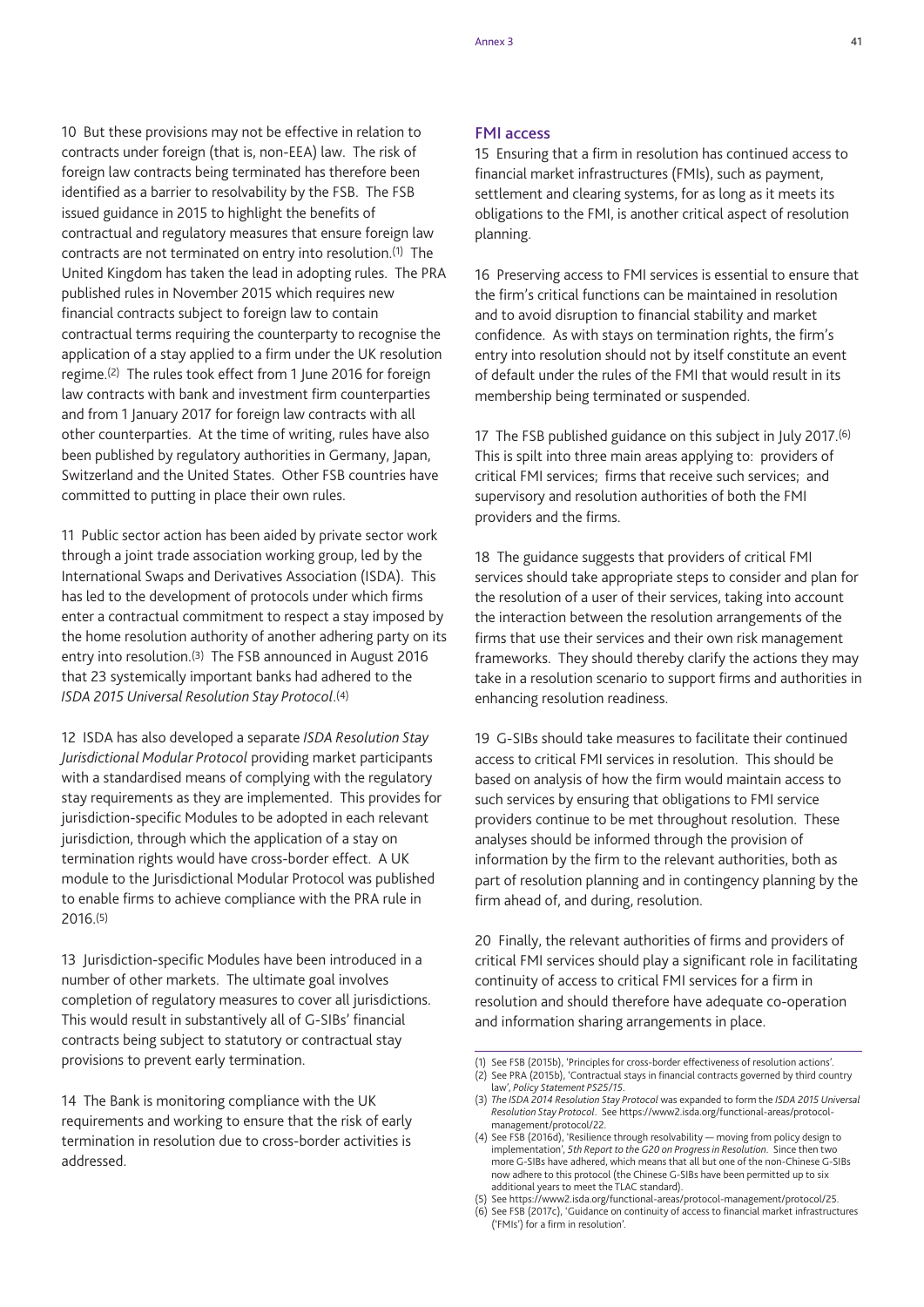21 The Bank will take forward implementation of the FSB guidance through the resolution planning which is undertaken for individual firms on an annual basis (see [Part 3](#page-28-0) for further details).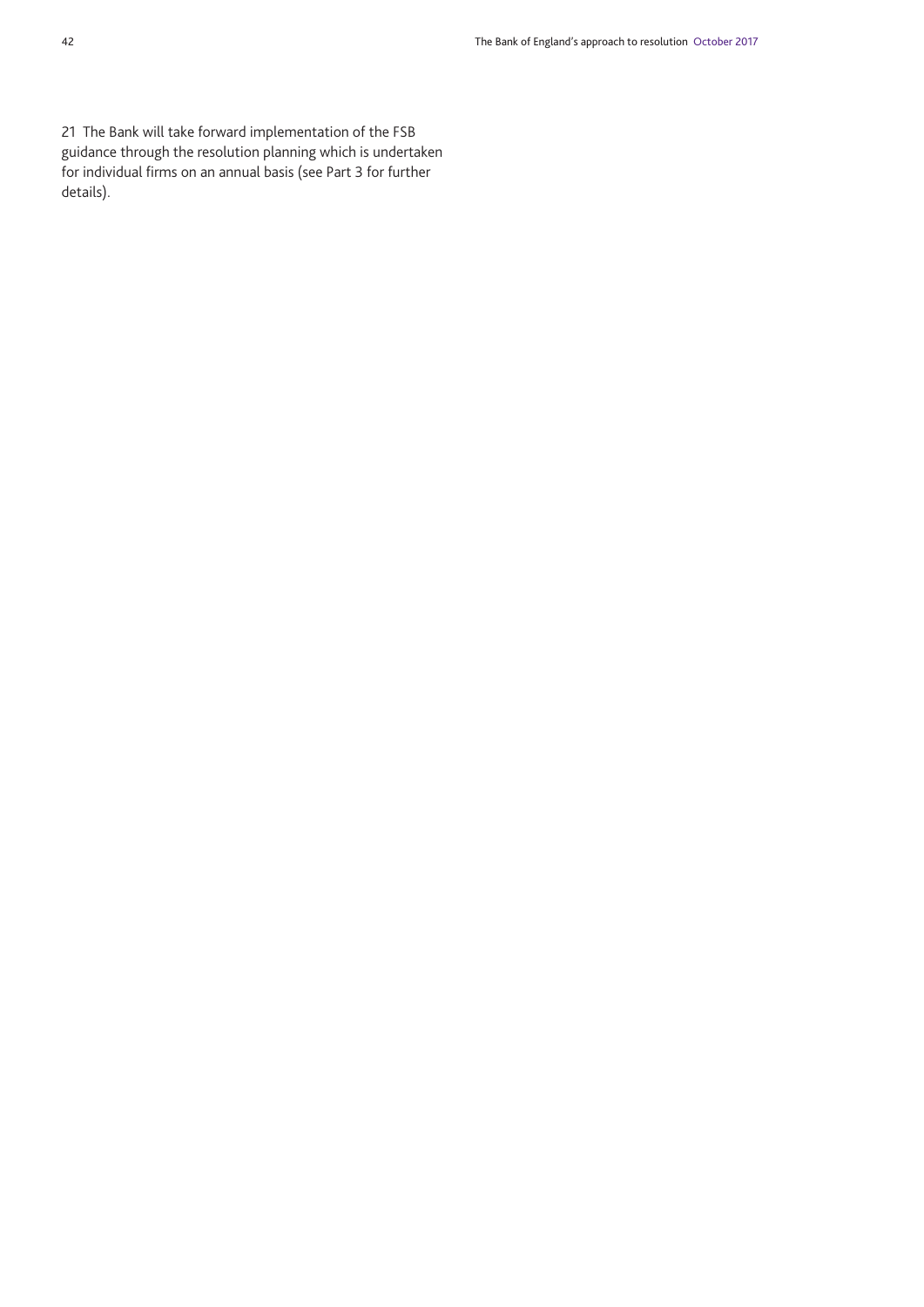## **Glossary**

Asset management vehicle (AMV) – A resolution tool that allows assets of a failing firm to be transferred to a separate entity controlled by the Bank with the objective of maximising value.

Bail-in – A resolution tool that enables shares, debt and other liabilities of a bank to be written down or converted to absorb losses and recapitalise the bank.

Bank (or building society) administration procedure (BAP) – A modified insolvency procedure for the part of a failed firm not transferred in resolution. It prioritises maintaining the failed firm's services to support the transferred business.

Bank (or building society) insolvency procedure (BIP or BSIP) – A modified insolvency procedure for banks or building societies that prioritises the rapid payout or transfer of insured deposits.

Bank Recovery and Resolution Directive (BRRD) – European law establishing a common approach within the EU to the recovery and resolution of banks and investment firms.

Banking Act 2009 – Domestic legislation in the United Kingdom that established the United Kingdom's resolution regime and sets out the responsibilities and powers of the Bank of England as UK resolution authority.

Bridge bank – An entity set up and controlled by the Bank of England. It acquires a failed firm's critical functions temporarily, until an onward sale can be completed.

Business reorganisation plan (BRP) – A plan that must be developed and implemented after a bail-in to address the causes of the firm's failure and restore long-term viability.

Central counterparty (CCP) – An institution that reduces risk in financial markets by interposing themselves between trading counterparties and guaranteeing the obligations agreed.

Central securities depositary (CSD) – A specialist organisation that holds financial instruments such as shares in a form that can easily be transferred without physical certificates.

Certificate of entitlement (CE) – An instrument given to creditors after a bail-in which entitles them to be compensated once the terms of exchange are announced. Co-operation agreement (CoAg) – An agreement supporting the exchange of information and co-operation for a CMG.

Crisis Management Group (CMG) – A forum bringing key supervisory and resolution authorities of a G-SIB together periodically and in a crisis, to plan for a cross-border financial crisis affecting the firm.

Critical functions (CFs) – Activities (such as deposit-taking and lending) that some firms provide, which would lead to an impact on the real economy if they immediately stopped.

Domestic systemically important banks (D-SIBs) – Firms whose failure has been identified as likely to have a major impact on domestic financial stability.

European Banking Authority (EBA) – An EU body that works to ensure effective and consistent regulation and supervision across the European banking sector. See www.eba.europa.eu.

Failing or likely to fail – An assessment made as part of the trigger for resolution by the PRA or FCA about a firm. This includes whether the firm is failing or likely to fail to meet its minimum requirements to be authorised.

Financial market infrastructure (FMI) – Payment systems, securities settlement systems and central counterparties.

Financial Services Compensation Scheme (FSCS) – The United Kingdom's deposit guarantee scheme. See www.fscs.org.uk.

Financial Stability Board (FSB) – An international body that monitors and makes recommendations about the global financial system. See www.fsb.org.

Global systemically important banks (G-SIBs) – Banks identified as being systemic to global financial stability. They are subject to additional regulation and each have a Crisis Management Group (CMG).

Home authority – The resolution authority that co-ordinates the resolution of a cross-border group, which would usually be the resolution authority in which the bank is headquartered.

Host authority – A resolution authority in a jurisdiction in which the firm provides services through one or more subsidiaries or branches.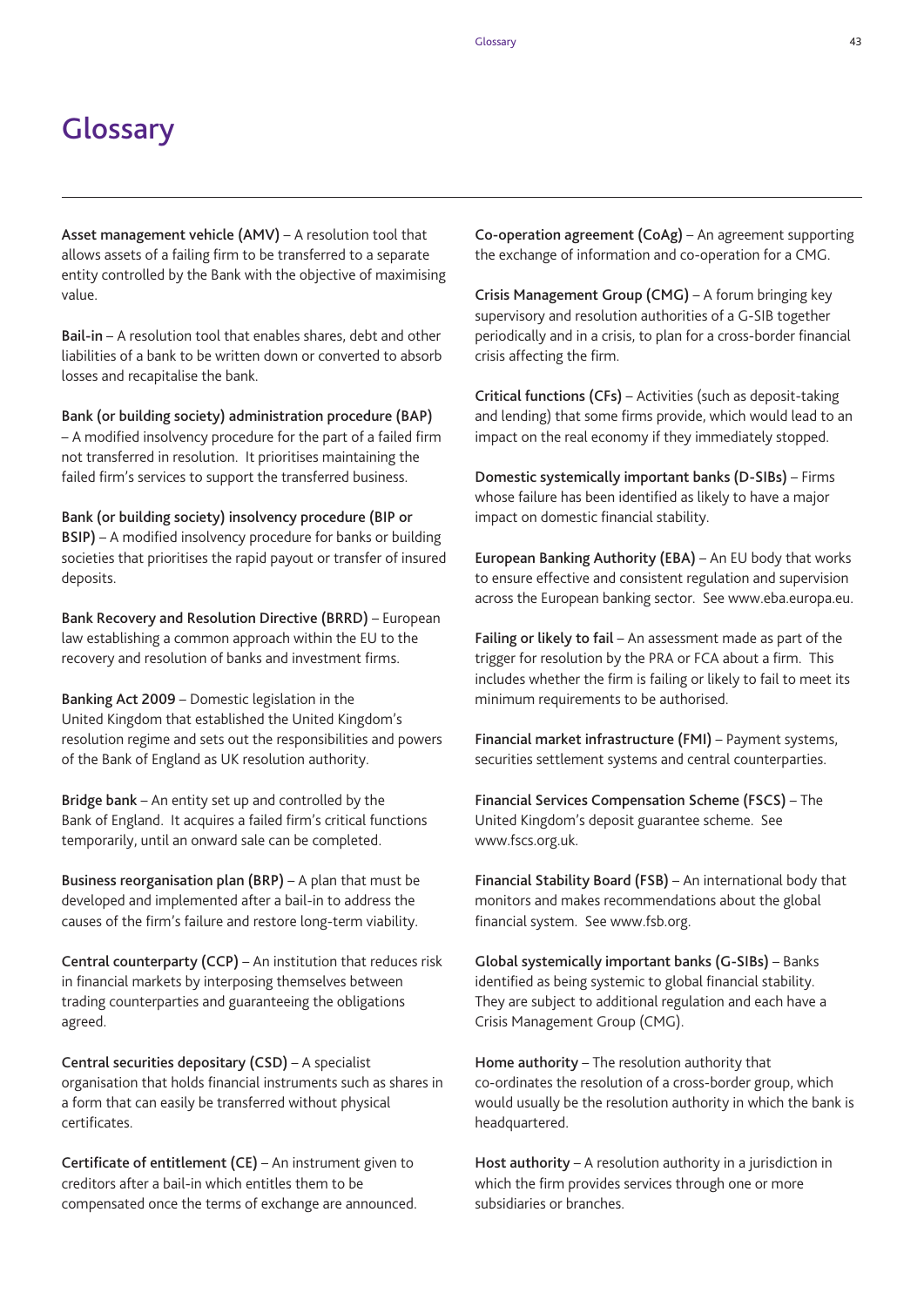Internal MREL – Resources issued from subsidiaries, important to a group's resolution, to the group resolution entity. These resources can be written down in order to move the losses from subsidiaries to a resolution entity enabling the subsidiary to continue to operate. Internationally, these resources are referred to as internal TLAC.

International Standard Identification Numbers (ISINs) – Unique twelve-digit codes which identify specific securities including bonds, stocks, futures and options.

International Swaps and Derivatives Association (ISDA) – An association for participants of derivatives markets.

Minimum requirement for own funds and eligible liabilities (MREL) – A requirement established by the BRRD to maintain a minimum amount of equity and liabilities which meet certain criteria so that if a firm fails the resolution authority can implement the resolution strategy.

Multiple point of entry (MPE) – A resolution strategy that envisages applying resolution powers to multiple entities within a group.

No creditor worse off (NCWO) – A legal safeguard in the Banking Act that requires that no shareholder or creditor is left worse off from the use of resolution powers than they would have been had the whole bank been placed into an insolvency process.

Operational continuity in resolution (OCIR) – A regulatory requirement that firms' operational arrangements allow the continuity of critical services during stress or resolution.

Partial transfer – A resolution power that transfers part or all of a failing firm to a purchaser or, temporarily, to a bridge bank.

Proactive Intervention Framework (PIF) – The PRA's framework for judging a firm's proximity to failure.

Protected deposits – Eligible deposits covered by the FSCS (currently up to £85,000).

Public funds assessment – An assessment provided by the Bank to HMT outlining the risks to public funds if a bank fails.

Public interest test – An assessment made by the Bank in consultation with HMT and a failing firm's supervisors to

determine whether it is necessary for the Bank to use resolution powers.

Residual bank – The part of a failed firm not transferred to a purchaser or bridge bank.

Resolution colleges (RCs) – Group established for EU firms with two or more EU countries. RCs are required to reach joint decisions on several aspects of resolution, including group resolution plans, resolvability assessments and MREL calibration.

Resolution entity – An entity within a group to which powers would be applied under the group resolution plan.

Resolution plan – A plan developed by the Bank for each firm which provides detail on the implementation of that firm's resolution strategy.

Resolution powers/tools – The Banking Act gives the Bank a number of statutory powers to resolve a firm. These include the bail-in and partial transfer tools.

Resolution strategy – The Bank identifies firm-specific preferred resolution strategies, which indicate the Bank's intended approach in resolution (ie bail-in, transfer, modified insolvency).

Single point of entry (SPE) – A single point of entry resolution involves the application of resolution powers at a single resolution entity within the group, generally the parent or holding company.

Special administration regime (SAR) – An insolvency process to address the failure of investment firms which hold client assets or money and whose failure does not trigger the public interest test for use of resolution powers.

Temporary public ownership (TPO) – The use of statutory powers by HMT to take temporary ownership of a failing bank.

Temporary stay – The suspension by the resolution authority of termination rights under a contract for up to two business days.

Uncovered deposits – That amount of an eligible deposit protected by the FSCS that exceeds the protection limit (currently £85,000).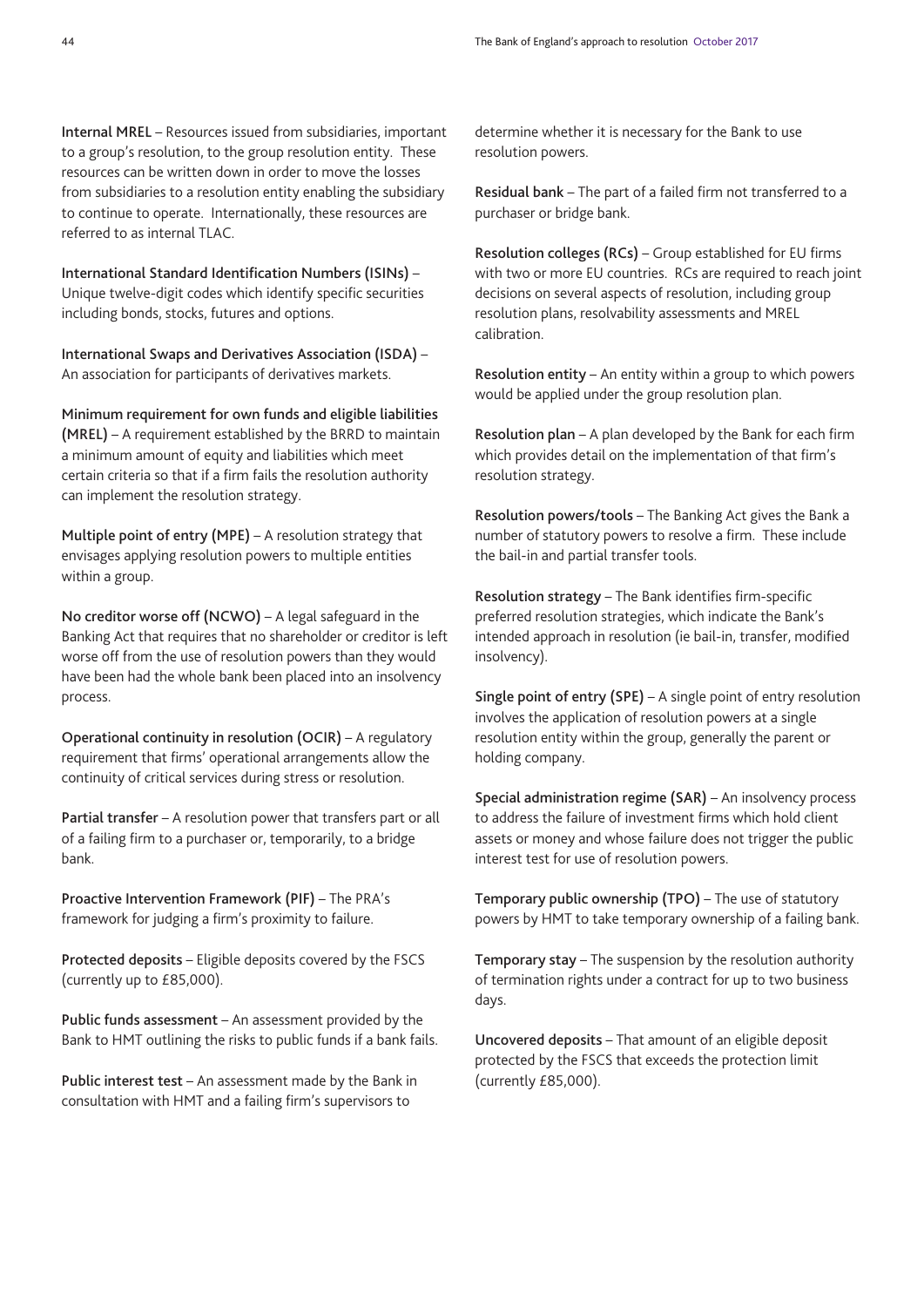## References

#### UK legislation

Banking Act 2009, United Kingdom, available at www.legislation.gov.uk/ukpga/2009/1/contents.

Financial Services Act 2012, United Kingdom, available at www.legislation.gov.uk/ukpga/2012/21/contents/enacted.

HM Treasury (2017a), 'Banking Act 2009: special resolution regime code of practice', available at [https://www.gov.uk/government/uploads/](https://www.gov.uk/government/uploads/system/uploads/attachment_data/file/602948/Special-Resolution-Regime-Code-of-Practice.pdf) [system/uploads/attachment\\_data/file/602948/Special-Resolution-Regime-Code-of-Practice.pdf.](https://www.gov.uk/government/uploads/system/uploads/attachment_data/file/602948/Special-Resolution-Regime-Code-of-Practice.pdf)

## The UK resolution regime

Bank of England (2014a), *The Bank of England's approach to resolution*, available at http://webarchive.nationalarchives.gov.uk/20170726163738 [/http:/www.bankofengland.co.uk/financialstability/Documents/resolution/apr231014.pdf.](http://webarchive.nationalarchives.gov.uk/20170726163738/http:/www.bankofengland.co.uk/financialstability/Documents/resolution/apr231014.pdf) 

Bank of England (2015a), *The Bank of England's Sterling Monetary Framework*, available at [www.bankofengland.co.uk/markets/the-sterling](www.bankofengland.co.uk/markets/Documents/money/publications/redbook.pdf)[monetary-framework.](www.bankofengland.co.uk/markets/Documents/money/publications/redbook.pdf) 

Bloxham, P (2014), 'Final review of the Investment Bank Special Administration Regulations 2011', available at [www.gov.uk/government/](www.gov.uk/government/uploads/system/uploads/attachment_data/file/271040/PU1560_SAR.pdf) [uploads/system/uploads/attachment\\_data/file/271040/PU1560\\_SAR.pdf](www.gov.uk/government/uploads/system/uploads/attachment_data/file/271040/PU1560_SAR.pdf).

Financial Stability Board (2014a), 'Key attributes of effective resolution regimes for financial institutions', available at [www.fsb.org/wp](www.fsb.org/wp-content/uploads/r_141015.pdf)[content/uploads/r\\_141015.pdf](www.fsb.org/wp-content/uploads/r_141015.pdf).

Financial Stability Board (2016), 'Second thematic review on resolution regimes, peer review report', available at [www.fsb.org/wp-content/](www.fsb.org/wp-content/uploads/Second-peer-review-report-on-resolution-regimes.pdf) [uploads/Second-peer-review-report-on-resolution-regimes.pdf.](www.fsb.org/wp-content/uploads/Second-peer-review-report-on-resolution-regimes.pdf)

HM Treasury (2017b), 'Memorandum of Understanding on resolution planning and financial crisis management', available at www.bankofengland.co.uk/about/Documents/mous/moufincrisis.pdf.

International Monetary Fund (2016), 'United Kingdom Financial Sector Assessment Program — Bank Resolution and Crisis Management Technical Note', *IMF Country Report No. 16/155*, available at www.imf.org/en/Publications/CR/Issues/2016/12/31/United-Kingdom-Financial-Sector-Assessment-Program-Bank-Resolution-and-Crisis-Management-43966.

Prudential Regulation Authority (2016a), *The Prudential Regulation Authority's approach to banking supervision*, available at www.bankofengland.co.uk/prudential-regulation/publication/2016/pra-approach-documents-2016.

## Resolution planning

European Banking Authority (2014), 'Final Draft Regulatory Technical Standards on the content of resolution plans and the assessment of resolvability', *EBA/RTS/2014/15*. Implemented by Commission Delegated Regulation (EU) 2016/1075.

European Banking Authority (2015a), 'Guidelines on the application of simplified obligations under Article 4(5) of Directive 2014/59/EU', *EBA/GL/2015/16*, available at [https://www.eba.europa.eu/documents/10180/1135541/EBA-GL-2015-16+Guidelines+on+simplified+](https://www.eba.europa.eu/documents/10180/1135541/EBA-GL-2015-16%2BGuidelines%2Bon%2Bsimplified%2Bobligations.pdf) [obligations.pdf.](https://www.eba.europa.eu/documents/10180/1135541/EBA-GL-2015-16%2BGuidelines%2Bon%2Bsimplified%2Bobligations.pdf)

Financial Stability Board (2013), 'Guidance on identification of critical functions and critical shared services', available at [www.fsb.org/](www.fsb.org/wp-content/uploads/r_130716a.pdf) [wp-content/uploads/r\\_130716a.pdf.](www.fsb.org/wp-content/uploads/r_130716a.pdf)

Prudential Regulation Authority (2015a), 'Resolution planning', *PRA Supervisory Statement SS19/13*, updated January 2015, available at www.bankofengland.co.uk/prudential-regulation/publication/2013/resolution-planning-ss.

## Barriers to resolvability — UK policies

Bank of England (2015b), 'The Bank of England's power to direct institutions to address impediments to resolvability', *Responses to Consultation and Statement of Policy*, available at www.bankofengland.co.uk/-/media/boe/files/financial-stability/resolution/boes-power-to-directinstitutions-to-address-impediments-to-resolvability-statement-of-policy.pdf?la=en&hash=F13D4A38B380D8206E245AB9EA1DC 4950F6489AE.

Bank of England (2016), 'The Bank of England's approach to setting a minimum requirement for own funds and eligible liabilities (MREL)', *Responses to Consultation and Statement of Policy*, available at www.bankofengland.co.uk/-/media/boe/files/financial-stability/resolution/ [boes-approach-to-setting-mrel-statement-of-policy.pdf?la=en&hash=7D56C3B5CD3F5B370EF79F31978BD3EAC0191C88.](https://www.bankofengland.co.uk/-/media/boe/files/financial-stability/resolution/boes-approach-to-setting-mrel-statement-of-policy.pdf?la=en&hash=7D56C3B5CD3F5B370EF79F31978BD3EAC0191C88)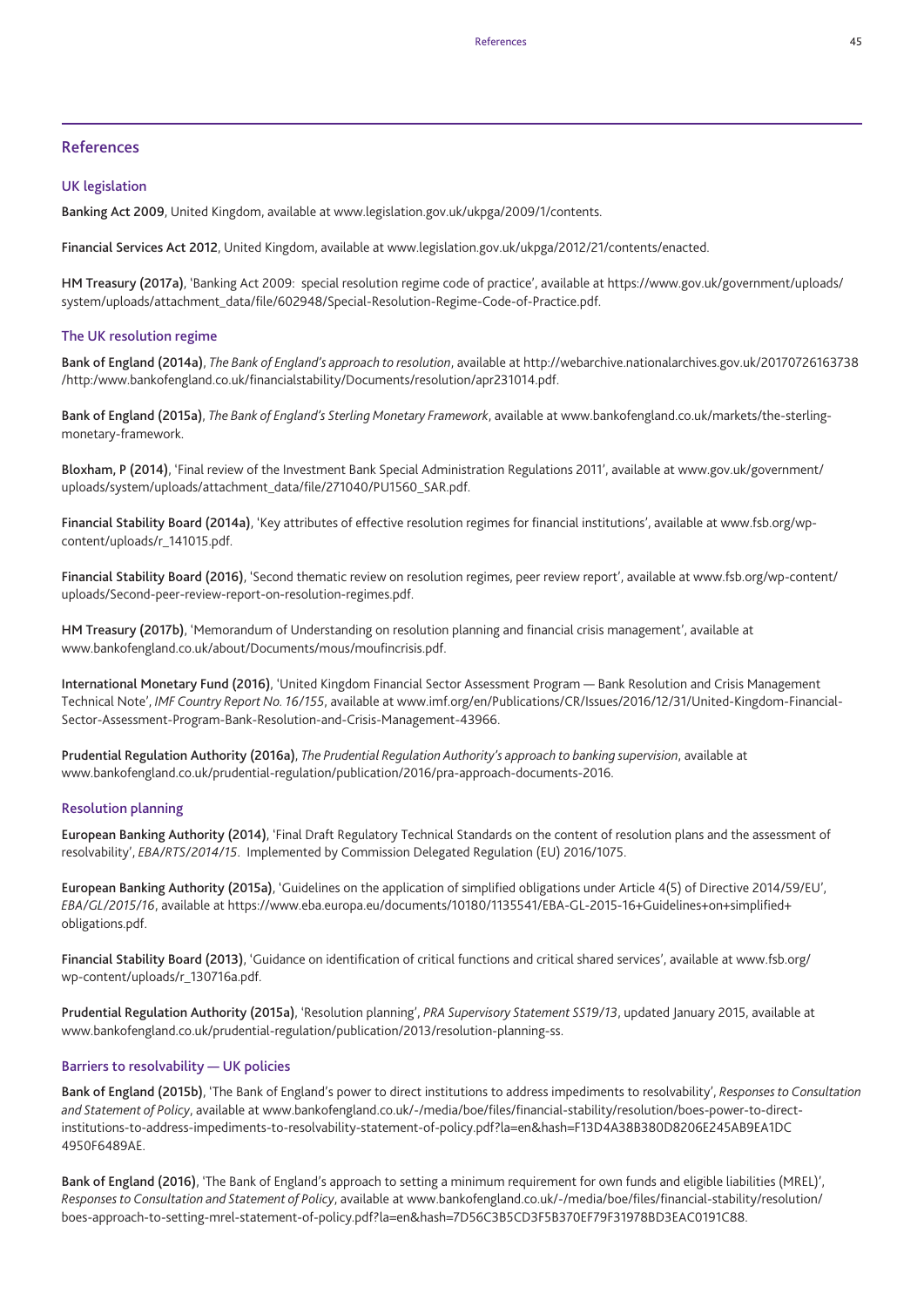Bank of England (2017a), 'The Bank of England's proposed policy on valuation capabilities to support resolvability', *A Consultation Paper*, available at www.bankofengland.co.uk/paper/2017/the-boes-proposed-policy-on-valuation-capabilities-to-support-resolvability.

Bank of England (2017b), 'Internal MREL — the Bank of England's approach to setting a minimum requirement for own funds and eligible [liabilities \(MREL\) within groups, and further issues', available at www.bankofengland.co.uk/-/media/boe/files/financial-stability/resolution/](https://www.bankofengland.co.uk/-/media/boe/files/financial-stability/resolution/internal-mrel-consultation-october-2017.pdf?la=en&hash=33594C3FB3C7F1D129033AFE4E3A2BF20A4F9AA8) internal-mrel-consultation-october-2017.pdf.

Prudential Regulation Authority (2015b), 'Contractual stays in financial contracts governed by third-country law', *PRA Policy Statement PS25/15*, available at www.bankofengland.co.uk/prudential-regulation/publication/2015/contractual-stays-in-financial-contracts-governed-bythird-country-law.

Prudential Regulation Authority (2016b), 'The minimum requirement for own funds and eligible liabilities (MREL) — buffers and Threshold Conditions', *PRA Supervisory Statement SS16/16*, available at www.bankofengland.co.uk/prudential-regulation/publication/2016/the-minimumrequirement-for-own-funds-and-eligible-liabilities-mrel-ss.

Prudential Regulation Authority (2016c), 'Ensuring operational continuity in resolution', *PRA Supervisory Statement SS9/16*, available at www.bankofengland.co.uk/prudential-regulation/publication/2016/ensuring-operational-continuity-in-resolution-ss.

Prudential Regulation Authority (2017a), 'Depositor and dormant account protection', *PRA Supervisory Statement SS18/15*, available at www.bankofengland.co.uk/prudential-regulation/publication/2015/depositor-and-dormant-account-protection-ss.

Prudential Regulation Authority (2017b), 'The minimum requirement for own funds and eligible liabilities (MREL) — buffers', *PRA Consultation Paper CP15/17*, available at www.bankofengland.co.uk/prudential-regulation/publication/2015/the-minimum-requirement-forown-funds-and-eligible-liabilities-mrel-buffers-and-threshold.

#### Barriers to resolvability — relevant European regulations and international agreements

Basel Committee on Banking Standards (2016), 'Standard: TLAC holdings', available at www.bis.org/bcbs/publ/d387.pdf.

Basel Committee on Banking Standards (2017), 'Standards: Pillar 3 disclosure requirements — consolidated and enhanced framework', available at www.bis.org/bcbs/publ/d400.pdf.

European Banking Authority (2015b), 'EBA Final draft Regulatory Technical Standards on resolution colleges under Article 88(7) of Directive 2014/59/EU', *EBA/RTS/2015/03*. Implemented by Commission Delegated Regulation (EU) 2016/1075.

European Banking Authority (2015c), 'Final draft Regulatory Technical Standards on criteria for determining the minimum requirement for own funds and eligible liabilities under Directive 2014/59/EU', *EBA/RTS/2015/05*. Implemented by Commission Delegated Regulation (EU) 2016/1450.

European Banking Authority (2017a), 'Final Draft Regulatory Technical Standards on valuation for the purposes of resolution and on valuation to determine difference in treatment following resolution under Directive 2014/59/EU on recovery and resolution of credit institutions and investment firms', *EBA/RTS/2017/05-06*, available at [www.eba.europa.eu/documents/10180/1853532/Final+draft+RTSs+on+valuation+in+resol](www.eba.europa.eu/documents/10180/1853532/Final%2Bdraft%2BRTSs%2Bon%2Bvaluation%2Bin%2Bresolution%2B%2528EBA-RTS-2017-05%2B%2526%2BEBA-RTS-2017-06%2529.pdf/88566587-ff6f-4116-a08e-282eb4ea2f78) [ution+%28EBA-RTS-2017-05+%26+EBA-RTS-2017-06%29.pdf/88566587-ff6f-4116-a08e-282eb4ea2f78.](www.eba.europa.eu/documents/10180/1853532/Final%2Bdraft%2BRTSs%2Bon%2Bvaluation%2Bin%2Bresolution%2B%2528EBA-RTS-2017-05%2B%2526%2BEBA-RTS-2017-06%2529.pdf/88566587-ff6f-4116-a08e-282eb4ea2f78)

Financial Stability Board (2015a), 'Principles on loss-absorbing and recapitalisation capacity of G-SIBs in resolution: total loss-absorbing capacity (TLAC) term sheet', available at www.fsb.org/wp-content/uploads/TLAC-Principles-and-Term-Sheet-for-publication-final.pdf.

Financial Stability Board (2015b), 'Principles for cross-border effectiveness of resolution actions', available at [www.fsb.org/wp-content/](www.fsb.org/wp-content/uploads/Principles-for-Cross-border-Effectiveness-of-Resolution-Actions.pdf) [uploads/Principles-for-Cross-border-Effectiveness-of-Resolution-Actions.pdf.](www.fsb.org/wp-content/uploads/Principles-for-Cross-border-Effectiveness-of-Resolution-Actions.pdf)

Financial Stability Board (2016b), 'Guiding principles on the temporary funding needed to support the orderly resolution of a global systemically important bank ('G-SIB')', available at www.fsb.org/wp-content/uploads/Guiding-principles-on-the-temporary-funding-needed-tosupport-the-orderly-resolution-of-a-global-systemically-important-bank-"G-SIB".pdf.

Financial Stability Board (2016c), 'Guidance on arrangements to support operational continuity in resolution', available at [www.fsb.org/](www.fsb.org/wp-content/uploads/Guidance-on-Arrangements-to-Support-Operational-Continuity-in-Resolution-Overview-of-Responses-to-the-Public-Consultation.pdf) [wp-content/uploads/Guidance-on-Arrangements-to-Support-Operational-Continuity-in-Resolution-Overview-of-Responses-to-the-Public-](www.fsb.org/wp-content/uploads/Guidance-on-Arrangements-to-Support-Operational-Continuity-in-Resolution-Overview-of-Responses-to-the-Public-Consultation.pdf)[Consultation.pdf.](www.fsb.org/wp-content/uploads/Guidance-on-Arrangements-to-Support-Operational-Continuity-in-Resolution-Overview-of-Responses-to-the-Public-Consultation.pdf)

Financial Stability Board (2016d), 'Resilience through resolvability — moving from policy design to implementation', *5th Report to the G20 on Progress in Resolution*, available at www.fsb.org/wp-content/uploads/Resilience-through-resolvability-%E2%80%93-moving-from-policydesign-to-implementation.pdf.